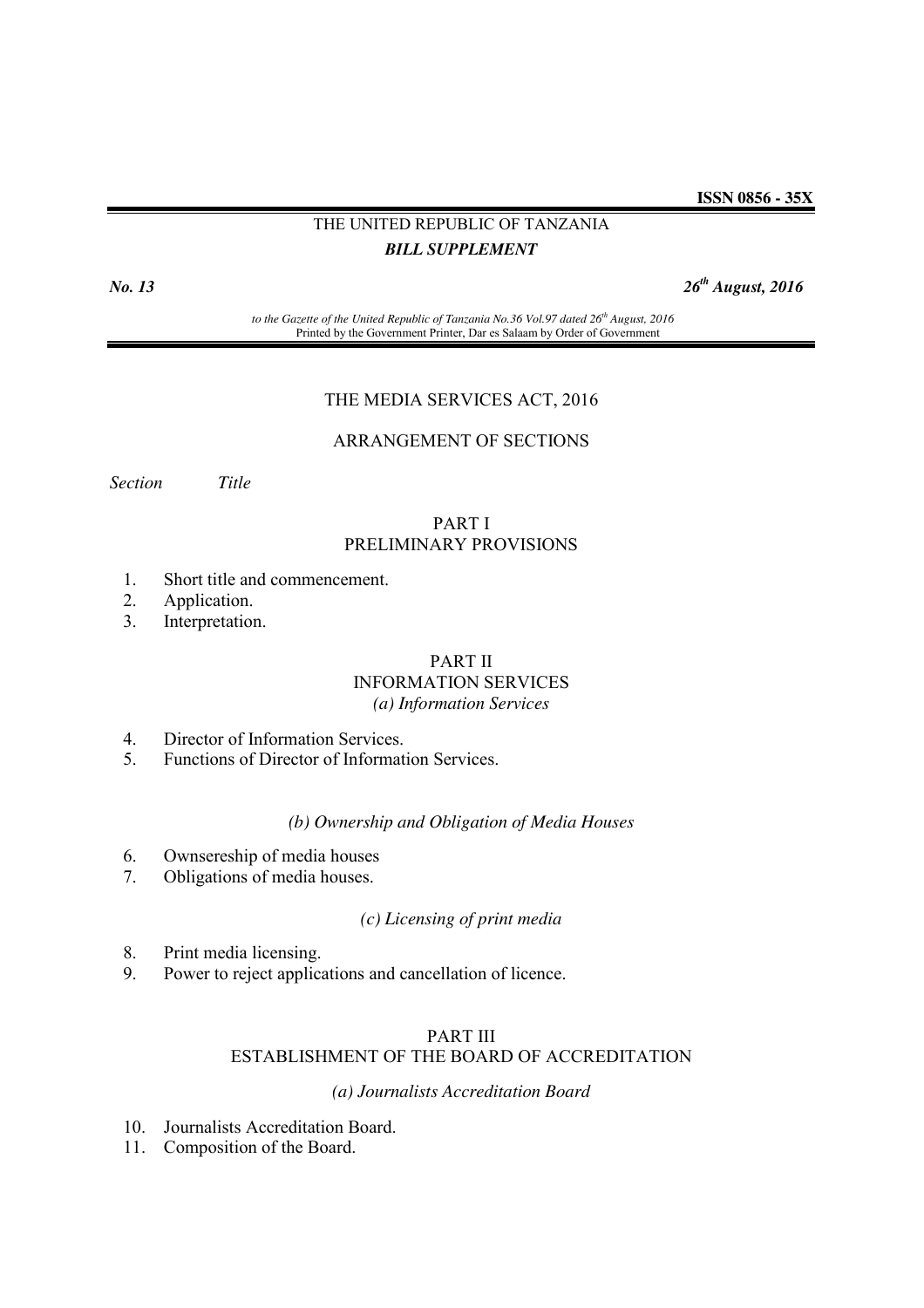- 12. Functions of the Board.
- 13. Powers of the Board.

### *(b) Director General and Other Staff of the Board*

- 14. Appointment and qualification of Director General.
- 15. Responsibilities of the Director General.
- 16. Employees of the Board.
- 17. Displinary Authority.

# *(c) Accreditation of journalists*

- 18. Accreditation of Journalists.
- 19. Press card.
- 20. Roll of journalists.

#### *(d) Media Training Fund*

- 21. Establishment of fund.
- 22. Sources of funds.

# PART IV INDEPENDENT MEDIA COUNCIL

- 23. Establishment of the Council.
- 24. Membership and management of the Council.
- 25. Functions of the Council.
- 26. Committees of the Council.
- 27. Appeals.
- 28. Procedures and meetings of the Council.
- 29. Appointment of Secretary to the Council.
- 30. Duties of Secretary to the Council.
- 31. Removal of Secretary.

# PART V

# DEFAMATION

- 32. Defamation.
- 33. Defamation in print media.
- 34. Definition of unlawful publication.
- 35. Cases in which publication is absolutely privileged.
- 36. Cases in which publication is conditionally privileged.
- 37. Offer of amends.
- 38. Redress for defamation.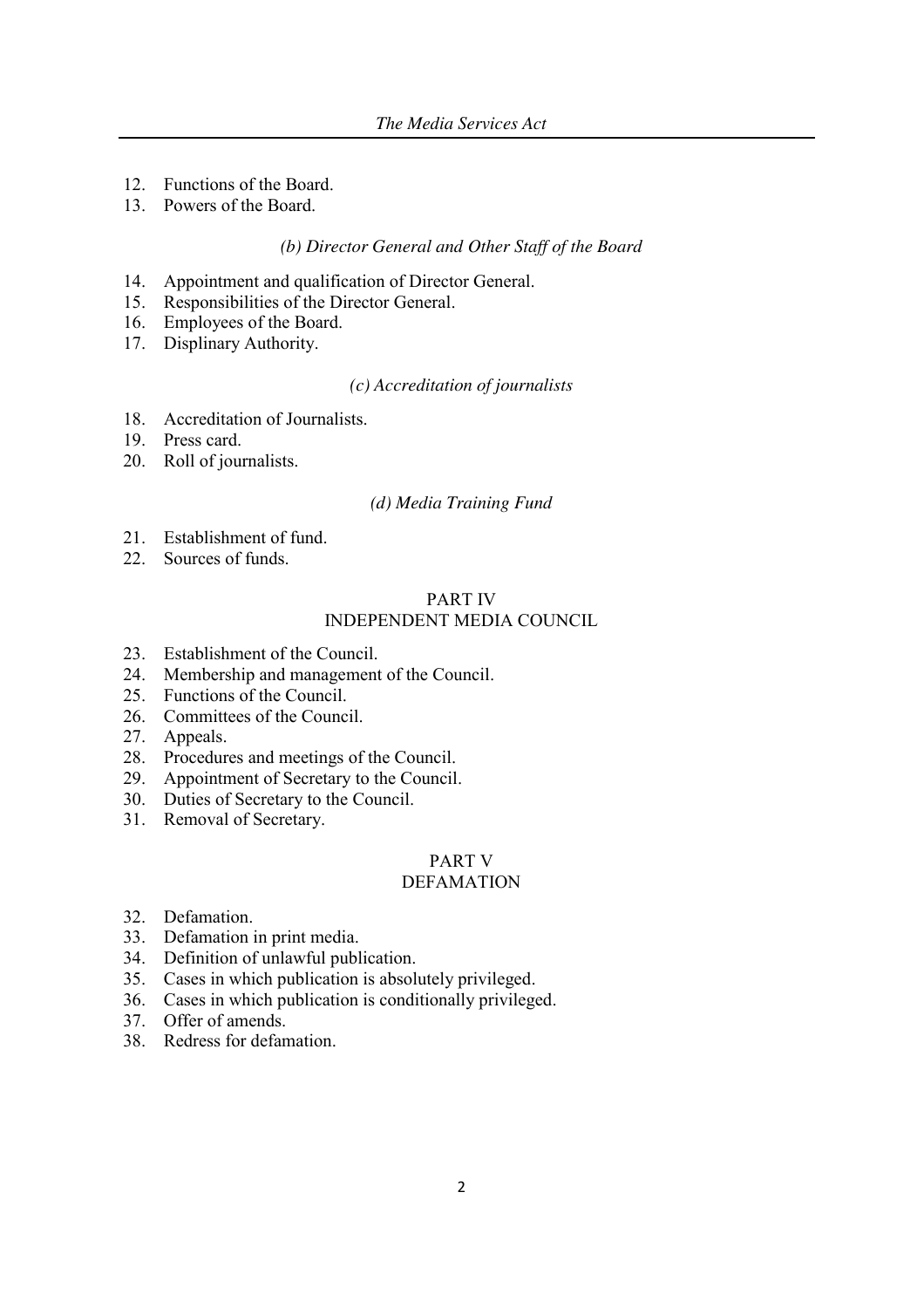# PART VI FINANCIAL PROVISIONS

- 39. Sources of funds of the Board.
- 40. Power of Board to charge fees.
- 41. Investment.
- 42. Power to borrow.
- 43. Annual and supplementary budget.
- 44. Accounts and audit.
- 45. Annual report.
- 46. Laying of accounts before the National Assembly.

# PART VII OFFENCES AND PENALTIES

- 47. Offences relating to media services.
- 48. Offences in relation to publication.
- 49. Seditious intention.
- 50. Seditious offences.
- 51. Publication likely to cause fear and alarm.
- 52. Offences by corporations or societies.
- 53. Liability of employer or principal.

### PART VIII GENERAL PROVISIONS

- 54. Powers to prohibit importation of publication.
- 55. Powers of the Minister.
- 56. Powers of seizure.
- 57. Service of process and notices.
- 58. Risk insurance and social security.
- 59. Obstructing of member of the Board.
- 60. Regulations.
- 61. Repeals.
- 62. Transitional provisions.

#### $\mathcal{L}_\text{max}$ **SCHEDULES**  $\mathcal{L}=\mathcal{L}$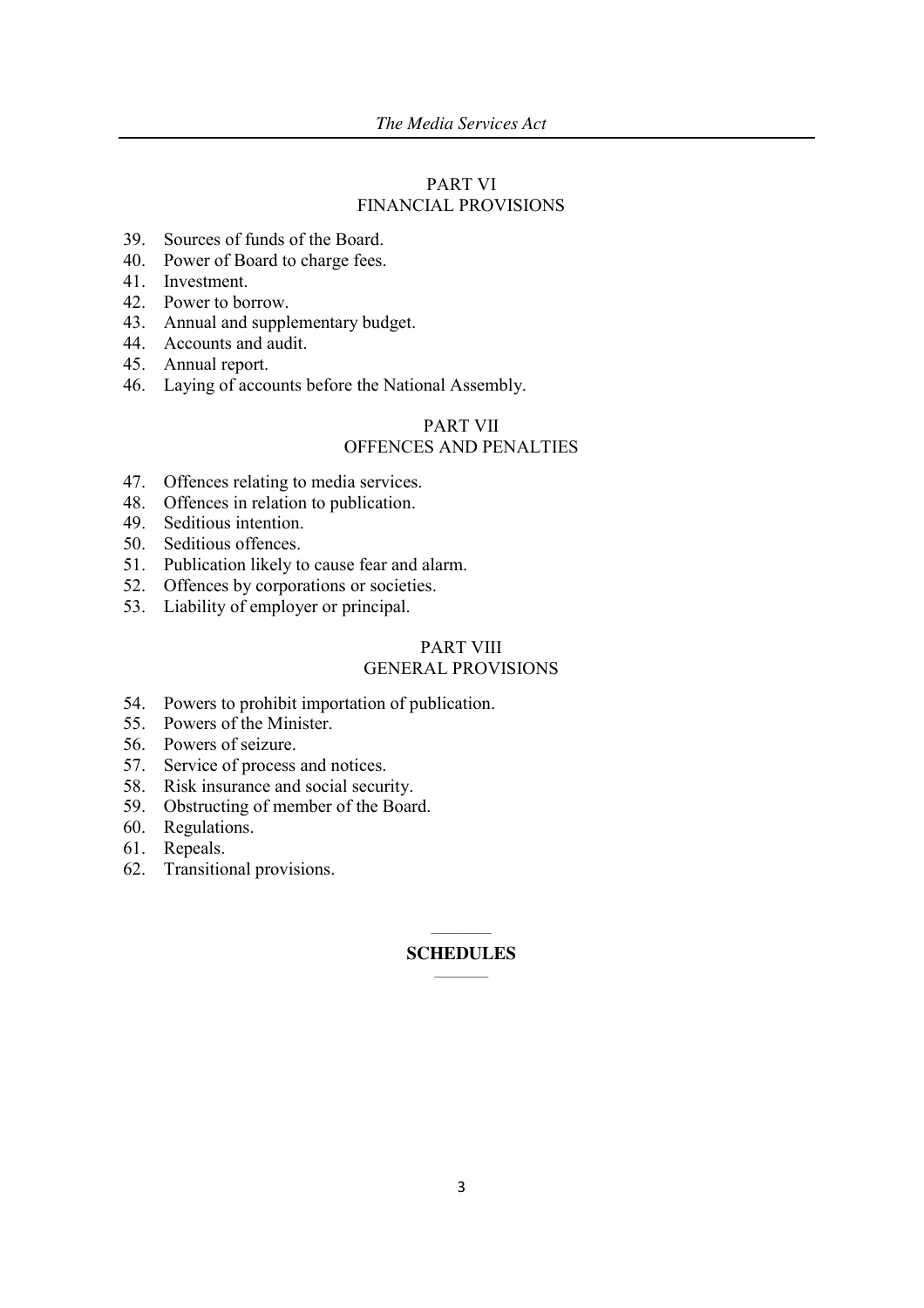# $\mathcal{L}_\text{max}$ **NOTICE**  $\mathcal{L}_\text{max}$

This Bill to be submitted to the National Assembly is published for general information to the public together with a statement of its objects and reasons.

Dar es Salaam, **JOHN W.H KIJAZI** 26 Agost, 2016 *Secretary to the Cabinet*

# A BILL

*for*

**An Act to make provisions for promotion of professionalism in the media industry, for establishment of the Journalists Accreditation Board, Independent Media Council and framework for regulation of media services, and for other related matters.**

**ENACTED** by Parliament of the United Republic of Tanzania

# PART I

# PRELIMINARY PROVISIONS

| Short title and<br>commencement | 1. This Act may be cited as the Media Services Act, 2016, and shall<br>come into operation on such date the Minister may, by Notice published in the<br><i>Gazette</i> , appoint.                       |
|---------------------------------|---------------------------------------------------------------------------------------------------------------------------------------------------------------------------------------------------------|
| Application                     | 2. This Act shall apply in Mainland Tanzania.                                                                                                                                                           |
| Interpretation                  | 3. In this Act, unless the context otherwise requires:                                                                                                                                                  |
|                                 | "Board" means the Journalist Accreditation Board established under section 10<br>of this Act;                                                                                                           |
|                                 | "content" means information in the form of speech or other sound, data, text or<br>images, drawings including cartoon and any other related characters<br>whether still or moving;                      |
|                                 | "Complaints Committee" means a committee established under section 30 of<br>this Act:                                                                                                                   |
|                                 | "Council" means the Independent Media Council established under section 22<br>of this Act;                                                                                                              |
|                                 | "editor" means a journalist who is in charge of production of content for radio,<br>television, newspaper, journals and magazine, and includes online<br>platforms for radio, television and newspaper; |
|                                 |                                                                                                                                                                                                         |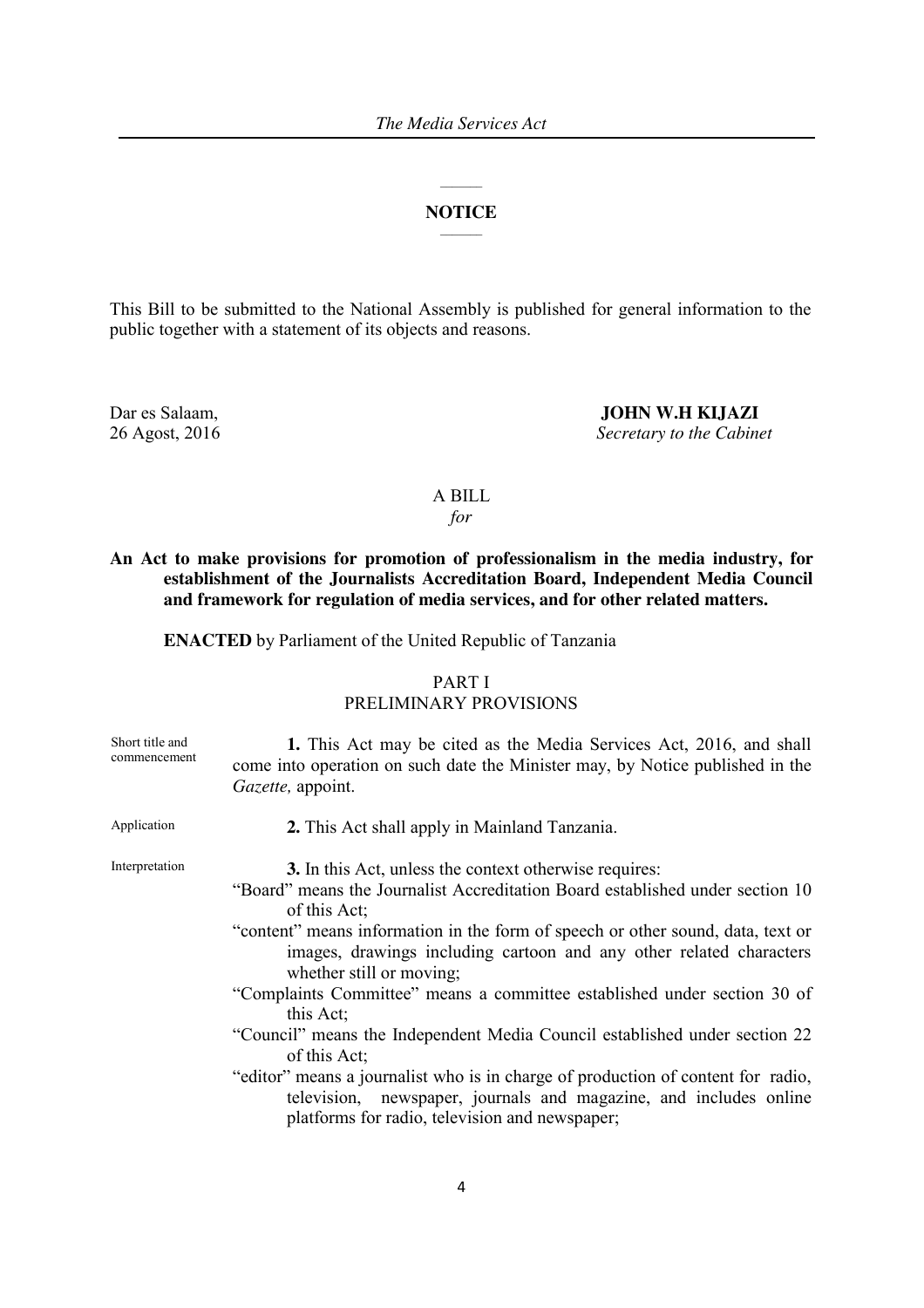"electronic media" means a mode of communication of content to the public by television, radio, video, cinema, e-newspaper or by any other electronic means and devices including social media, applications and any other related means;

"foreign citizen" means a person who is not a citizen of the United Republic;

"foreign company" means a company incorporated outside the United Republic or where majority shareholders are foreigners;

"freelancer" means a journalist working independently for media houses;

"Fund" means the Media Training Fund established under section 20;

- "journalist" means a person accredited as journalist under this Act, who gathers, collects, edits, prepares or presents news, stories, materials and information for a mass media service, whether an employee of media house or as a freelancer;
- "mass media" includes any service, medium or media consisting in the transmission of voice, visual data or textual messages to the general public;
- "media" means the industry, trade or business of collecting, processing and dissemination of content through radio, television or newspapers, and includes online platforms;
- "media association" means organisations registered or recognized by law engaged in media related activities;
- "media house" means a person licensed to provide media services;

"media services" means services provided through media;

"Minister" means the Minister responsible for content;

"news agency" means an organization that collects and distributes news items and photographs for media houses and public consumption;

"newspaper" means a printed or published materials in the form of tabloid, broadsheet, magazine founds and other periodicals or electronic form, which contains-

- (a) news;
- (b) articles;
- (c) advertisements;
- (d) photos and cartoons;
- (e) reports of occurrences; or
- (f) comments or observations which are published for distribution to the public either daily or periodically;

"press card" means a press card issued under this Act identifying a person holding it as an accredited journalist;

- "print" means produce or reproduce content in the form of text, picture, drawings, cartoons for the mass media;
- "print media" means newspapers, journals, magazines, newsletters and any other related print intended for mass media;

"private media house" means non Government owned media house;

"public media house" means a media house owned by the Government;

"publish" means to disseminate content to one person or to the general public;

"publication" means any communication of content through media;

"publisher" means a person who publishes content; and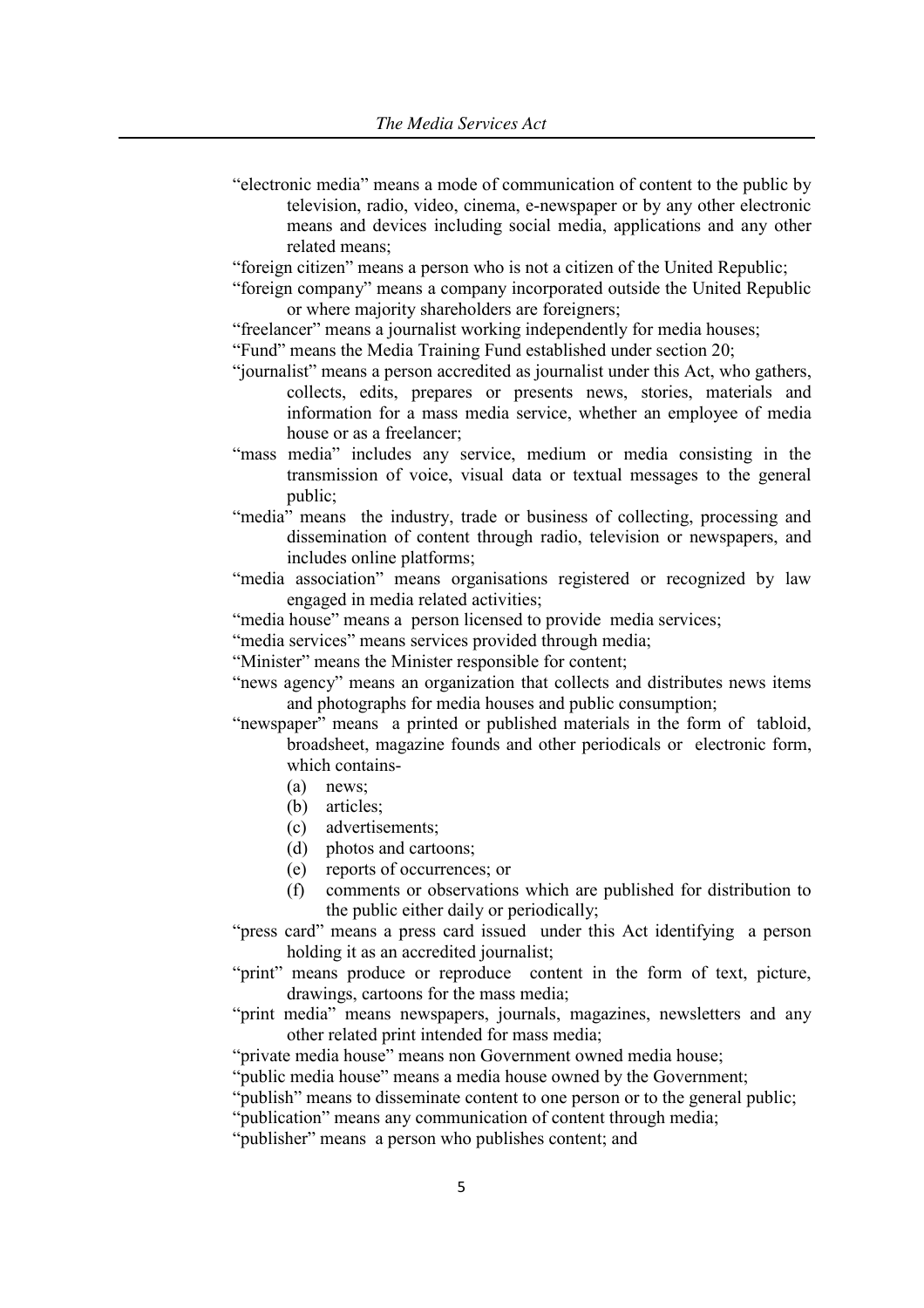"Roll" means the roll of accredited journalist in accordance with section 19; "social media" means online interactions among people in which they create, share, and exchange information and ideas in virtual communities, networks and their associated platform of new technology.

# PART II

# INFORMATION SERVICES

#### *(a) Information Services*

Director of Information Services

**4.**-(1) There shall be the Director of Information Services who shall be appointed by the President from amongst persons of high integrity with proven academic and professional knowledge in media services, legal or public administration.

- (2) The Director of information Services shall-
- (a) be the Chief Spokesman of the Government on all matters relating to its policies and programmes; and
- (b) be the principal advisor to the government in all matters related to strategic communication, publication of news and the functioning of the media industry.
- **5.** The functions of the Director of Information Services shall include
- (a) coordinate all Government communications units in the Ministries, Local Government Authorities, Independent Departments and Agencies.
- (b) advice the Government on all matters relating to strategic communications;
- (c) develop and review information and government communication policies, regulations, standards and guidelines;
- (d) monitor and evaluate the implementation of information and government communication policies, Regulations, standards and guidelines;
- (e) license printing media;
- (f) coordinate press conferences for government officials;
- (g) develop and coordinate capacity building of government communication officers in collaboration with immediate employers;
- (h) coordinate press coverage of national festivals and visiting Heads of State and Dignitaries and other issues of national importance;
- (i) coordinate Government photographic activities;
- (j) prepare official portrait of the President, Vice President and the Prime Minister;
- (k) manage the national portal, website and other Government communication platforms;
- (l) undertake the collection, processing, packaging and distribution of information, news and news materials to newspapers, broadcasting

Functions of Director of Information Services

 $t_0$ -

6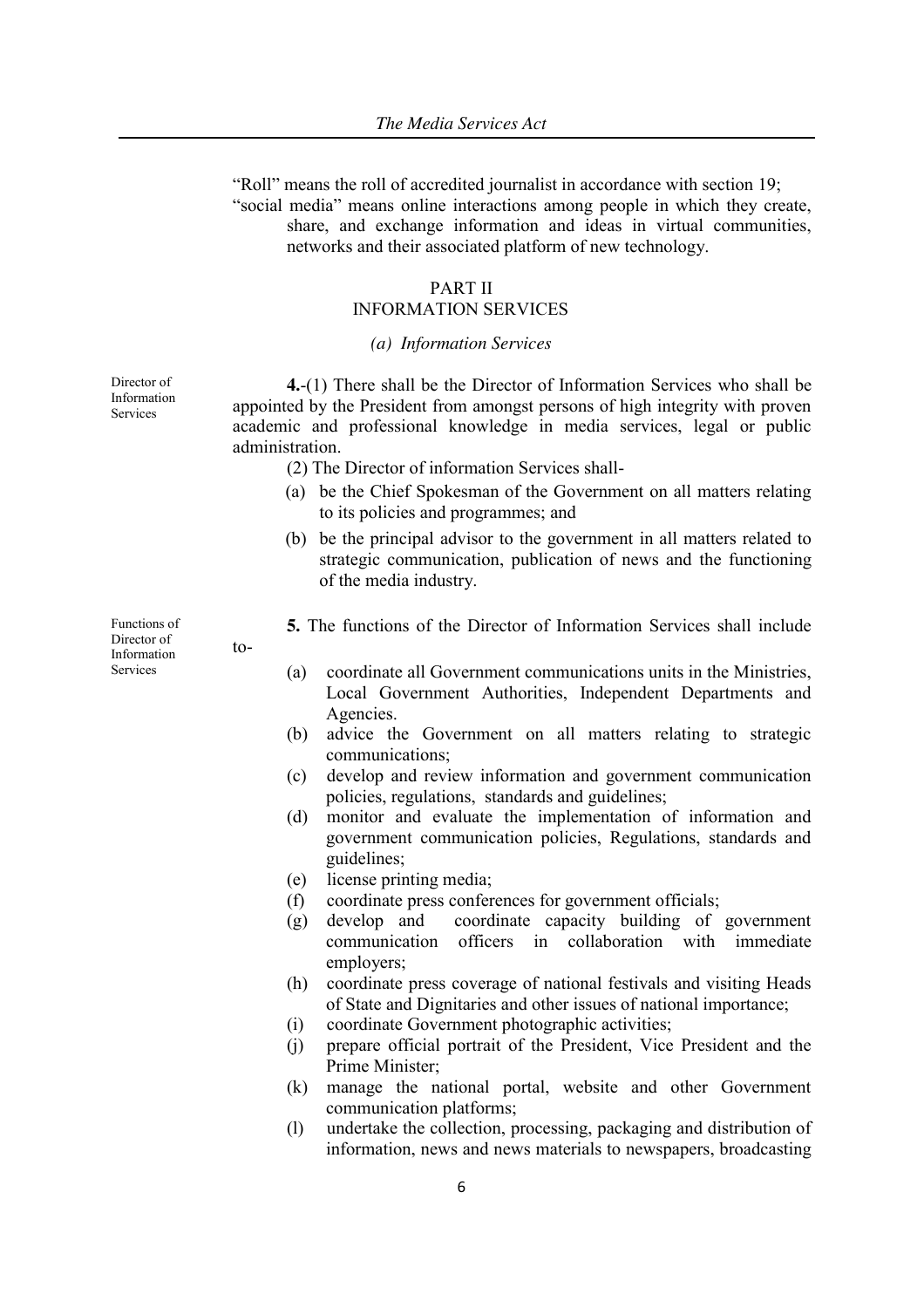services, news agencies, members of the public and other persons whether in their individual capacity or in a representative capacity;and

(m) carry out such other activities associated with strategic communication, collection, processing, packaging of information and distribution of news or news materials as the Government may from time to time direct.

# *(b) Ownership and Obligations of Media Houses*

**6.-**(1) For purposes of licensing under this Act and licensing of electronic media under the Electronic and Postal Communications Act , there shall be two categories of media houses ownership, namely:

(a) public owned media houses; and

(b) private owned media houses.

(2) Conditions for ownership of media houses shall be as prescribed in the regulations.

Obligations of media houses

Ownership of media houses Cap. 306

- **7.**-(1) A media house registered under this Act or licensed under any other written law shall comply with the following obligations:
	- (a) in the case of a Public Media House-
		- (i) to observe universal service obligation;
		- (ii) to provide media services to the public and Government;
		- (iii) to uphold professional code of ethics;
		- (iv) to enhance communication within the Government and between the Government and public;
		- (v) to provide public awareness on development matters from Government and public sector;
	- (b) in the case of a private media house-
		- (i) to provide media services to public in accordance with licensed service area;
		- (ii) to uphold professional code of ethics;
		- (iii) to promote public awareness in various issues of national interest through information dissemination; and
		- (iv) to broadcast or publish news or issues of national importance as the Government may direct.

(2) A media house shall, in the execution of its obligations, ensure that information issued does not-

- (a) undermine-
	- (i) the national security of United Republic; or
	- (ii) lawful investigations being conducted by a law inforcement agent;
- (b) impede due process of law or endanger safety of life of any person;
- (c) disclose the proceedings of the Cabinet;
- (d) facilitate or encourage the commission of an offence;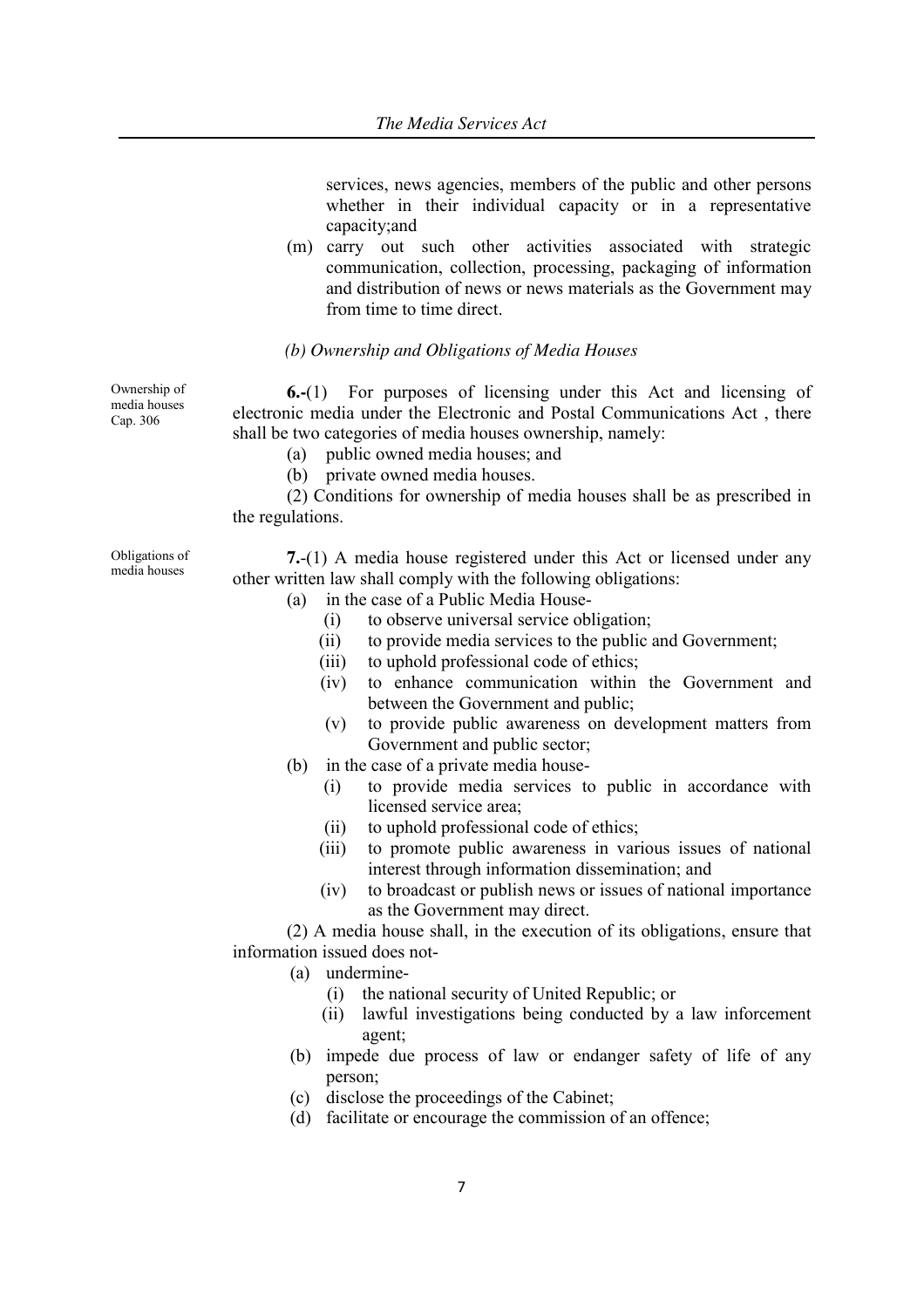- (e) involve unwarranted invasion of the privacy of an individual, other than an applicant or a person on whose behalf an application has been made;
- (f) infringe lawful commercial interests, including intellectual property rights of that information holder or a third party from whom information was obtained:
- (g) hinder or cause substantial harm to the Government to manage the economy;
- (h) significantly undermine the information holder's ability to give adequate and judicious decision has been taken and which remains the subject of active consideration; or
- (i) damage the information holder's position in any actual or contemplated legal proceedings, or infringe professional privilege.

(3) For the avoidance of doubt, where there is an inconsistency between the provisions under this Sub-heading and the provisions of any other written law, the provisions under this Sub-heading shall prevail.

# *(c) Licensing of Print Media*

Print media licensing

**8.-**(1) A person shall not publish, sell, offer for sale, import, distribute or produce print media in any manner unless such person is licensed in accordance with this Act.

- (2) The Minister shall, by regulations-
- (a) prescribe the requirements for application and procedures for licensing of a person who intends to publish, sell, offer for sale, import, distribute or produce print media; and
- (b) prescribe the shareholding requirements of a company owned by foreign national which intends to operate as a media house.

Power to reject applications and cancellation of licence

**9.** The Director of Information Services or such other person acting on his behalf shall have powers to-

- (a) reject an application which does not comply with the prescribed requirements for licensing; and
- (b) suspend or cancel the licence in the event of failure of a licensee to comply with the prescribed conditions of a licence.

# PART III

### ESTABLISHMENT OF THE BOARD OF ACCREDITATION

# *(a) Journalists Accreditation Board*

Journalists Accreditation Board

**10.**-(1) There is established a Board to be known as the Journalists Accreditation Board.

- (2) The Board shall be a body corporate and shall-
- (a) have perpetual succession and an official seal;
- (b) in its own name, be capable of being sued and suing; and
- (c) be capable of acquiring any movable or immovable property.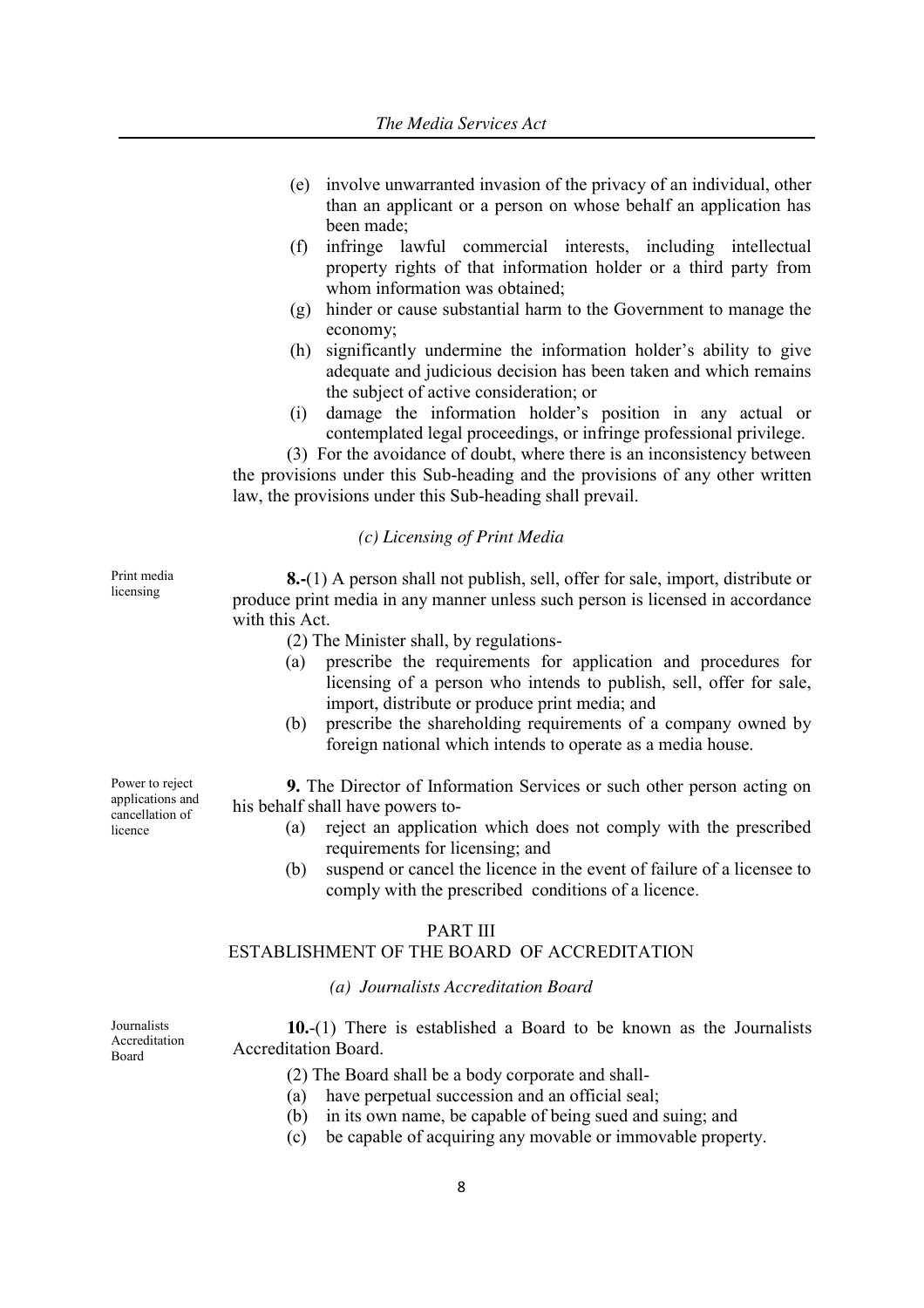(3) Notwithstanding the provision of subsection (2), the Attorney General shall have the right to intervene in any suit or matter instituted by, or against Board.

(4) Where the Attorney General intervenes in any suit or matter the provisions of the Government Proceedings Act shall apply in relation to the proceedings of that suit or matter as if the suit or matter had been instituted by or against the Government.

(5) For purposes of subsection (3), the Board shall have the duty to notify the Attorney General on any impending suit or matter by or against the Board.

Composition of the **11.**-(1) The Board shall consist of seven members appointed by the Minister as follows:

(a) senior accredited journalists who shall be a Chairman;

- (b) the Director of Information Services;
- (c) Secretary of the Council;
- (d) a law officer nominated by the Attorney General;
- (e) one member representing Higher Learning Institutions offering a course in journalism, mass communication or media related courses; and
- (f) two experienced accredited journalists.

(2) The Board may, co-opt any person with special knowledge and skills to provide expertise on a particular issue but the co-opted member shall have no right to vote.

(3) The provisions of the Schedule shall have effect as to the tenure of office of members, the proceedings of the Board and any other matters relating to the Board.

Functions of the Board

- **12.** The functions of the Board shall be-
- (a) to accredit and issue press cards to journalist in accordance with this Act;
- (b) to enforce the adopted code of ethics for journalist professionals ;
- (c) to uphold standards of professional conduct and promote good ethical standards and discipline among journalists;
- (d) to advise the Government on matters pertaining to the education and training of journalists;
- (e) in consultation with the relevant training institutions, set standards for professional education and training of journalists;
- (f) to establish links with similar organizations within and outside the United Republic;
- (g) in consultation with the Council, to prepare training for journalists; and
- (h) to maintain a roll of accredited journalists.

**13.** In the performance of its function, the Board shall have powers to-

(a) suspend or expunge journalists from the roll of accredited journalists;

Powers of the Board

Cap. 5

Board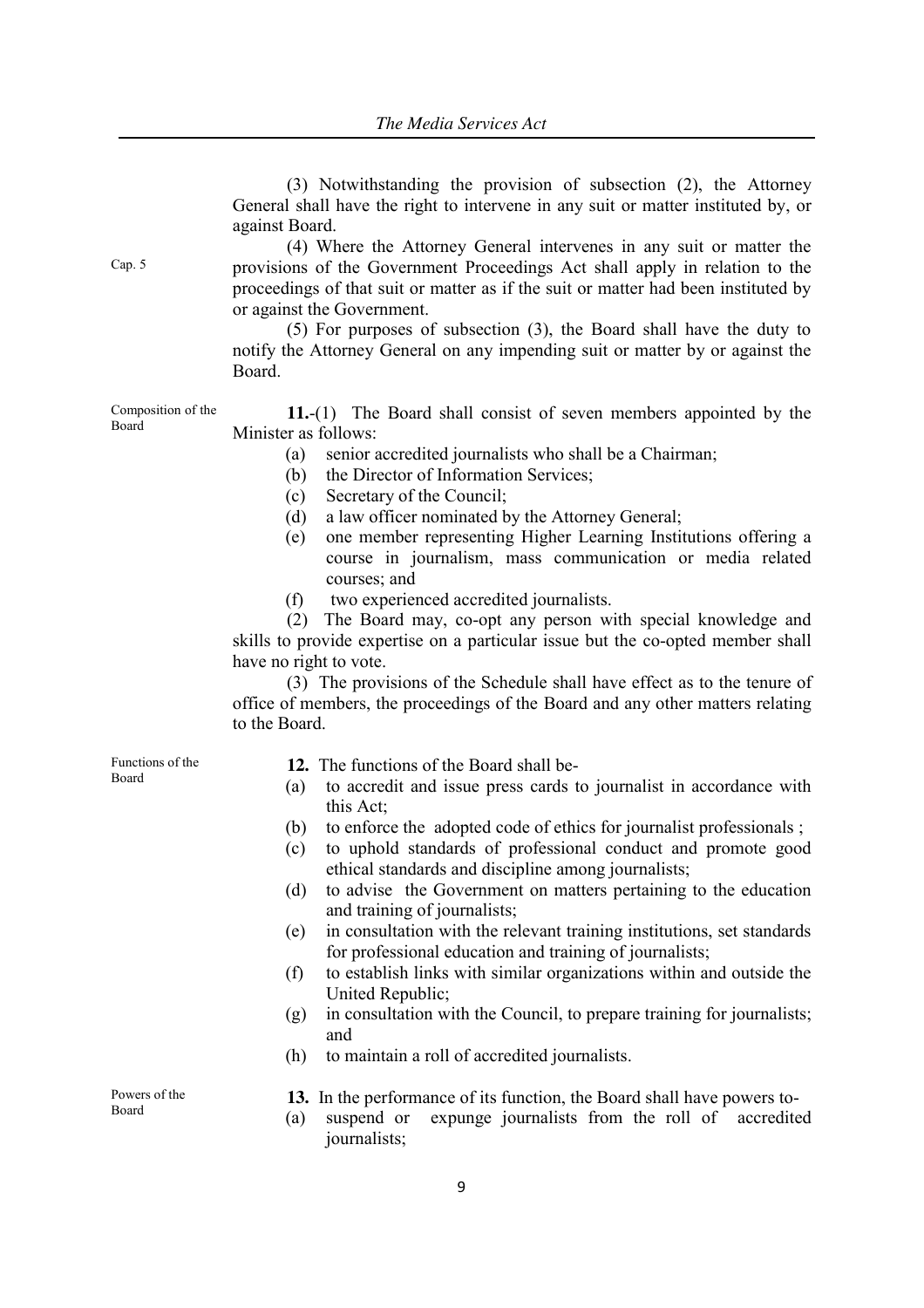- (b) impose fines for non compliance as may be prescribed in the Regulations; and
- (c) set fees and charges for accreditation.

*(b) Director General and Other Staff of the Board*

**14.**-(1) The Board shall, upon approval of the Minister, appoint a Director General who shall be the Chief Executive Officer.

(2) A person shall not be eligible for appointment to the position of Director General unless such person-

- (a) is a citizen of Tanzania; and
- (b) is a holder of at least a Masters degree from a recognized institution of higher learning and possess, by virtue of his learning and experience, expertise in the media services, law, public administration or such other related field; and
- (c) has satisfied the Board that he is unlikely to have a conflict of interest.

**15**.-(1) The Director General employed in terms of this Act shall be responsible for the day to day functions of the Board and in particular shall-

- (a) perform the functions and exercise the powers of the Board provided for under this Act, and such functions as may be delegated to him by the Board;
- (b) manage the budget, personnel and property of the Board;
- (c) keep all records of the affairs and meetings of the Board;
- (d) keep and maintain Roll of accredited Journalists; and
- (e) ensure the implementation of decisions and directives of the Board.

(2) The Director General may delegate his powers to officers and employees of the Board:

Provided that, the Director General shall not delegate the powers delegated to him by the Board.

(3) The Director General shall hold office for a term of five years and shall subject to his satisfactory performance, be eligible for re-appointment for one further term.

**16**.-(1) The Board shall employ such number of senior officers to the management of the Board as may be required.

(2) The Director General shall with the approval of the Board employ such other employees as may be necessary for efficient performance of the functions of the Board on such terms and conditions to be stipulated in their employment contracts.

(3) Employees of the Board under this section shall, in the performance of their functions, be answerable to the Director General.

Appointment and qualification of Director General

Responsibilities of the Director General

Employees of the Board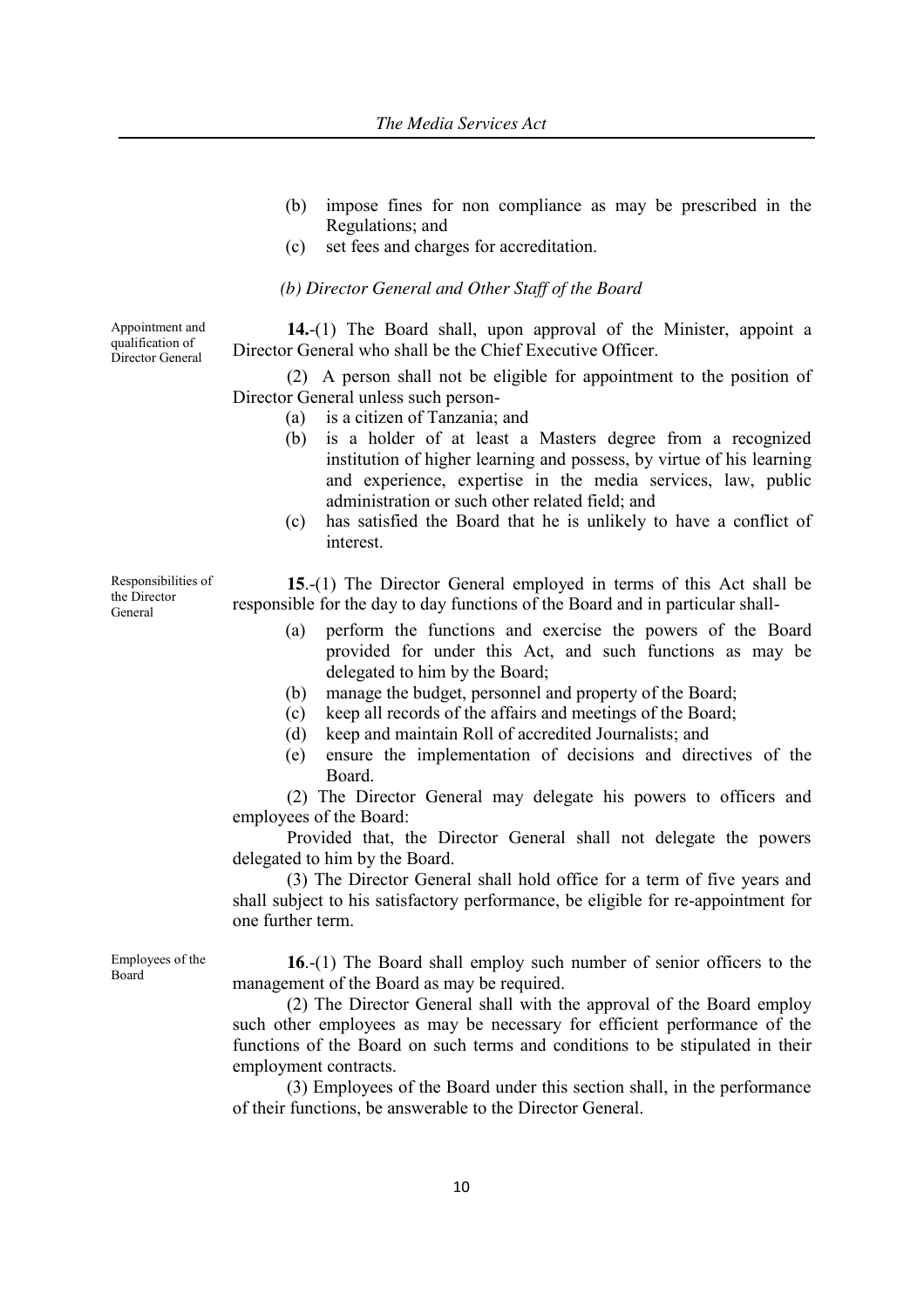**17.**-(1) The Board shall be the disciplinary authority, and the Minister shall be the final appellate authority in relation to the Director General and other Directors.

(2) The Director General shall be the disciplinary authority and the Board shall be the final appellate authority in relation to the staff of the Board.

#### *(c) Accreditation of Journalists*

Accreditation of journalists

Displinary Authority

> **18.**-(1) A person shall not practice as a journalist unless that person is accredited in accordance with the provisions of this Act.

> (2) A person who intends to practice as a journalist shall apply for accreditation to the Board in the form and manner prescribed in the Regulations.

> (3) A journalist who is not a citizen of the United Republic or is not regarded as permanent resident by virtue of immigration laws may be accredited for a specified purpose for a period not exceeding sixty days.

> (4) Where a period of accreditation granted under subsection (3) expires, and the purpose for accreditation is not completed, the journalist who pursues that purpose may apply to the Board for extension of time for a further period not exceeding twenty one days.

> (5) The Board may cancel the accreditation of a journalist if its satisfied that:

- (a) the journalist has committed gross professional misconduct as prescribed in the code of ethics for journalist profession; and
- (b) in case of a foreign journalist, such journalist does not pursue the purpose for which accreditation was granted.

Press card **19**.-(1) A journalist accredited in terms of this Act shall be issued with a press card by the Board.

> (2) A press card shall be evidence that the holder is an accredited journalist and shall be valid for a period prescribed in the Regulations.

> (3) The holder of a press card may, upon the expiry of the press card and payment of prescribed fees, make application to the Board for renewal.

Roll of journalists **20.-**(1) The Board shall maintain a roll of journalists containing all names and particulars of existing accredited journalists.

> (2) A person who ceased to be an accredited journalist as a result of his name being expunged from the Roll of Journalists or is suspended from practicing as an accredited journalist shall not practice, whether directly or indirectly, as a journalist.

> (3) An accredited journalist whose name is expunged from the Roll of Journalists or is suspended shall not be employed or otherwise act in any capacity in the business or career connected to journalism profession.

> (4) Notwithstanding the provisions of subsections (2) and (3), where the name of any journalist has been expunged from the Roll or the effect of the accreditation of any journalist has been suspended in terms of this section, the Board may, either of its own motion or on application in the prescribed manner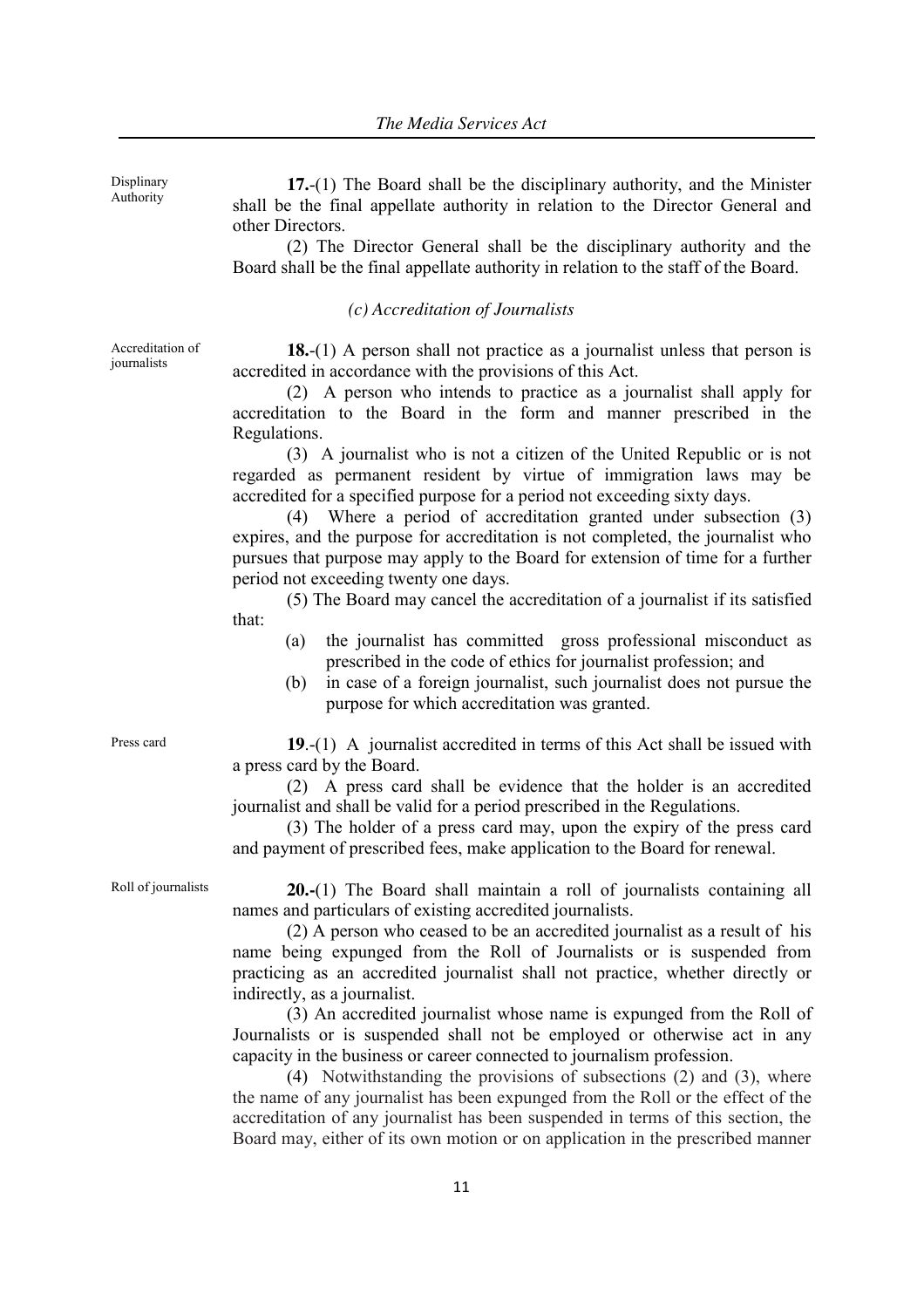by the journalist concerned, and in either case after holding such inquiry as the Board may deem fit, direct that-

- (a) the deletion from the Roll be confirmed;
- (b) the name of that journalist be restored to the Roll; or
- (c) the suspension of the accredited journalist be lifted.

(5) The Board shall cause the Roll of Journalists to be published in the gazette or newspaper of wide circulation or website of the Board.

#### *(d) Media Training Fund*

| Establishment of<br>Fund | 21.-(1) There is established a fund known as the Media Training Fund<br>which shall be administered by the Board.<br>(2) The objectives of the Fund shall be to-<br>facilitate training for media services professionals;<br>(a)<br>promote local content development programs; and<br>(b)<br>promote and contribute towards research and development in the<br>(c)<br>field of journalism and mass communication. |
|--------------------------|--------------------------------------------------------------------------------------------------------------------------------------------------------------------------------------------------------------------------------------------------------------------------------------------------------------------------------------------------------------------------------------------------------------------|
| Sources of funds         | 22. The sources of the Fund shall consist of-<br>(a)<br>money appropriated by the Parliament;<br>(b)<br>grants, gifts and donations;<br>(c)<br>contributions by media houses; or<br>(d)<br>money that may, in any manner, become payable to or vest in the<br>Media Fund in pursuance of the provisions of this Act or in<br>relation or incidental to the carrying out of functions under this<br>Act.            |
|                          | <b>PART IV</b><br><b>INDEPENDENT MEDIA COUNCIL</b>                                                                                                                                                                                                                                                                                                                                                                 |

**23.** There is established a Council to be known as the Independent Media Council.

**24**.-(1) Every accredited journalist shall be a member of the Council

(2) The Minister shall, by notice published in the *Gazette*, convene the first meeting of the Council for the purposes of elections of members to the leadership of the Council.

(3) The leadership of the Council referred to under subsection (2) shall comprise of-

- (a) the Chairman;
- (b) Vice Chairman; and
- (c) two other accredited journalist nominated by media association.

Functions of the Council

Establishment of the Council

Membership and management of the

Council

- **25.** –(1) The functions of the Council shall be-
- (a) in consultation with the Board:
	- (i) to prepare and adopt a code of ethics for journalist professionals;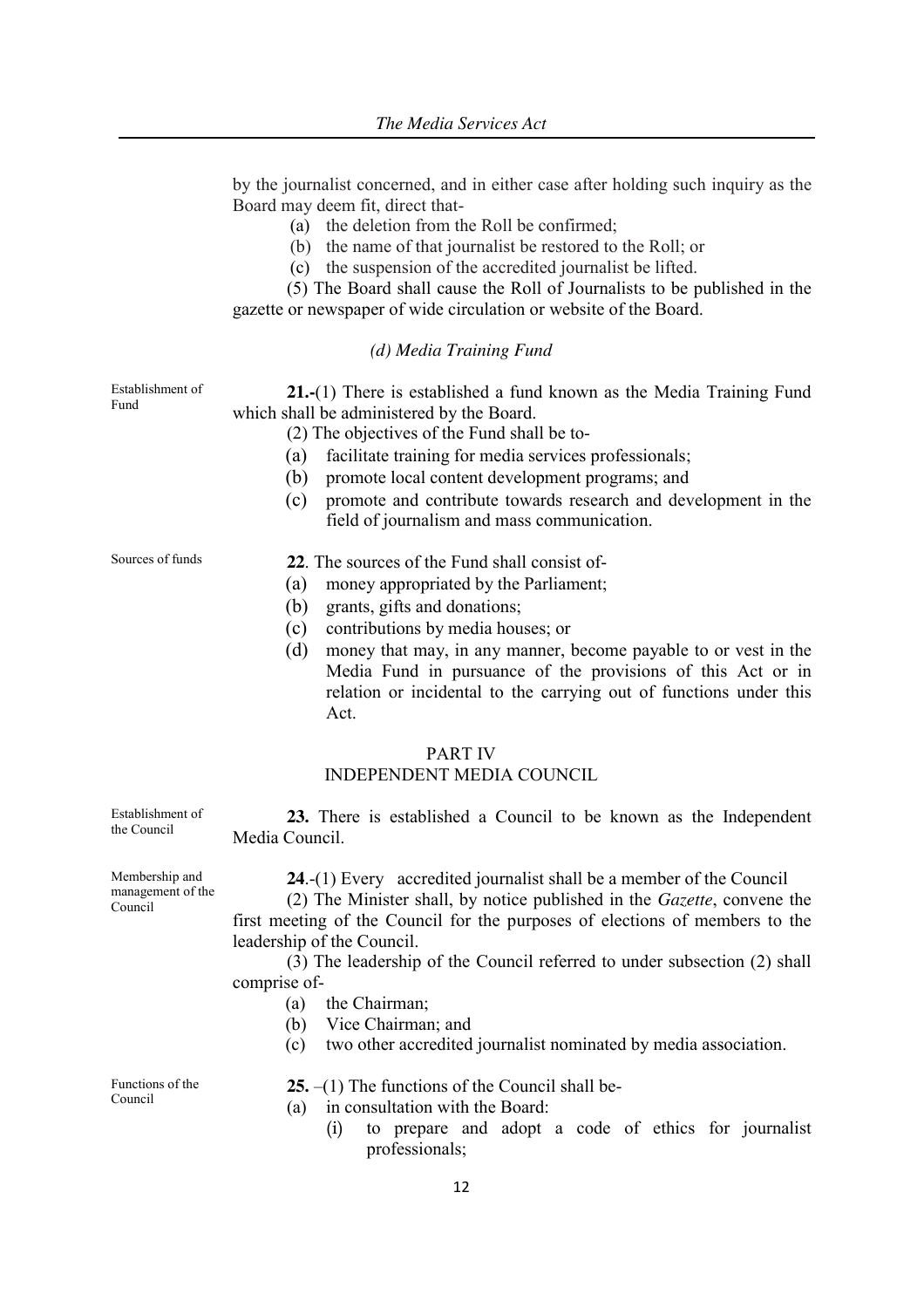- (ii) to promote ethical and professional standards amongst journalists and media enterprises;
- (b) to conduct reviews on the performance of media sector;
- (c) to determine print media content complaints;
- (d) to collaborate with stakeholders in promoting media accountability; and
- (e) to perform such other related promotional functions as the Council may by resolution determine

(2) The Council shall, in the excecution of its functions, adhere to national unity, national security, sovereignty, integrity, and public morals.

Committees of the **26.**-(1)The Council shall, for the purposes of facilitation of performance of its functions under this Act, establish such number of committees to perform specific functions as may be determined by the Council.

> (2) The committees to be established by the Council shall include a complaints committee to deal with print media content complaints.

- (3) The Council may, among other things, make rules prescribing-
- (a) conduct and procedures for determination of print media content complaints;and
- (b) matters to be awarded by the complaints committee.

Council

Appeals **27.**-(1) Save as provided for in section 38, a person who is not satisfied with an award by the Council, may appeal to the High Court.

> (2) The complaint shall contain a copy of the print media content complained of.

> (3) The High Court shall, upon receipt of the complaint, hear the appeal, and where appropriate, summon the parties to substantiate their case or defence.

Procedures and meetings of the Council

- **28**.-(1) Subject to the provisions of this Act, the Council shall-
- (a) determine the number of meetings to be convened periodically; and
- (b) have power to regulate its own procedures in respect of the meetings and the proper conduct of its business.
- (2) The Council shall, from time to time, agree on-
- (a) time and place for holding an annual stakeholders meetings, and similar matters of mutual interest;
- (b) make mechanisms for the management and funding of the function of the Council;
- (c) organisational structure for the management of its affairs; and
- (d) procedure or mechanism for the identification and invitation of media associations or institutions engaged in media service.

Appointment of Secretary to the Council

**29.**-(1) There shall be a Secretary to the Council who shall be appointed by the Council through competitive recruitment.

(2) The Secretary shall hold office for a term of three years and **may** be eligible for re-appointment for another term.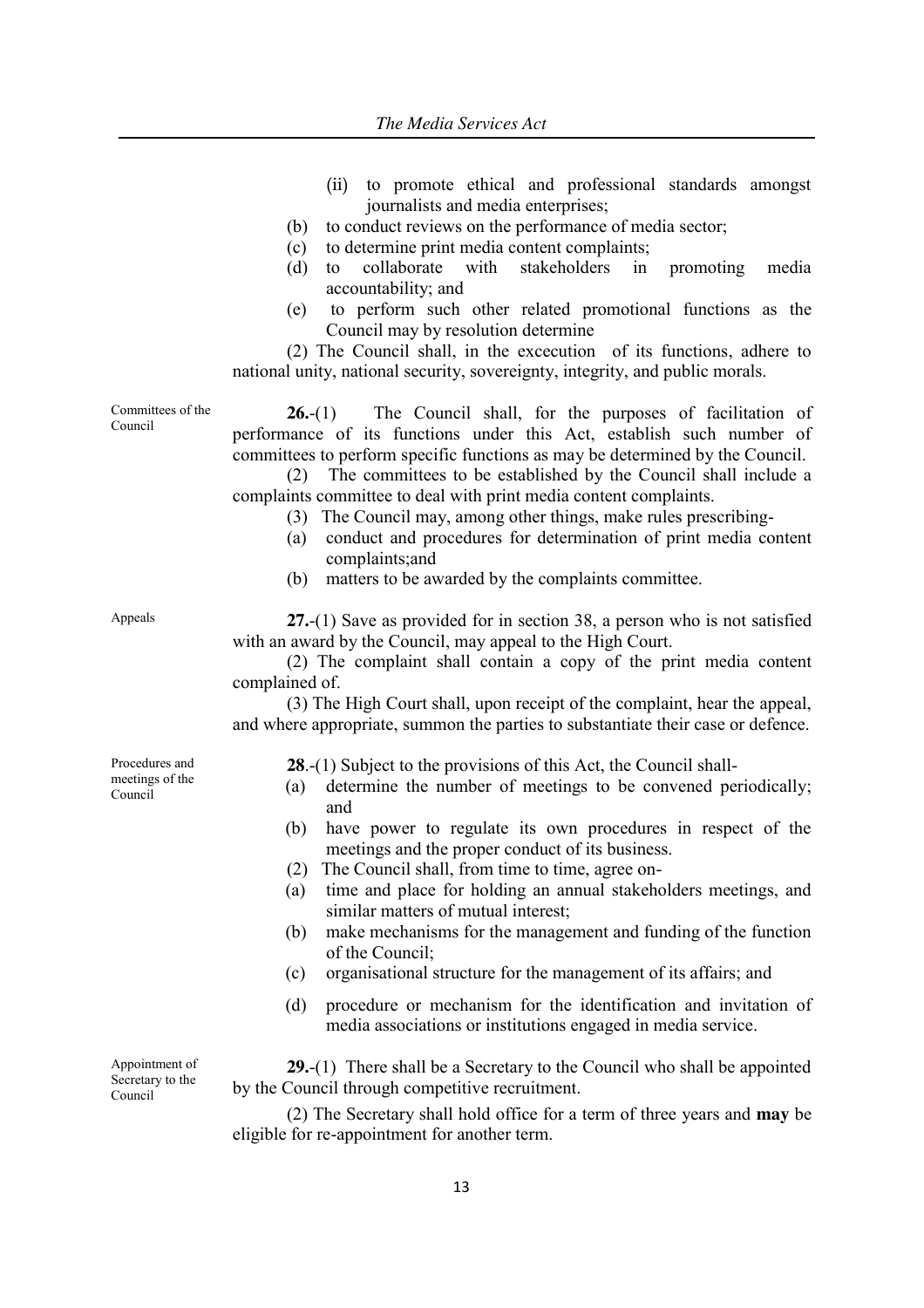Duties of Secretary to the Council **30**. A Secretary to the Council appointed under this Act shall be the Chief Executive Officer of the Council and shall be responsible for- (a) the day to day management of the affairs of the Council; (b) ensure that funds of the Council are properly expended, accounted for and be used for intended purposes; (c) maintain records of the Council operations; and (d) the performance of such other duties as the Council may assign. Removal of Secretary **31.** Notwithstanding section 31, the Secretary may be removed from office by the Council in accordance with the terms and conditions of service for- (a) inability to perform the functions of the office of secretary arising out of physical or mental incapacity;

- (b) misconduct or misbehavior;
- (c) incompetency or neglect of duty;
- (d) violation of regulations; or
- (e) any other ground that may justify removal from the office under the terms and conditions of service.

# PART V

### DEFAMATION

Defamation **32.-**(1) Any matter which, if published, is likely to injure the reputation of any person by exposing him to hatred, contempt or ridicule, or likely to damage any person in his profession or trade by an injury to his reputation, is a defamatory matter.

> (2) The matter referred to under subsection (1) shall qualify to be a defamatory matter even when it is published against a deceased person.

> (3) The prosecution for the publication of defamatory matter concerning a person who is dead shall not be instituted without the written consent of the Director of Public Prosecutions.

Defamation in print media

**33.-**(1) A person shall be deemed to make publication of a libel if that person causes the print, writing, painting, effigy or other means by which the defamatory matter is conveyed, to be dealt with, either by exhibition, reading, recitation, description, delivery or otherwise, in a way that the defamatory meaning thereof becomes known or is likely to be known to either the person defamed or any other person.

(2) It shall not be necessary for defamation that the defamatory meaning is directly or completely expressed.

(3) For the purpose of subsection (2), it shall be sufficient that such meaning and its application to the person alleged to be defamed may be collected either from the alleged libel itself or from any extrinsic circumstances or partly from the one and partly from the other means.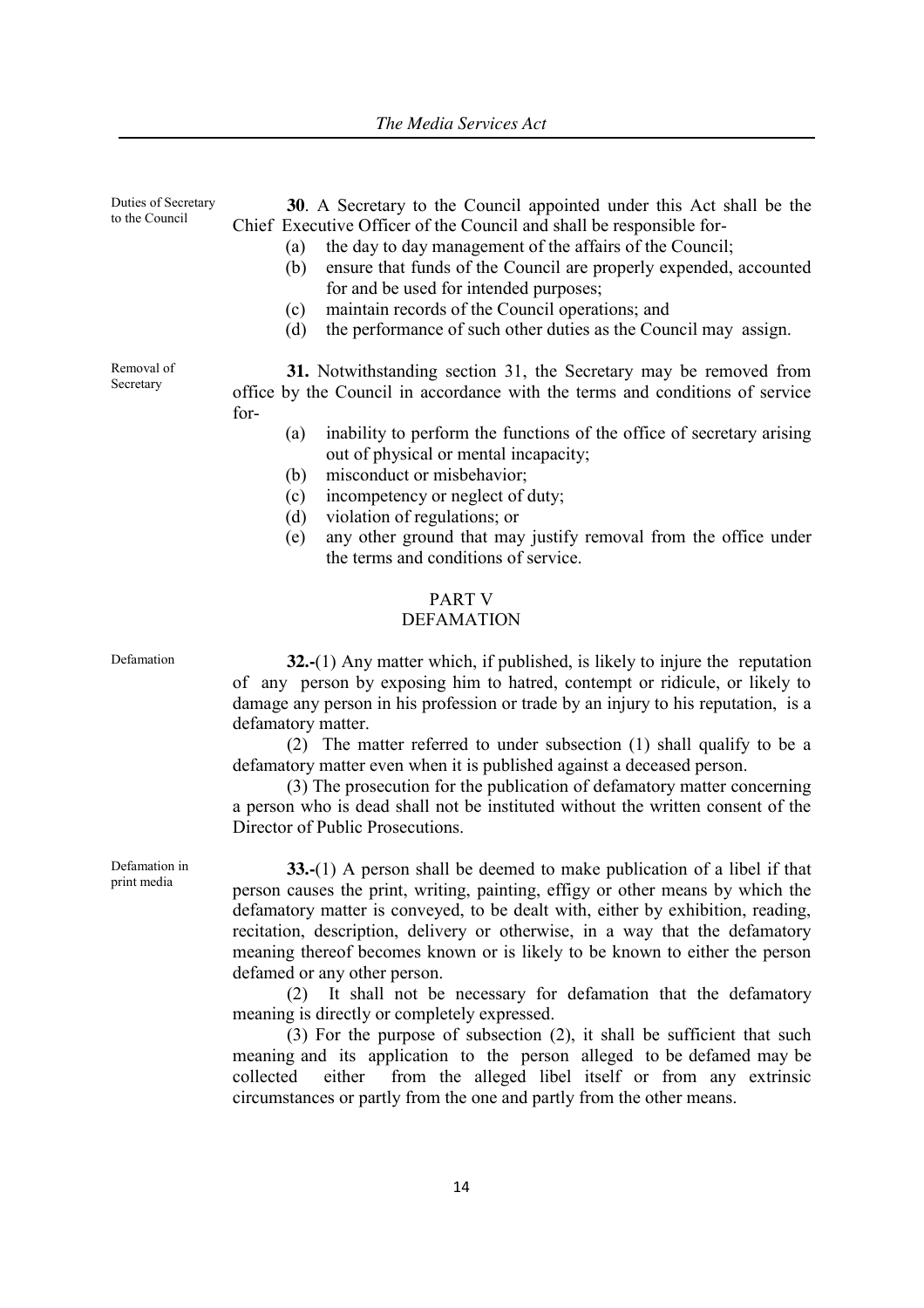Definition of unlawful publication

Cases in which publication is absolutely privileged

**34**. Publication of defamatory matter concerning a person shall be unlawful within the meaning of this Part, unless-

- (a) the matter is true and it was for the public benefit that it is published; or
- (b) it is privileged as one of the grounds for the reasons provided under this Act.

**35.-**(1) The publication of defamatory matter is absolutely privileged, and a person shall not be liable to punishment in that respect where-

- (a) the matter is published by the President, the Government or the National Assembly in any official document or legal proceedings;
- (b) the matter is published in the National Assembly, by the President, the Government or by any member of the National Assembly or the Speaker;
- (c) the matter is published by order of the President or the Government;
- (d) the matter is published concerning a person who is the subject to military or naval discipline for the time being, and relates to his conduct as a person who is the subject of such discipline and is published by the person having authority over him in respect of such conduct;
- (e) the matter is published in the course of any judicial proceedings by a person taking part in court proceedings as a judge or magistrate or commissioners or advocate or assessor or witness or party thereto;
- (f) the matter published is in fact a fair report of anything said, done or published in the National Assembly; or
- (g) the person publishing the matter is legally bound to publish it.

(2) Where a publication is absolutely privileged, it is immaterial for the purposes of this Part whether the matter is true or false, and whether it is known or be not known or believed to be false, and whether or not it is published in good faith.

(3) Nothing in this section shall exempt any person from any liability of a civil or criminal nature under any other Part of this Act or under any other written law if the publication of a matter alleged to be absolutely privileged is prohibited or the relief to a person injured is available under the Constitution of the United Republic.

**36.** A publication of defamatory matter is privileged on condition that it was published in good faith, if the relation between the parties by or to whom the publication is made is such that the person publishing the matter is under some legal, moral or social duty to publish it to the person to whom the publication is made or has a legitimate personal interest in publishing it and the publication does not exceed either in extent or matter what is reasonably sufficient for the occasion, and in any of the following cases, namely-

(a) the matter published, is in fact, a fair report of anything said, done or shown in a civil or criminal inquiry or proceedings before any

Cases in which

publication is conditionally privileged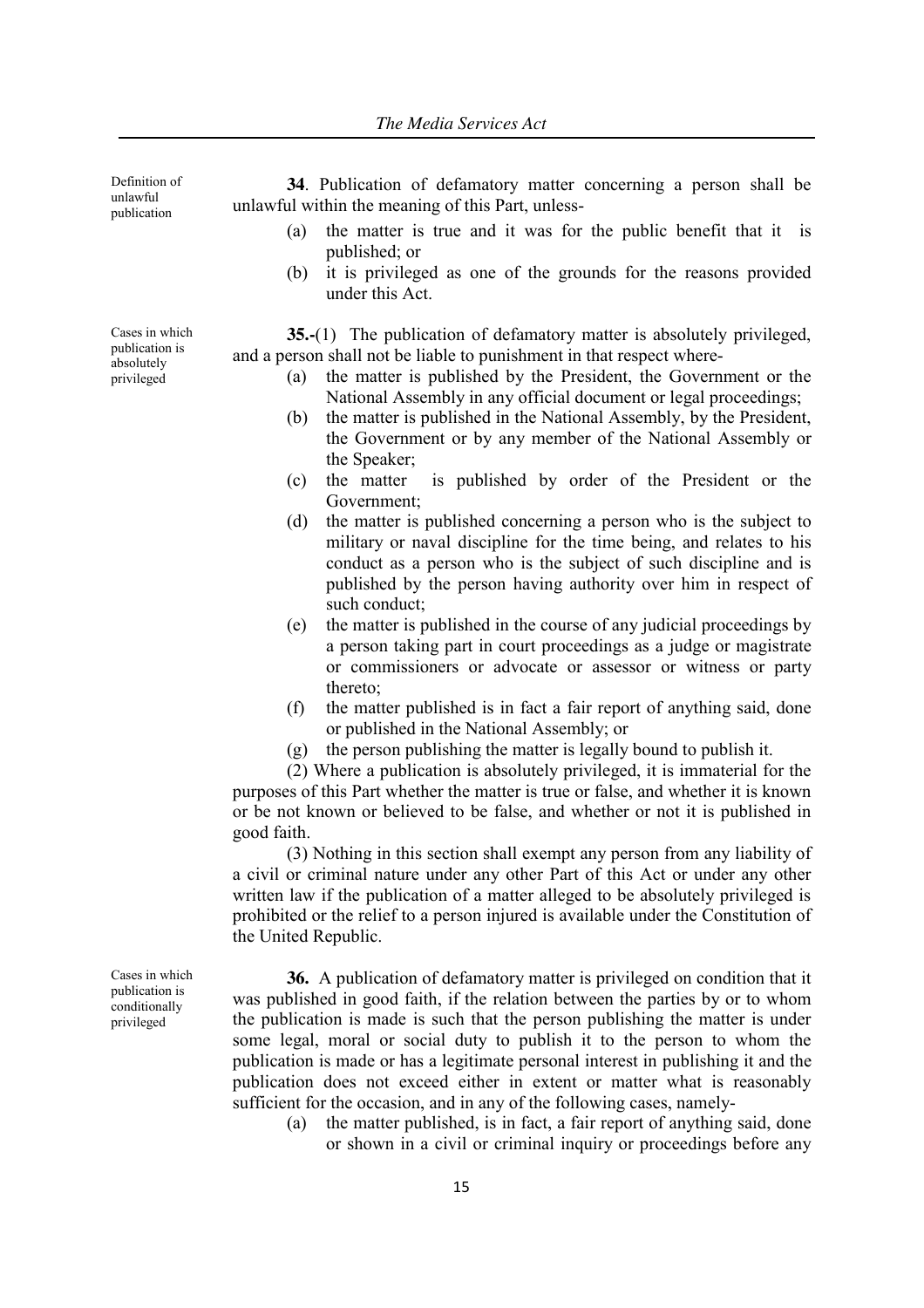court, if however the court prohibited the publication of anything said or shown before it, on the ground that it is seditious, immoral or blasphemous, the publication shall not be privileged;

- (b) the matter published, is a copy or, reproduction, or is in fact, a fair abstract of any matter which was previously published, and the previous publication of which was or would have been privileged under this Part;
- (c) the matter is an expression of opinion in good faith as to the conduct of any person in a judicial, official or other public capacity, or as to his personal character so far as it appears in such conduct;
- (d) the matter is an expression of opinion in good faith as to the conduct of a person in relation to a public question or matter, or as to his personal character, so far as it appears in such conduct;
- (e) the matter is an expression of opinion in good faith as to the conduct of any person disclosed by evidence given in a public legal proceedings, whether civil or criminal, as to the conduct of any person as a party, witness or otherwise in any such proceedings, or as to the character of any person so far as it appears in any such conduct as in this paragraph;
- (f) the matter is an expression of opinion in good faith as to the merits of any book, writing, painting, speech or other work, performance or act published or publicly done or made or submitted by a person to the judgment of the public, or as to the character of the person so far as it appears;
- (g) the matter is a censure passed by a person in good faith on the conduct of another person in any matter in respect of which he has authority, by contract or otherwise, over the person, or on the character of the other person, so far as it appears in such conduct;
- (h) the matter is a complaint or accusation made by a person in good faith against another person in respect of his conduct in any matter, or in respect of his character so far as it appears in such conduct, to any person having authority, by contract or otherwise, over that other person in respect of such conduct or matter, or having authority by law to inquire into or receive complaints respecting such conduct or matter; or
- (i) the matter is published in good faith for the protection of the rights or interests of the person who publishes or of the person to whom it is published.

- Offer of amends **37.-**(1) A person who publishes words alleged to be defamatory of another person may, if he claims that the words were published by him innocently in relation to that other person, make an offer of amends and in that case where-
	- (a) the offer is accepted by the party aggrieved and is duly performed, no proceedings for libel or slander shall be taken or continued by that party against the person making the offer in respect of the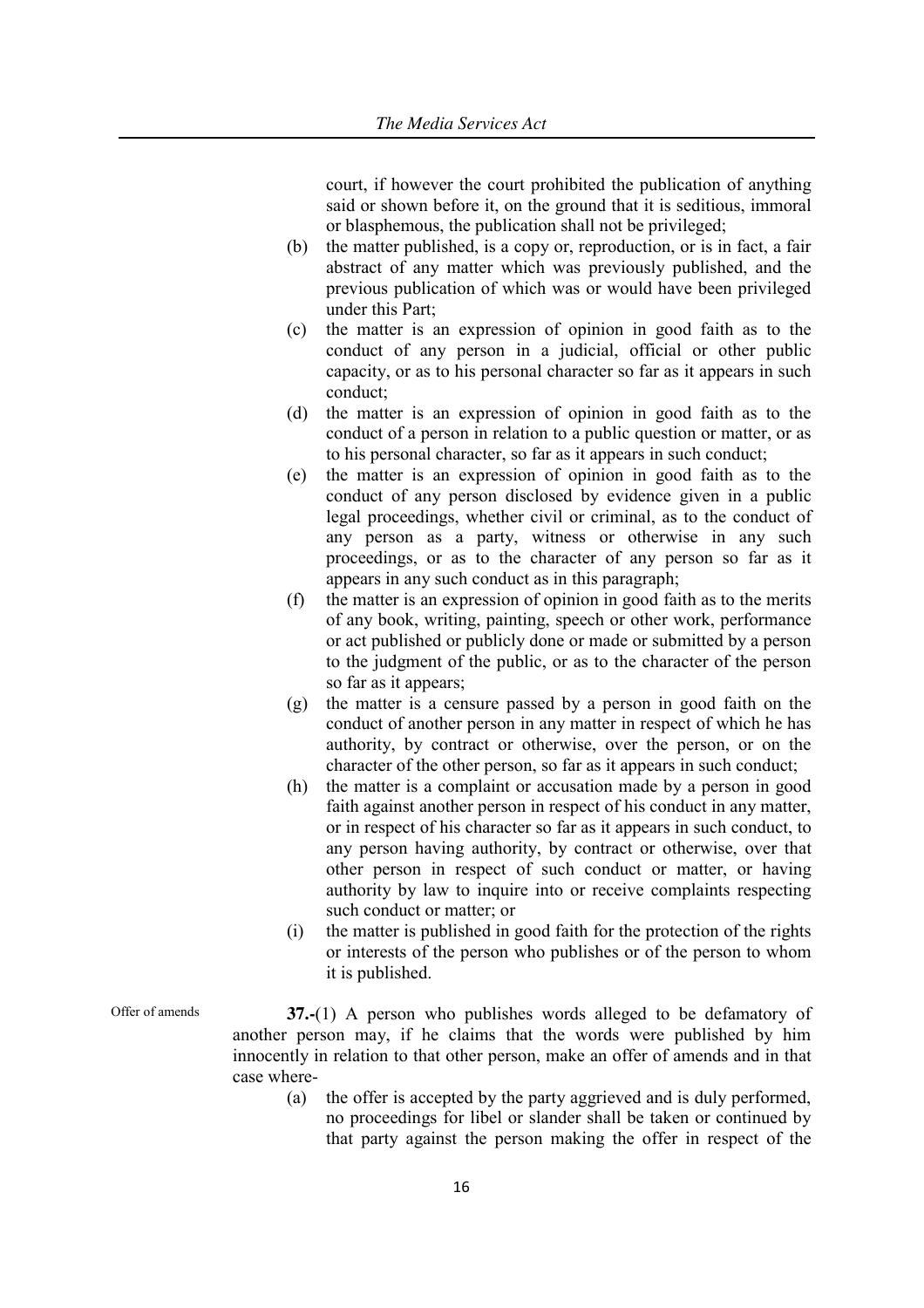publication in question, but without prejudice to any cause of action against any other person jointly responsible for that publication;

- (b) the offer of amends is not accepted by the party aggrieved, then, except as otherwise provided for by this section, it shall be a defen**c**e for the person making the offer, in any proceedings by the party aggrieved for libel, slander against the person making the offer in respect of the publication in question, to prove that:
	- (i) the words complained of were published by the defendant innocently in relation to the plaintiff; and
	- (ii) the offer was made as soon as practicable after the defendant received notice that they were or might be defamatory of the plaintiff, and has not been withdrawn.

(2) An offer of amends made pursuant to this section, shall be accompanied by an affidavit specifying the facts relied upon by the person making it to show that the words in question were published innocently in relation to the party aggrieved.

(3) For the purpose of a defen**c**e under paragraph (b) of subsection (1), no evidence, other than evidence of facts specified in the affidavit, shall be admissible on behalf of the person making the offer of amends to prove that the words were so published.

(4) An offer of amends referred shall be construed and understood to mean an offer-

- (a) in any case, to publish or join in the publication of a suitable correction of the words complained of, and a sufficient apology to the party aggrieved in respect of those words; and
- (b) where copies of a document or record containing the written words have been distributed by or with the knowledge of the person making the offer, to take such steps as are reasonably practicable on for notifying persons to whom copies have been so distributed that the words are alleged to be defamatory of the party aggrieved.
- (5) Where an offer of amends is accepted by the party aggrieved:
- (a) any question as to the step to be taken in fulfillment of the offer as so accepted shall, in default of agreement between the parties, be referred to and determined by the court; and
- (b) power of the court to make orders as to costs in proceedings by the party aggrieved against the person making the offer in respect of the publication in question or in proceedings in respect of the offer referred to under paragraph (a) shall include power to order the payment by the person making the offer to the party aggrieved of the costs of an indemnity basis, and expenses reasonably incurred or to be incurred by that party in consequence of the publication in question.

(6) Where no proceedings have been commenced in pursuance to subsection (1), the court may, upon application made by the party aggrieved, make an order for the payment of the costs and expenses as court finds just and appropriate.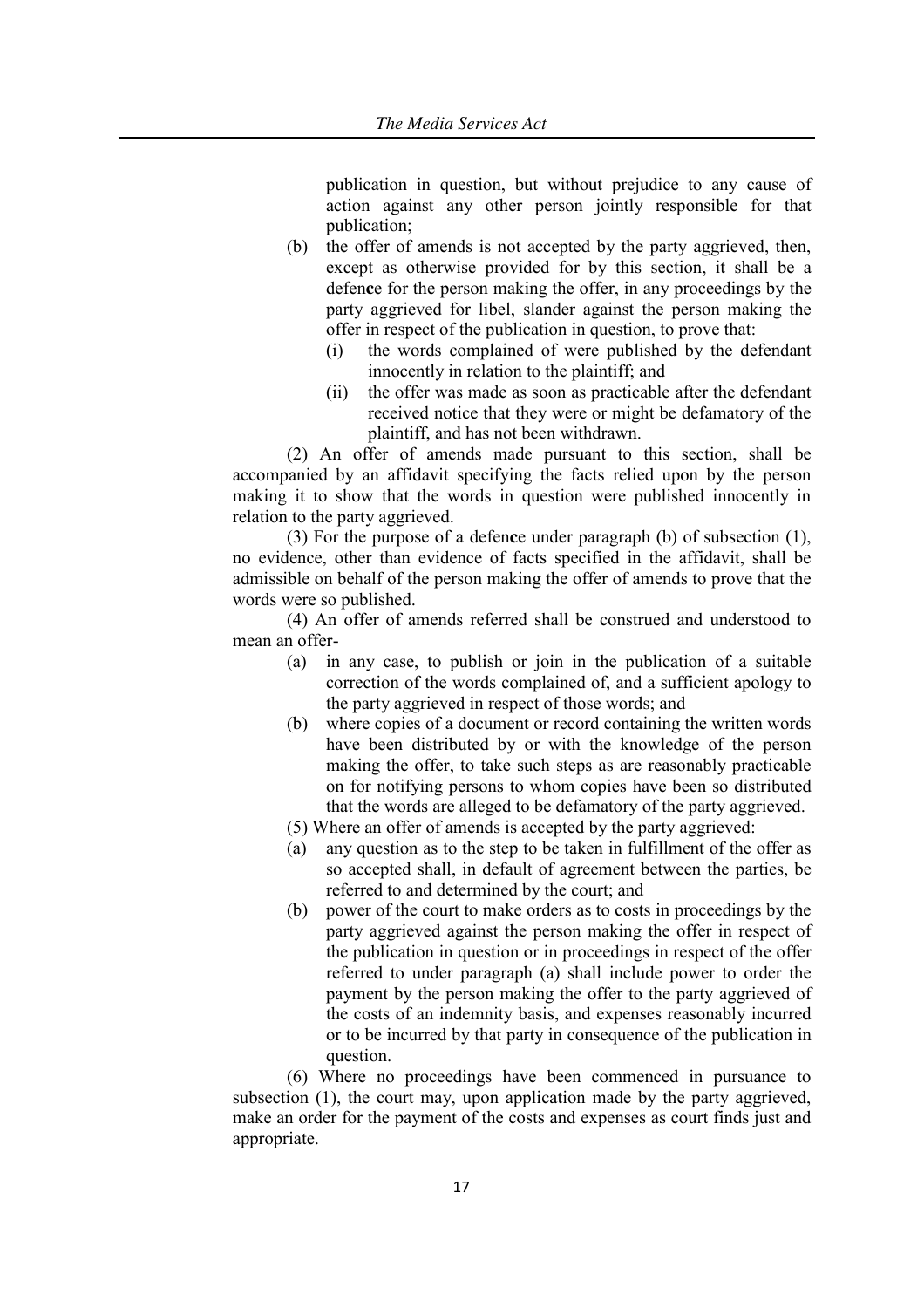(7) For the purpose of this section, words shall be treated as published by one person, in this subsection referred to as the publisher, innocently in relation to another person if the following conditions are satisfied:

- (a) the publisher did not intend to publish the words and concerning that other person and did not know of circumstances by virtue of which they might be understood to refer to that other person; or
- (b) the words were not defamatory on the face of it and the publisher did not know circumstances by virtue of which they might be understood to be defamatory of that other person, and in either case, that the publisher exercised all reasonable care in relation to the publication.

(8) Any reference in subsection (7) to the publisher shall be construed as including a reference to a servant or agent of the publisher in relation to the contents of the publication in question.

(9) The provisions of subsection (1)(b) shall not apply in relation to the publication of words by a person who is not the author unless he proves that the words were written by the author without malice.

**38**.-(1) Where a person alleges that a print or electronic media content is defamatory within the meaning of this Act, that person may make complaint to the court for redress.

(2) The complaint shall contain a copy of a print or electronic media content complained about or, if the print or electronic media content cannot be extracted without unduly difficulty, statement to the effect that retrieval of the print or electronic media content has not been possible.

(3) On receipt of the complaint the court shall hear the complaint and where appropriate, summon the parties to substantiate their case or defence.

# PART VI

### FINANCIAL PROVISIONS

**39**. The sources of the funds of the Board, shall consist of-

- (a) money appropriated by the Parliament;
- (b) grants, gifts and donations;
- (c) fees paid for services rendered by the Board; and
- (d) money that may, in any manner become payable to or vest in the Board in pursuance of the provisions of this Act or in relation or incidental to the carrying out of its functions.

Power of Board to charge fees

Sources of funds of the Board

> **40.** The Board may, for the proper performance of the functions of the Board, charge fees for any services or category of services rendered by the Board, subject to any directives which the Minister may, in consultation with the Minister responsible for finance, provide in that behalf.

Investment **41.** The Board may, with the prior approval of the Minister and after consultation with the Minister responsible for finance, invest any part of the moneys available in any fund of the Board as may be authorized in relation to

Redress for defamation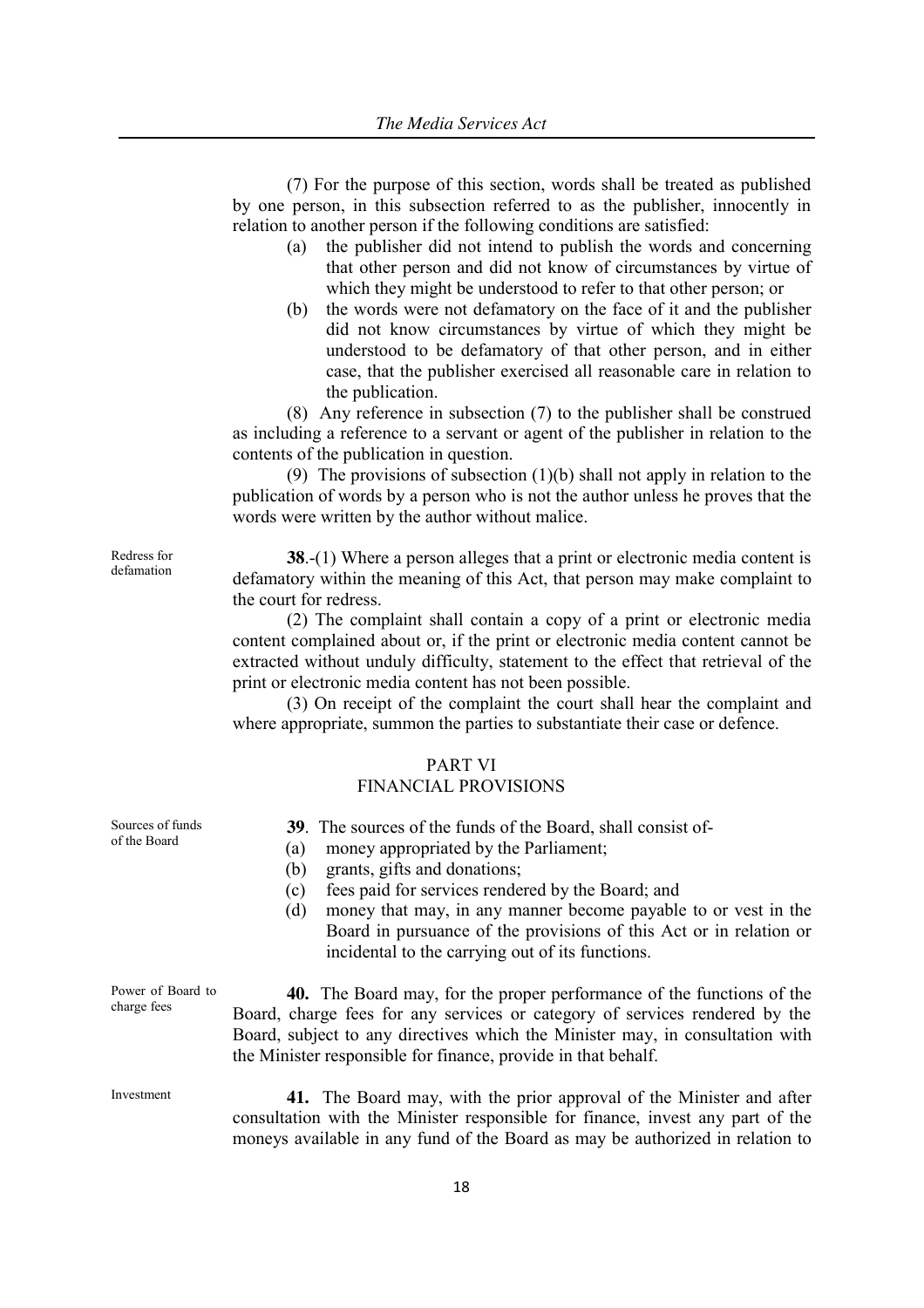| Cap. 53                               | investment of funds by trustees under the Trustees Investments Act.                                                                                                                                                                                                                                                                                               |
|---------------------------------------|-------------------------------------------------------------------------------------------------------------------------------------------------------------------------------------------------------------------------------------------------------------------------------------------------------------------------------------------------------------------|
| Power to borrow                       | 42. Subject to the prior approval of the Minister and the Minister<br>responsible for finance, the Board may borrow money for the purposes of the<br>Board by way of loan or overdraft and upon such security and such terms and<br>conditions relating to repayment of the principal and payment of interest,<br>subject to any direction given by the Minister. |
| Annual and<br>supplementary<br>budget | 43.-(1) The first financial year of the Board shall commence on the date<br>when the Act comes into operation and may be of a period longer or shorter<br>than twelve months.                                                                                                                                                                                     |
|                                       | (2) The Board shall, convene a meeting to pass a detailed budget of the<br>amounts-                                                                                                                                                                                                                                                                               |
|                                       | expected to be received; or<br>(a)                                                                                                                                                                                                                                                                                                                                |
|                                       | expected to be disbursed, by the Board during that financial year,<br>(b)<br>and whenever circumstances so require, the Board may pass a<br>supplementary budget in any financial year.                                                                                                                                                                           |
|                                       | (3) The annual budget and every supplementary budget shall be in such<br>form as the Minister may approve.                                                                                                                                                                                                                                                        |
|                                       | (4) Upon passing of any budget or any supplementary budget, the<br>Board shall submit to the Minister for approval the annual budget or the                                                                                                                                                                                                                       |
|                                       | supplementary budget, as the case may be.                                                                                                                                                                                                                                                                                                                         |
|                                       | The Minister shall, upon receipt of the annual budget or any<br>(5)                                                                                                                                                                                                                                                                                               |
|                                       | supplementary budget, approve or disapprove it, or may approve it subject to                                                                                                                                                                                                                                                                                      |
|                                       | any amendments which he may deem fit.                                                                                                                                                                                                                                                                                                                             |
|                                       | (6) Where the Minister approves any annual or supplementary budget,<br>with or without amendment, the Board shall confine disbursements by the                                                                                                                                                                                                                    |
|                                       | Board within the items and amounts contained in the applicable estimates as                                                                                                                                                                                                                                                                                       |
|                                       | approved by the Minister.                                                                                                                                                                                                                                                                                                                                         |
|                                       | (7) The Board may-                                                                                                                                                                                                                                                                                                                                                |

- (a) with the written sanction of the Minister, make a disbursement notwithstanding that, the disbursement is not provided for in any budget; and
- (b) adjust expenditure limits to take account of circumstances not reasonably foreseeable at the time the budget was prepared, subject to submitting a supplementary budget to the Minister within two months of the alteration of expenditure limits becoming necessary.

Accounts and audit **44.**-(1) The Board shall cause to be kept proper books of accounts and records in respect to-

- (a) receipt and expenditure of money and other financial transactions of the Board; and
- (b) assets and liabilities of the Board,

19

and shall cause to be made out for every financial year financial statements showing the details of the income and expenditure of the Board.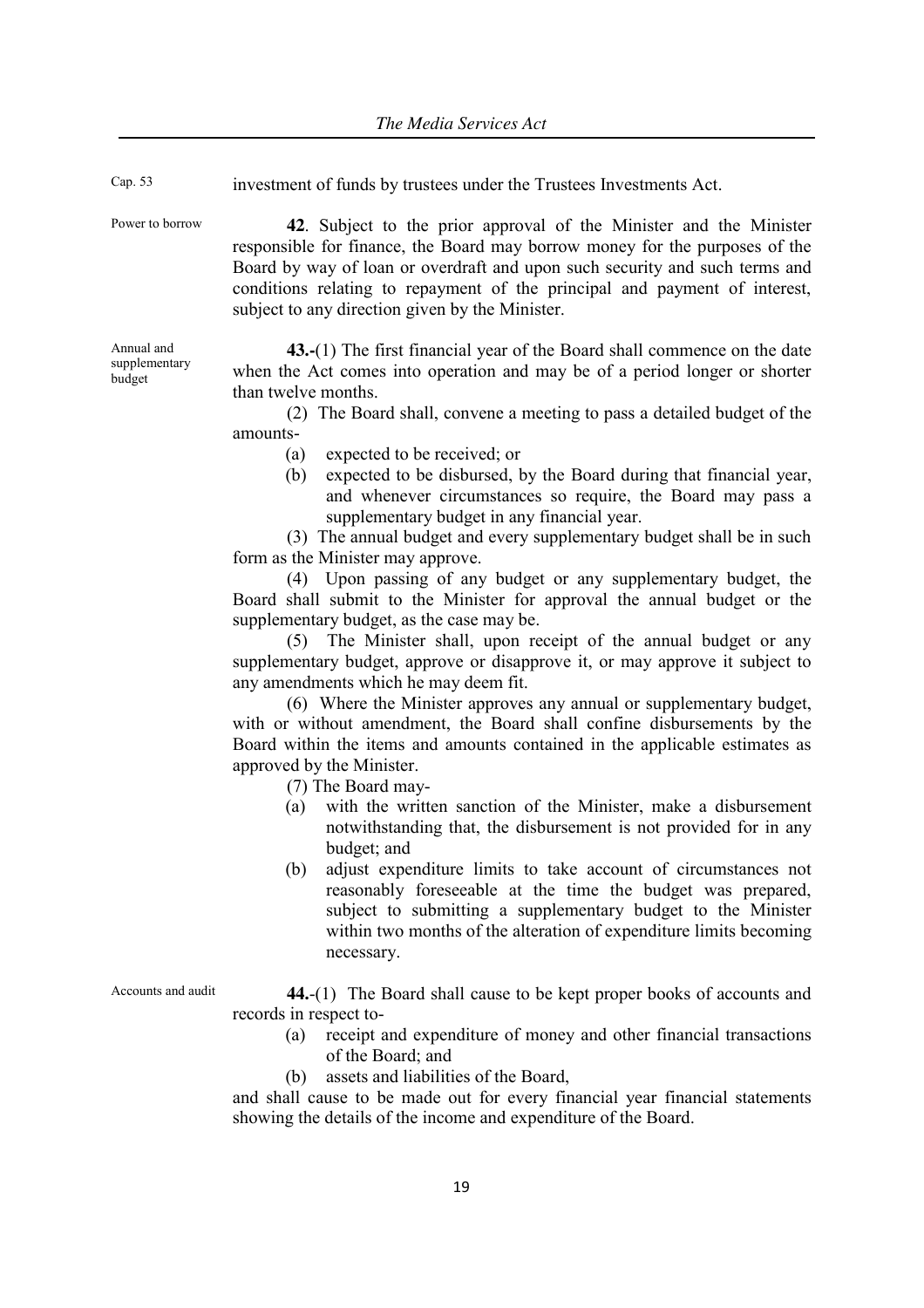| Cap 418                                           | (2) Accounts including the financial statements of the Board in respect<br>of that financial year shall be audited within three months of every financial<br>year in accordance with the Public Audit Act.<br>(3) Every audited account shall be placed before a meeting of the Board<br>which, if adopted, be endorsed that it has been so adopted.<br>(4) As soon as the accounts of the Board have been audited, and in any<br>case not later than three months after the close of the financial year, the Board<br>shall submit to the Minister a copy of the audited statement of accounts,<br>together with a copy of the report made by the auditors on the statement of<br>accounts.                                                                                                                                           |
|---------------------------------------------------|----------------------------------------------------------------------------------------------------------------------------------------------------------------------------------------------------------------------------------------------------------------------------------------------------------------------------------------------------------------------------------------------------------------------------------------------------------------------------------------------------------------------------------------------------------------------------------------------------------------------------------------------------------------------------------------------------------------------------------------------------------------------------------------------------------------------------------------|
| Annual report                                     | 45. The Board shall, within three months after the close of the financial<br>year, cause to be prepared and submitted to the Minister a general report of the<br>activities and operations of the Board during that financial year and<br>accompanied by-                                                                                                                                                                                                                                                                                                                                                                                                                                                                                                                                                                              |
| Cap.418                                           | a copy of the audited accounts of the Board in accordance with the<br>(a)<br>Public Audit Act;<br>a copy of the auditor's report on the accounts; and<br>(b)<br>such other information as the Minister may direct.<br>(c)                                                                                                                                                                                                                                                                                                                                                                                                                                                                                                                                                                                                              |
| Laying of accounts<br>before National<br>Assembly | 46. The Minister shall, as soon as practicable after receiving the report<br>submitted to him by the Board, lay before the National Assembly the audited<br>accounts of the Board, together with the auditor's report on the accounts and<br>the annual report of the Board.                                                                                                                                                                                                                                                                                                                                                                                                                                                                                                                                                           |
|                                                   | <b>PART VII</b><br>OFFENCES AND PENALTIES                                                                                                                                                                                                                                                                                                                                                                                                                                                                                                                                                                                                                                                                                                                                                                                              |
| Offences relating<br>to media services            | 47.-(1) Any person who makes use by any means, of a media service<br>for the purposes of publishing-<br>information which is intentionally or recklessly falsified in a<br>(a)<br>manner which:<br>threatens the interests of defense, public safety, public order,<br>(i)<br>the economic interests of the United Republic, public<br>morality or public health; or<br>is injurious to the reputation, rights and freedom of other<br>(ii)<br>persons;<br>information which is maliciously or fraudulently fabricated;<br>(b)<br>any statement the content of which is-<br>(c)<br>threatening the interests of defence, public safety, public<br>(i)<br>order, the economic interests of the United Republic, public<br>morality or public health; or<br>injurious to the reputation, rights and freedom of other<br>(ii)<br>persons; |
|                                                   |                                                                                                                                                                                                                                                                                                                                                                                                                                                                                                                                                                                                                                                                                                                                                                                                                                        |

(d) statement knowingly to be false or without reasonable grounds for believing it to be true;

20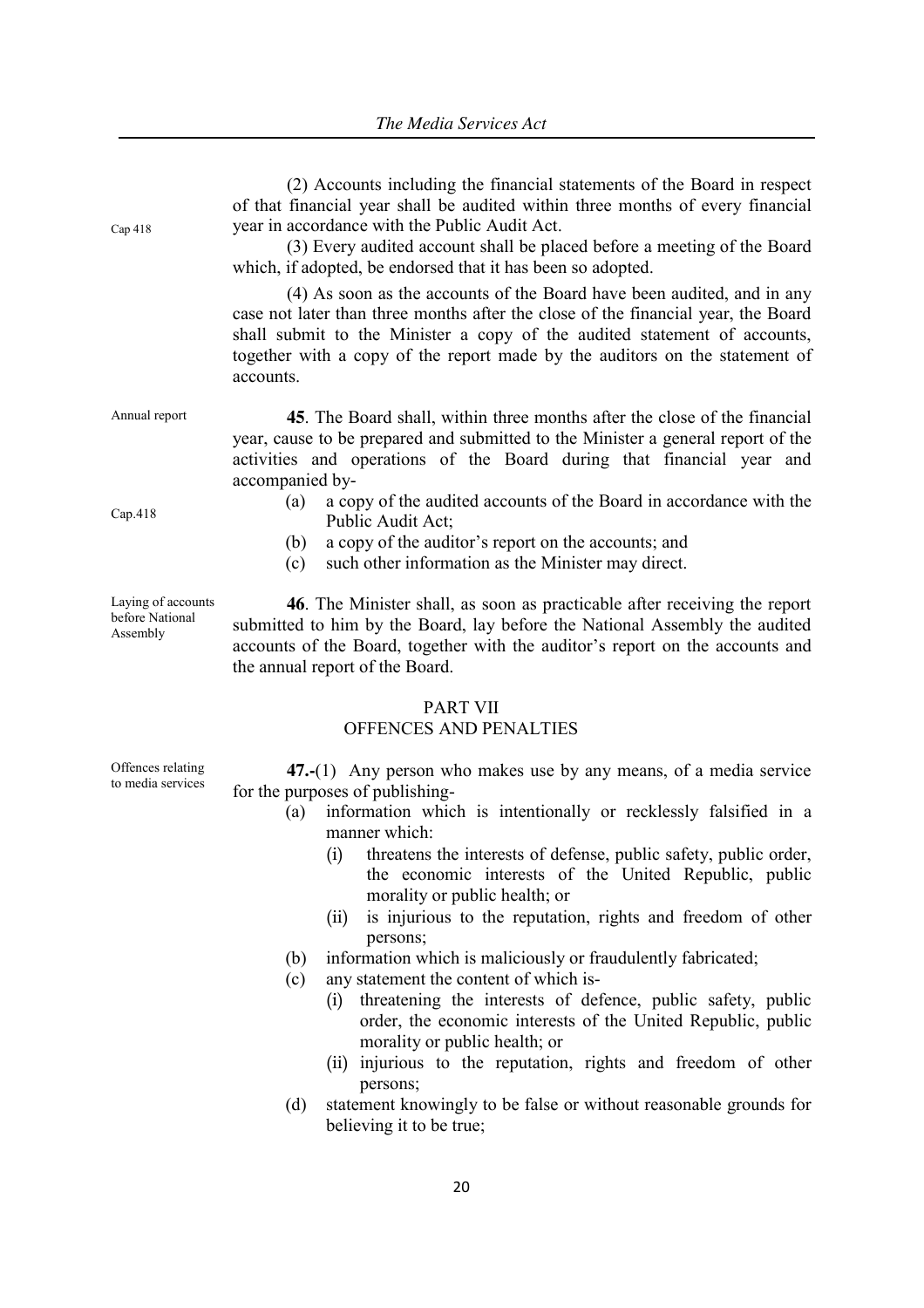- (e) a statement with maliciously or fraudulent intent representing the statement as a true statement; or
- (f) prohibited information,

commits an offence and upon conviction, shall be liable to a fine of not less than five million shillings but not exceeding twenty million shillings or to imprisonment for a period not less than three years but not exceeding five years or to both.

(2) Any person who-

- (a) operates media outlet without licence;
- (b) practices journalism without accreditation;
- (c) disseminates false information without justification; and
- (d) prints, publishes, sells, offers for sale, distributes or reproduces any seditious publication,

commits an offence and upon conviction, shall be liable to a fine of not less than five million shillings and not exceeding twenty million shillings or to imprisonment for a period not less than three years but not exceeding five years or to both.

**48.-**(1) Any person who imports, publishes, sells, offers for sale, distributes or produces any publication or any extract of it, the importation of which is prohibited, commits an offence and shall be liable upon conviction for the first offence to a fine of not less than five million shillings but not exceeding ten million shillings or to imprisonment for a term of not less than three years but not exceeding five years or to both, and for a subsequent offence, to a fine of not less than eight million shillings but not exceeding twenty million shillings or to imprisonment for a term not less than five years and not exceeding ten years.

(2) The court may order forfeiture of a publication or extract in respect of which an offence was committed.

Offences in relation to publication

# Seditious intention **49.-**(1) A "seditious intention" is an intention to-

- (a) bring into hatred or contempt or to excite disaffection against the lawful authority of the Government of the United Republic;
- (b) excite any of the inhabitants of the United Republic to attempt to procure the alteration, otherwise than by lawful means, of any other matter in the United Republic as by law established;
- (c) bring into hatred, contempt or to excite disaffection against the administration of justice in the United Republic;
- (d) raise discontent or disaffection amongst people or section of people of the United Republic; or
- (e) promote feelings of ill-will and hostility between different categories of the population of the United Republic.

(2) An act, speech or publication shall not be deemed as seditious by reason only that it intends to-

(a) show that the Government has been misled or mistaken in any of its measures; or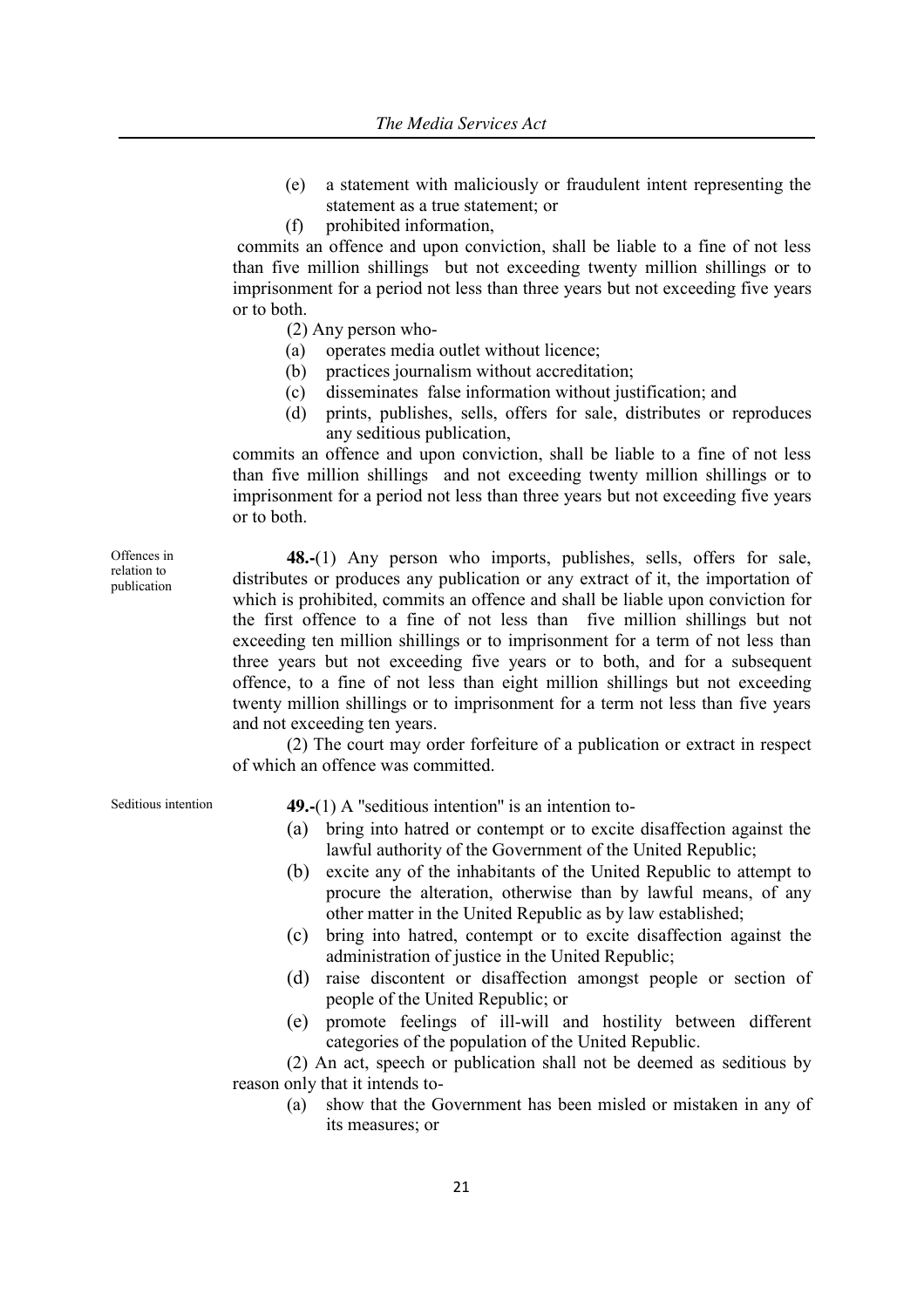Cap 2

(b) point out errors or defects in the Government of the United Republic or Constitution of the United Republic or in legislation or in the administration of justice with a view to remedying such errors or defects.

(3) In determining whether the intention for which an act was done, any word spoken or any document published, was or was not seditious, every person shall be deemed to intend the consequences which would naturally follow from his conduct at the time and in the circumstances in which he conduct himself.

Seditious offences **50.-**(1) Any person who-

- (a) does or attempts to do or makes any preparation to do, or conspires with any person to do, any act or omission with a seditious intention;
- (b) utters any words with a seditious intention;
- (c) prints, publishes, sells, offers for sale, distributes or reproduces any seditious publication; or
- (d) imports any seditious publication,

unless that person has no reason to believe that it is seditious, commits an offence and shall be liable upon conviction, in the case of the first offender to a fine not less than five million shillings and not exceeding ten million shillings or to imprisonment for a term of not less than three years but not exceeding five years or to both, and for a subsequent offence, to a fine of not less than seven million shillings and not exceeding twenty million shillings or to imprisonment for a term of not less than five years but not exceeding ten years or to both.

(2) Any person who without lawful excuse, has in his possession any seditious publication commits an offence and shall be liable upon conviction, in the case of first offender to a fine of not less than two million shillings and not exceeding five million shillings or to imprisonment for a term of not less than two years but not exceeding five years or to both, and for a subsequent offence to a fine of not less than three million but not exceeding ten million shillings or to imprisonment for a term of not less than three years but not exceeding ten years or to both.

(3) It shall be a defence to a charge under subsection (2), if the person charged did not know that the publication was seditious when it came into his possession and that as soon as the nature of the publication became known to him, he delivered the publication to the nearest administrative officer or to the officer in charge of the nearest police station.

(4) A printing machine which has been, or is reasonably suspected of being, used for or in connection with the printing or reproduction of a seditious publication, may be seized or otherwise secured by a police officer pending the trial and conviction or discharge or acquittal of any person accused of printing or reproducing any seditious publication.

(5) When any person is convicted of printing or reproducing a seditious publication, the court may, in addition to any other penalty which the court may impose, order that the printing machine on which the publication was printed or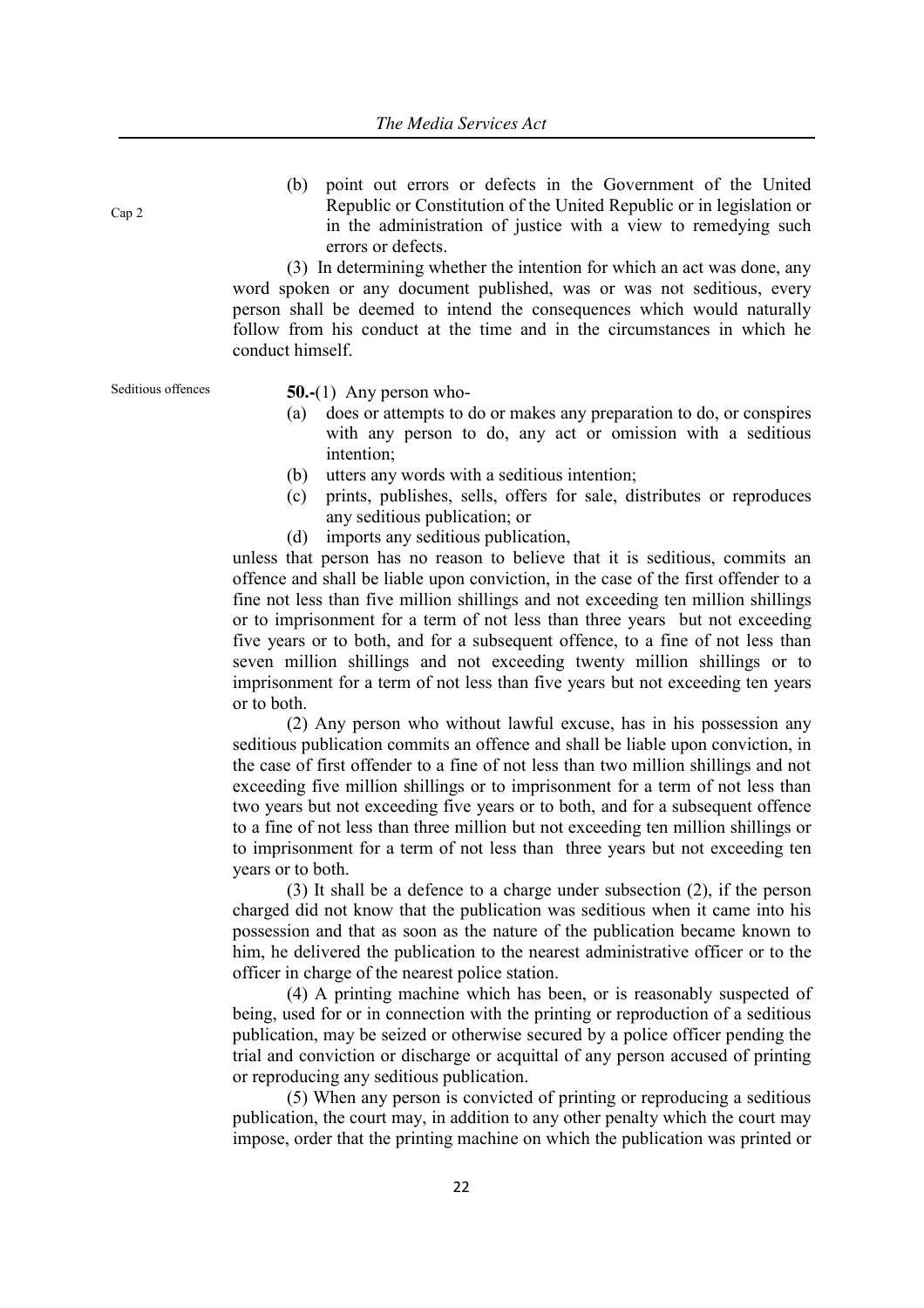reproduced be, either confiscated for a period of not less than twelve months, but not exceeding three years or forfeited to the Government of the United Republic, and may make such order whether or not the person convicted is, or was at the time when the publication was printed or reproduced, the owner of the printing machine.

(6) A printing machine forfeited to the Government of the United Republic shall be sold, and the proceeds shall be paid into the Media Fund.

(7) When the proprietor, publisher, printer or editor of a newspaper is convicted of printing or publishing a seditious publication in a newspaper, the court may, in addition to any other penalty it may impose, and whether or not it has made any order under subsection (5), make an order prohibiting any further publication of the newspaper for a period of not less than twelve months and not exceeding three years.

(8) A court shall, before ordering the forfeiture or confiscation of a printing machine, satisfy itself that the printing machine was the printing machine upon which the seditious publication was printed or reproduced.

(9) In any case in which a printing machine is secured or confiscated, the Inspector-General of Police may, in his discretion, cause-

(a) the printing machine or any part of it to be removed; or

(b) any part of the machine to be sealed so as to prevent its use.

(10) The Inspector-General of Police shall, while exercising powers conferred by this section, not be liable for any damage caused to a printing machine which is under his possession.

(11) Any person who uses or attempts to use a printing machine secured or confiscated pursuant to subsection (4) commits of an offence, and shall be liable upon conviction, to a fine of not less than ten million shillings but not exceeding twenty million shillings or to imprisonment or a term of not less than three years but not exceeding five years or to both.

(12) Any person who prints or publishes a newspaper in contravention of an order made under subsection (6) commits an offence, and shall be liable upon conviction, to a fine of not less than five million shillings but not exceeding ten million shillings or to imprisonment for a term of not less than three years and not exceeding five years or to both.

**51.-(1)** Any person who publishes any false statement, rumor or report which is likely to cause fear and alarm to the public or to disturb the public peace commits an offence and shall be liable upon conviction to a fine of not less than ten million shillings but not exceeding twenty million shillings or to imprisonment for a term of not less than four years and not exceeding six years or both.

(2) It shall be a defense to a charge commenced under subsection (1), if the accused proves that, prior to publication, he took such measures to verify the accuracy of such a statement, rumor or report and that such verification lead him to reasonably believe that the publication was true.

Offences by corporations or societies

**52.-**(1) Where an offence under this Act is committed by a company or a body corporate, a society, an association or a body of persons, every person

Publication likely to cause fear and alarm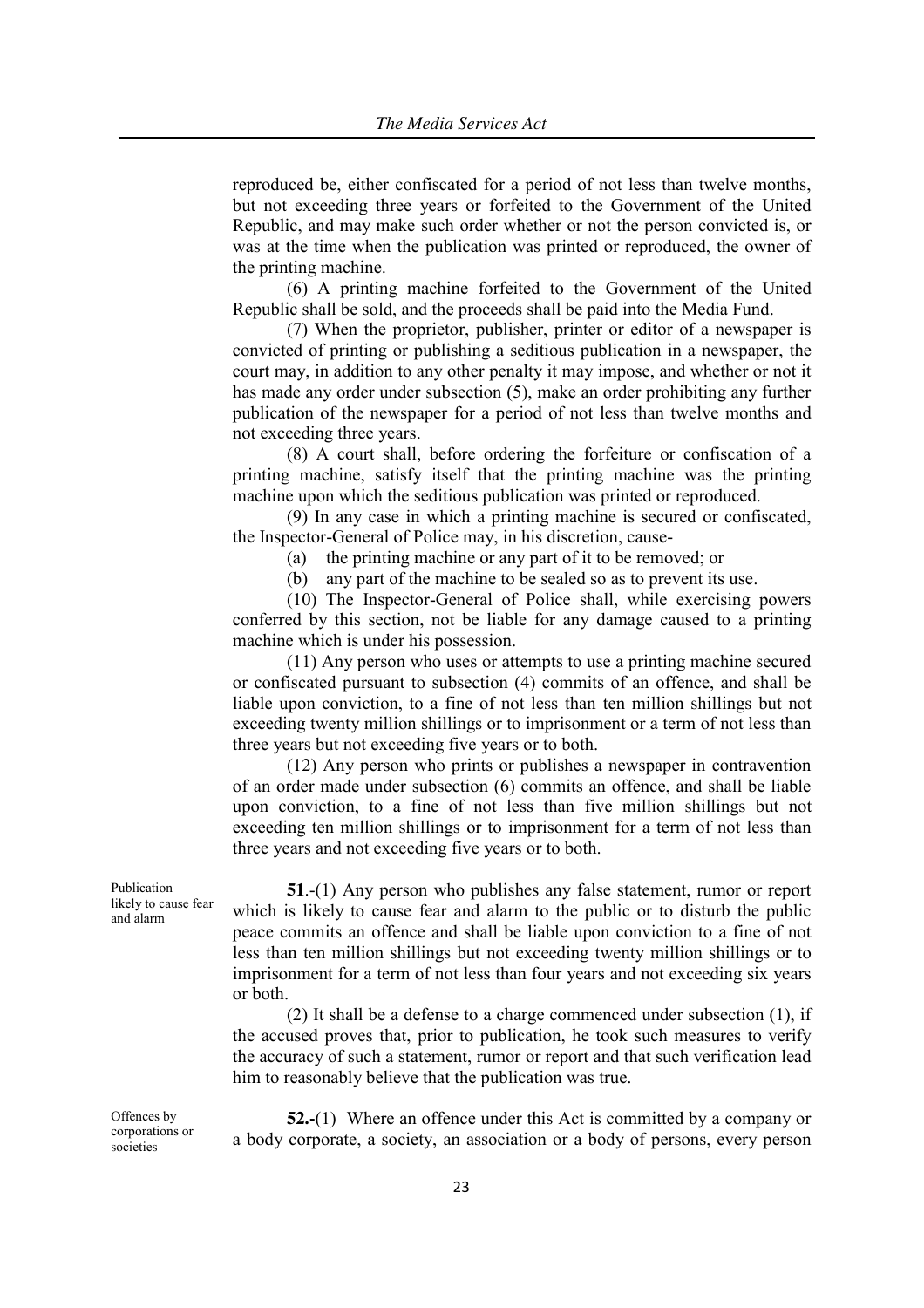who, at the time of the commission of the offence, was concerned as a director or an officer with the management of the affairs or activities of such company or a body corporate, a society, an association or a body of persons, commits an offence and shall be liable upon conviction to a fine of not less than fifteen million shillings but exceeding twenty five million shillings.

(2) It shall be a defen**c**e for such person, director or any officer to prove to the satisfaction of the court that he had no knowledge and could not, by the exercise of reasonable diligence, have had knowledge of the commission of the offence.

**53**. Where an offence under this Act is committed by a person as an agent or employee then, as well as the agent or employee, the principal or employer commits an offence and shall be liable on conviction to a fine of not less than fifteen million shillings but not exceeding twenty five million shillings unless he proves to the satisfaction of the court that he had no knowledge, and could not by the exercise of reasonable diligence have had knowledge of the commission of the offence.

# PART VIII

# GENERAL PROVISIONS

| Powers to prohibit<br>importation of<br>publication | <b>54</b> . Where the Minister is with the opinion that the importation of any<br>publication would be contrary to the public interest, it may, in its absolute<br>discretion and by order published in the <i>Gazette</i> , prohibit the importation of<br>such publication.                                                                                                                                                                   |
|-----------------------------------------------------|-------------------------------------------------------------------------------------------------------------------------------------------------------------------------------------------------------------------------------------------------------------------------------------------------------------------------------------------------------------------------------------------------------------------------------------------------|
| Powers of the<br>Minister                           | 55. The Minister shall have powers to prohibit or otherwise sanction the<br>publication of any content that jeopardizes national security or public safety.                                                                                                                                                                                                                                                                                     |
| Powers of seizure                                   | <b>56</b> . The Director of Information Services Department, police officer or<br>any authorized officer may, if he has reasonable grounds to believe that a media<br>house has been established, installed, maintained, operated or provided in<br>contravention of this Act, may seize any equipment found therein which<br>appears to be used or had been used for such purpose.                                                             |
| Service of process<br>and notices                   | $57-(1)$ Where any order or directives made or given by the Board or<br>Information Services Department under this Act is not required to be published<br>in the <i>Gazette</i> , the order or directive shall be brought to the notice of persons<br>affected or likely to be affected by it in any manner.<br>(2) If the order or directive in question is published in <i>Gazette</i> , all<br>persons shall be deemed to have notice of it. |
| Risk insurance and<br>social security               | <b>58.-</b> (1) Every employer shall be required to provide insurance and social<br>security cover to every person employed in the respective media house.<br>(2) Every freelancer or correspondent shall be required to have personal<br>risk insurance cover.                                                                                                                                                                                 |

Liability of employer or principal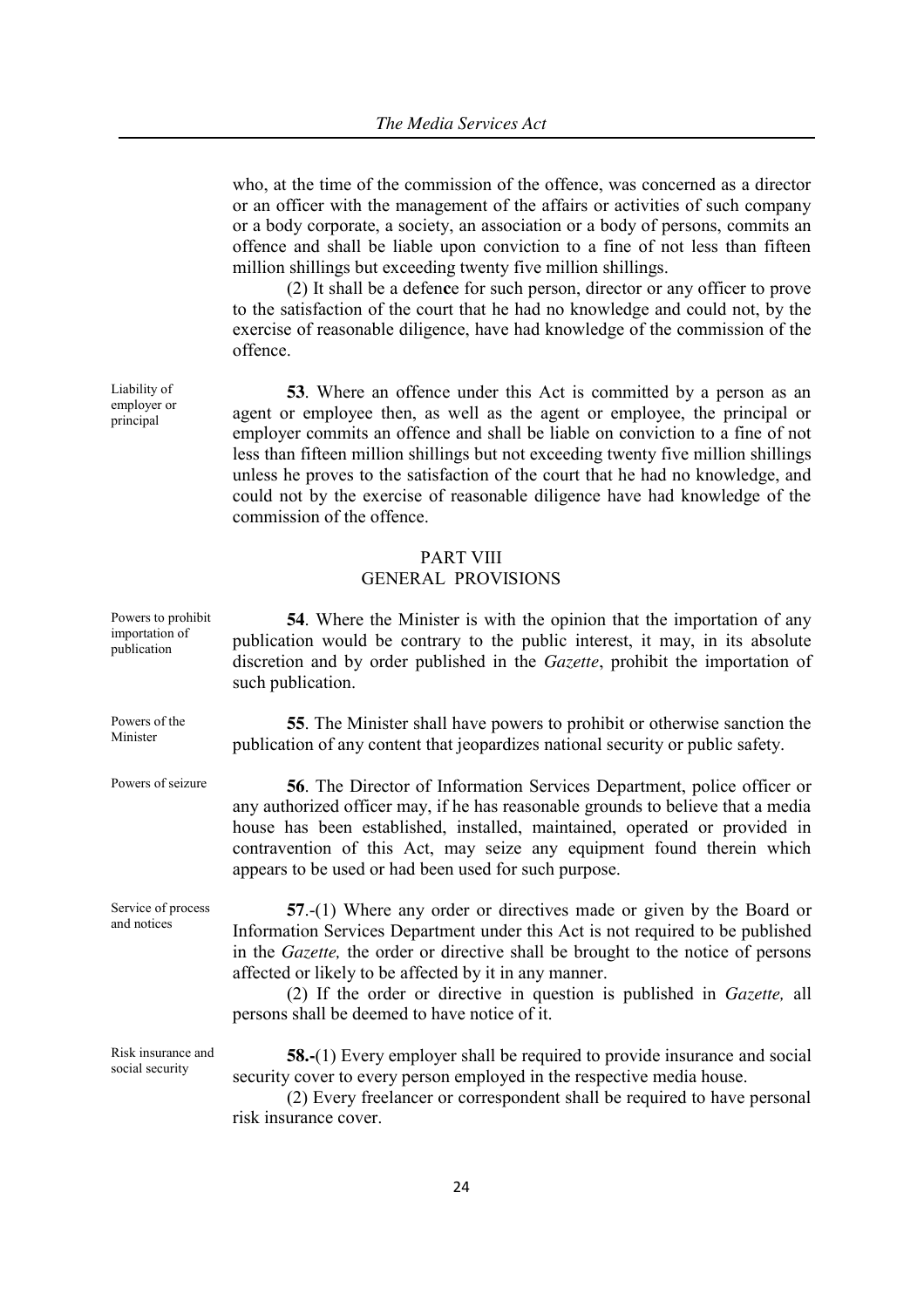Obstructing of a member of the Board **59**.-(1) A person who **-** (a) without lawful justification, fails or refuses to comply with a

- lawful direction of the Board; (b) obstructs or hinders a member or the Board in the exercise of powers under this Act;
- (c) furnishes information or makes a statement to the Board which he knows to be false or misleading in any material particular; or
- (d) when appearing before the Board for examination, makes a statement which he knows to be false or misleading in any material particular,

commits an offence, and on conviction shall be liable to a fine of five million shillings or imprisonment for a term of one year, or to both.

(2) A person convicted of any subsequant offence under this section shall be liable to a fine of ten million shillings or imprisonment for a term of seven years.

Regulations **60.**–(1) The Minister may make Regulations for the better carrying out the provisions of this Act.

> (2)Without prejudice to subsection (1), the Minister may make regulations for-

- (a) terms and conditions for operation of licensed media house;
- (b) licensing of print media;
- (c) appeals against the decision of the Board;
- (d) prescription of the shareholding requirement by foreign media owners;
- (e) prescription of fines;
- (f) making procedure for accreditation of journalists and issuance of press cards; and
- (g) reporting the source of funding by media houses and media association.

Cap. 229 and 149 **61.** The Newspapers Act and the Tanzania News Agency (Repealing) Act are hereby repealed.

Transitional provisions Caps. 229 and 149

Repeals

**62.-**(1) Notwithstanding the repeal of the Newspaper Act and Tanzania News Agency (Repealing) Act -

- (a) any press card or certificate granted under the repealed Act, prior to the commencement of this Act in relation to the production, distribution or supply of media services shall remain in operation until it is revoked, annulled or otherwise replaced.
- (b) all persons practicing journalism without qualifications stipulated under this Act shall, within five years of the coming into operation of this Act meet the qualification provided for under this Act; and
- (c) all orders, rules, quidelines and Regulations made under the repealed Act shall continue to have effect until revoked by subsidiary legislation made pursuant to this Act.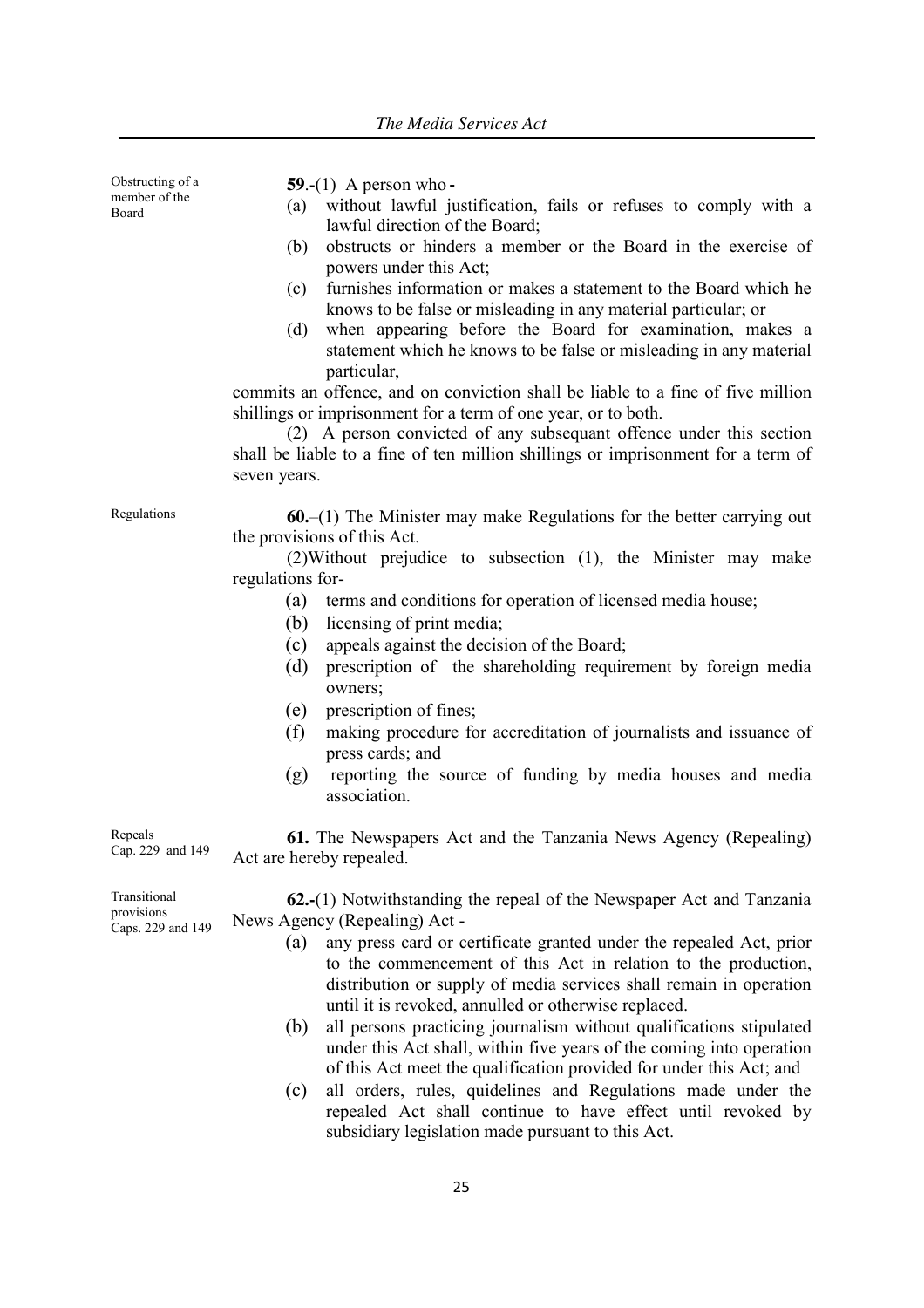#### $\mathcal{L}=\mathcal{L}$ **SCHEDULE**  $\mathcal{L}_\text{max}$

#### *(Made under section 14(3))*  $\mathcal{L}_\text{max}$

# TENURE, PROCEEDINGS AND ANY OTHER MATTER RELATED TO THE BOARD

| Vice<br>Chairman                                      | 1. Members of the Board shall elect one of their members to be the Vice<br>Chairman who shall, subject to his continuing to be a member, hold office for a term of one<br>year from the date of his election and may be eligible for re-election.                                                                                                                                                                                                                                                                                                                                                                                                                                                                                                                                                                                                                                                                                                                                    |
|-------------------------------------------------------|--------------------------------------------------------------------------------------------------------------------------------------------------------------------------------------------------------------------------------------------------------------------------------------------------------------------------------------------------------------------------------------------------------------------------------------------------------------------------------------------------------------------------------------------------------------------------------------------------------------------------------------------------------------------------------------------------------------------------------------------------------------------------------------------------------------------------------------------------------------------------------------------------------------------------------------------------------------------------------------|
| Tenure for<br>appointment                             | 2.-(1) A member of the Board shall hold office for a term not exceeding three<br>years from the date of his appointment and may be eligible for re-appointment.                                                                                                                                                                                                                                                                                                                                                                                                                                                                                                                                                                                                                                                                                                                                                                                                                      |
|                                                       | (2) In the case of a member who is a member by the virtue of his office, he shall<br>cease to be a member upon his ceasing to hold that office.<br>(3) A member appointed may at anytime resign his office by notice in writing to<br>the appointing authority.<br>(4) Notwithstanding the foregoing provisions, the appointing authority may at any<br>time revoke an appointment of a member.<br>(5) If a member of the Board who is a member by the virtue of his office is unable<br>for any reason to attend any meeting of the Board, he may nominate in writing another<br>person from his institution to attend the meeting on his behalf.<br>(6) Where any vacancy occurs in the membership of the Board by any reason of<br>any member thereof or otherwise, the appointing authority may appoint another person to<br>fill that vacancy and the person so appointed shall hold office for the unexpired period of<br>office of the member in whose place he is appointed. |
| Meetings of<br>Board                                  | 3.-(1) The Board shall ordinarily meet for the transaction of its business at the<br>times and places determined by it, but it shall meet at least once in every three months.<br>(2) The Chairman or in his absence the Vice Chairman, shall<br>preside at every meeting of the Board and in the absence of both of them, the members<br>present shall appoint one of their number to preside over the meeting.<br>(3) A member who fails to attend three consecutive meetings of the Board without<br>leave of the Chairman shall cease to become a member of the Board.                                                                                                                                                                                                                                                                                                                                                                                                           |
| Notice of<br>meeting                                  | 4. The Secretary to the Board shall give each member adequate notice of the time<br>and place of every meeting and shall keep record of the proceedings of every meeting of<br>the Board.                                                                                                                                                                                                                                                                                                                                                                                                                                                                                                                                                                                                                                                                                                                                                                                            |
| Quorum                                                | 5. The quorum at any meeting of the Board shall be one two third of the total<br>number of members.                                                                                                                                                                                                                                                                                                                                                                                                                                                                                                                                                                                                                                                                                                                                                                                                                                                                                  |
| Decision of<br>Board                                  | 6.-(1) Any matter proposed at the meeting of the Board shall be decided by a<br>majority of the votes of the members present and voting and in the event of an equality of<br>votes, the person presiding shall have a casting vote in addition to his normal or<br>deliberative vote.<br>(2) Notwithstanding sub-paragraph (1), a decision may be made by the Board<br>without a meeting by way of circulation of the relevant papers among the members, and the<br>expression in writing of the views of the majority of members.                                                                                                                                                                                                                                                                                                                                                                                                                                                  |
| The Board<br>to confirm<br>minutes of<br>its meetings | 7.-(1) The Board shall cause to be recorded and kept minutes of all business<br>conducted or transacted at its meetings and the minutes of each meeting of the Board shall<br>be read and confirmed or amended and confirmed at the next meeting and signed                                                                                                                                                                                                                                                                                                                                                                                                                                                                                                                                                                                                                                                                                                                          |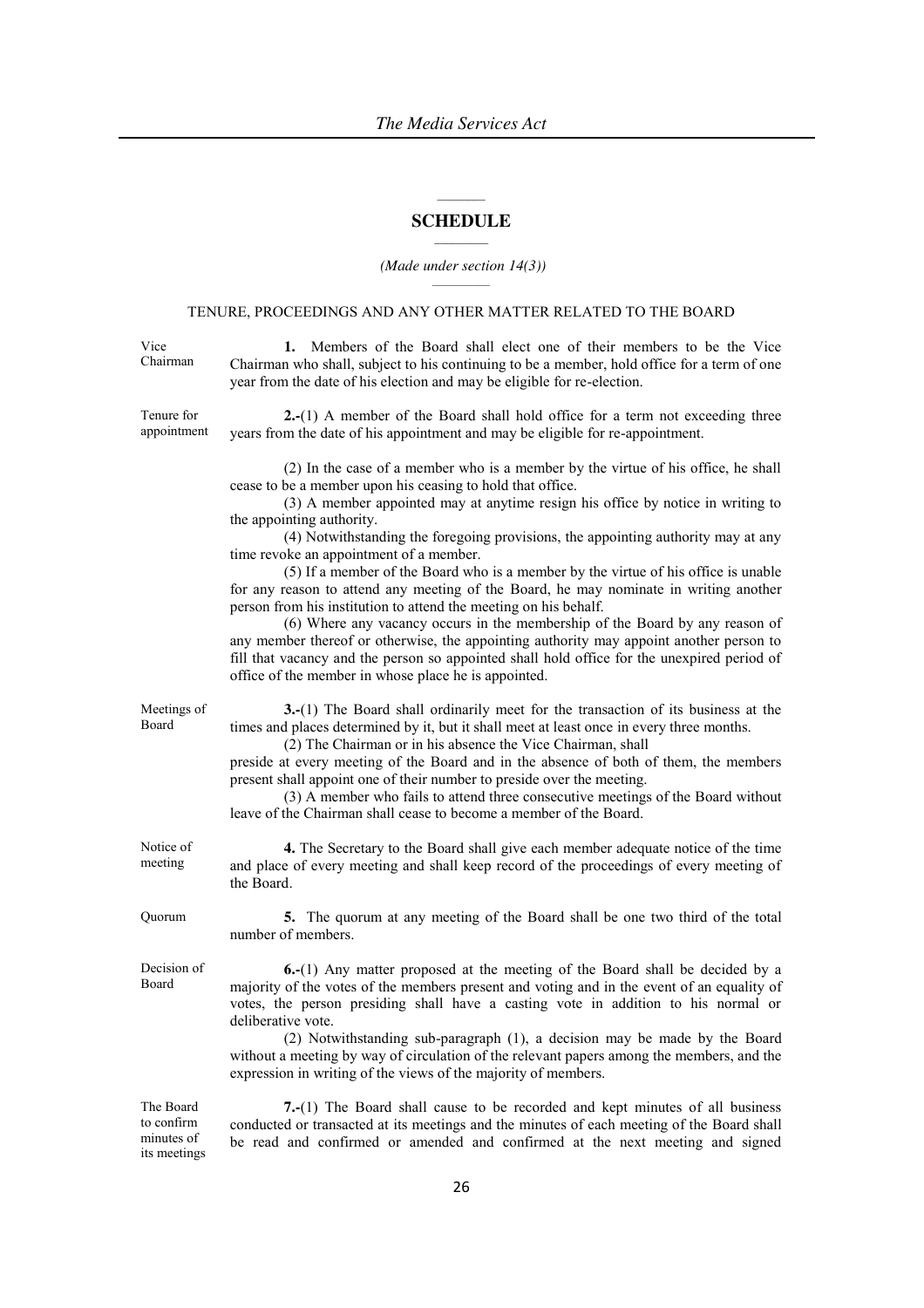by the person presiding at the meeting.

(2) Any minutes signed or purporting to have been signed by the person presiding at the meeting of the Board shall, in absence of proof of error, be deemed to be a correct record of the meeting whose minutes they purport to be.

**8.** No act or proceedings of the Board shall be invalid by reason only of any vacancy among its members or defeat in the appointment of any of them.

**9.** All orders, direction, notices or other documents made or issued on behalf of the Board shall be signed by-

- (a) the Chairman;
- (b) the Director of Information Services or other officer of the Board appointed in writing in that behalf.

**10.** Subject to the provisions of this Schedule, the Board shall regulate its own proceedings.

# $\frac{1}{2}$ **OBJECTS AND REASONS**   $\mathcal{L}_\text{max}$

This Bill proposes to enact the Media Services Act with a view of putting in place a legal framework for the promotion of professionalism in the Media Service Industry, to provide for institution framework, roles and responsibilities with the overall objective of realizing professional conduct amongst journalist, media houses and the general public.

For purpose of appreciating the intended objectives, the Bill is divided into Eight Parts. Part I deals with preliminary provisions whereby provisions on short title and commencement, application and interpretation of various terminologies are contained.

Part II makes provisions relating to organs, entities and personnel vested with the mandate to deal in or offer information services in Tanzania. The Part makes provisions for the recognition of Information Services as an apex organ of the Government for regulation of media services in Tanzania. The Part also makes provision for categorization as well as obligation of media houses to provide media services.

Further, the Part makes provision for licensing requirements of print media as a basis of provision of Information Services which is the mandate of the Information Service.

Part III generally deals with Accreditation Board. It makes provision for the establishment of the Journalists Accreditation Board which shall be a body corporate vested with the mandate of accrediting journalist professionals. The Part further proposes the creation of a Media Training Fund with a view to facilitate training of Media Services Professionals and promote research and other programmes for the development of media service profession.

Orders, directions etc.

Vacancies etc. not to invalidate proceedings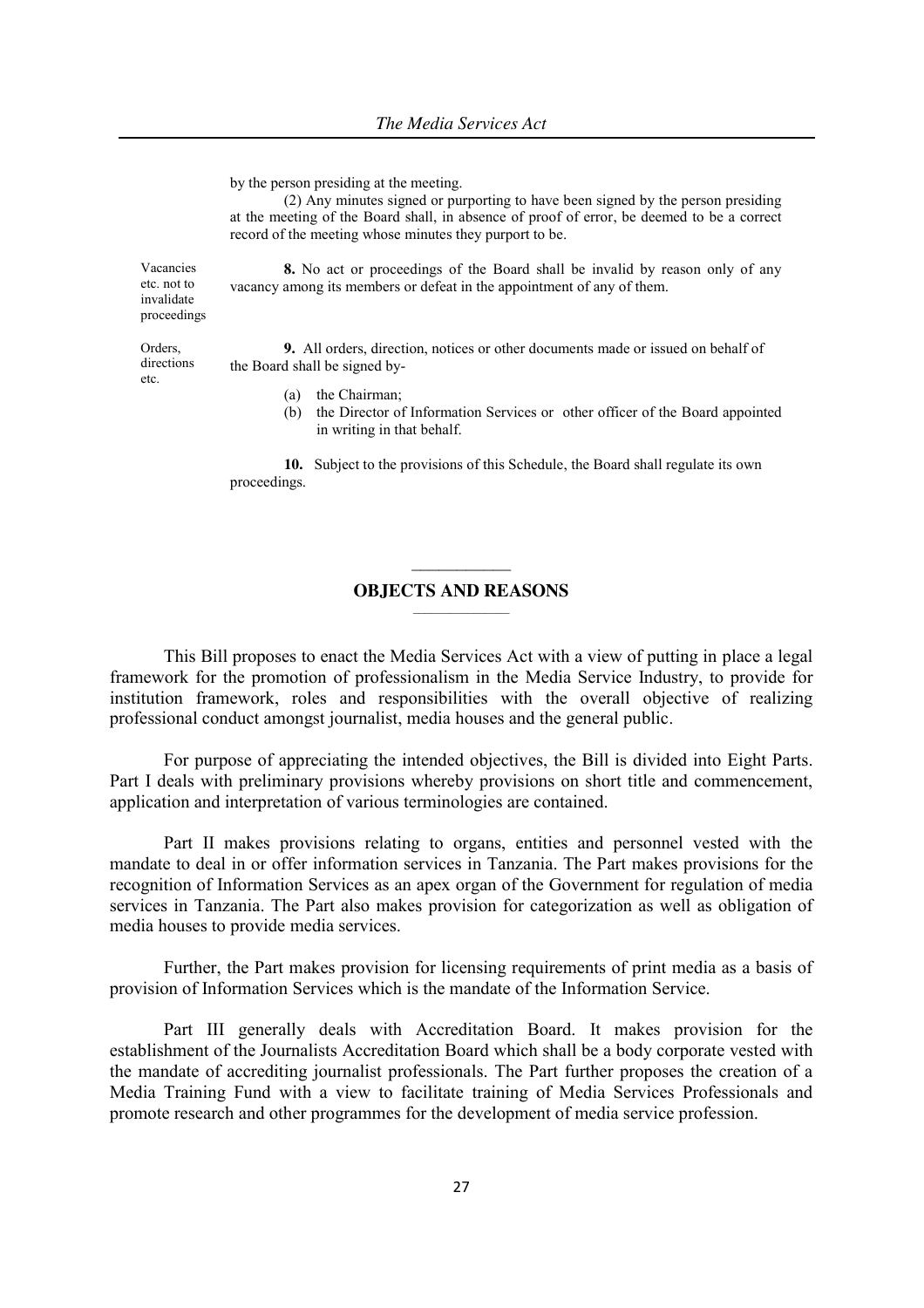Part IV makes provision for the establishment of the Media Council which shall be an Independent Forum for all accredited journalists, media houses and such other allied media service invitees of the Council. The Part makes provisions for functions of the Council which include the promotion of ethical and professional standards through its forums.

Furthermore, this part mandates the Council to determine complaints against print media content. A person agrrieved by the decision of the Council may appeal to the High Court.

Part V deals with defamation and it contains the provisions on defamation, definition of unlawful publication, cases in which publication is absolutely privileged. Cases in which publication is conditionally privileged, offer of amends and redress of defamation are also provided.

Part VI provides for financial provision of the Board. It includes all matters pertaining sources of funds, annual estimates and such matters regarding books of accounts.

Part VII deals with various offences relating to media services. The Part includes offences in relation to publication, seditious intention, seditious offences, publication likely to cause fear and alarm, offences by corporation or societies and liability of employer or principal.

Part VIII deals with general provisions whereby provisions on powers to prohibit importation of publication, power of seizure, service of process and notice, risk insurance and social security, regulations, repeals and transitional provisions are contained.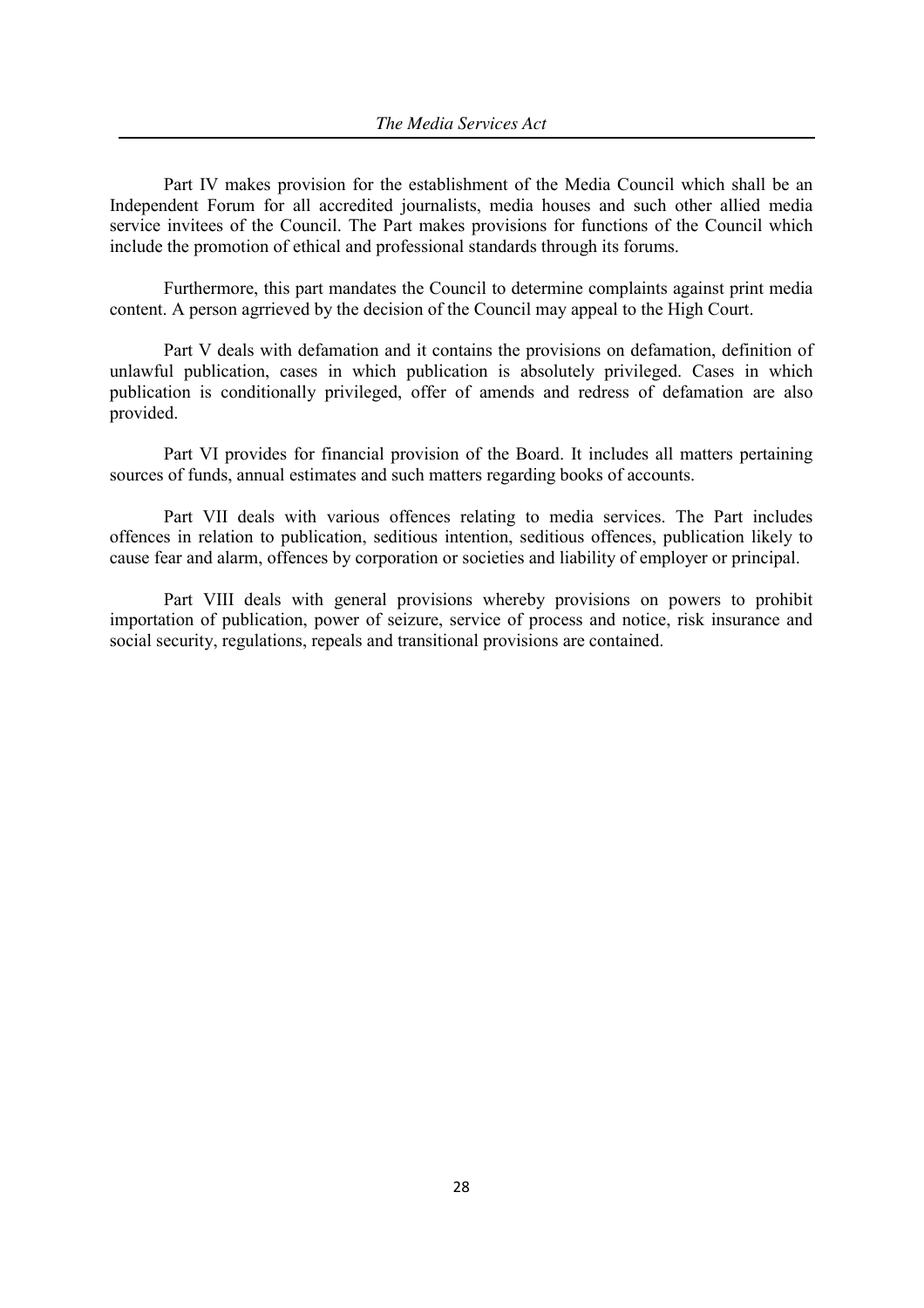# SHERIA YA HUDUMA ZA HABARI YA MWAKA, 2016

# MPANGILIO WA VIFUNGU

*Kifungu Jina*

# SEHEMU YA KWANZA MASHARTI YA UTANGULIZI

- 1. Jina na tarehe ya kuanza kutumika
- 2. Matumizi.
- 3. Tafsiri.

# SEHEMU YA PILI IDARA YA HABARI

#### *(a) Idara ya Habari*

- 4. Mkurugenzi wa Habari.
- 5. Kazi za Mkurugenzi wa Habari.

# *(b) Umiliki na Wajibu wa Vyombo vya Habari*

- 6. Umiliki wa vyombo vya habari.
- 7. Wajibu wa vyombo vya Habari.

# *(c) Utoaji wa Leseni kwa Machapisho*

- 8. Leseni za machapisho.
- 9. Mamlaka ya kukataa maombi na kufuta leseni.

# SEHEMU YA TATU UUNDWAJI WA BODI YA ITHIBATI

*(a) Bodi ya Ithibati ya Wanahabari*

- 10. Bodi ya Ithibati ya Wanahabari.
- 11. Muundo wa Bodi.
- 12. Kazi za Bodi.
- 13. Mamlaka ya Bodi.

### *(b) Mkurugenzi Mkuu na Watumishi Wengine wa Bodi*

- 14. Uteuzi na sifa za Mkurugenzi Mkuu.
- 15. Kazi za Mkurugenzi Mkuu.
- 16. Watumishi wa Bodi.
- 17. Mamlaka ya nidhamu.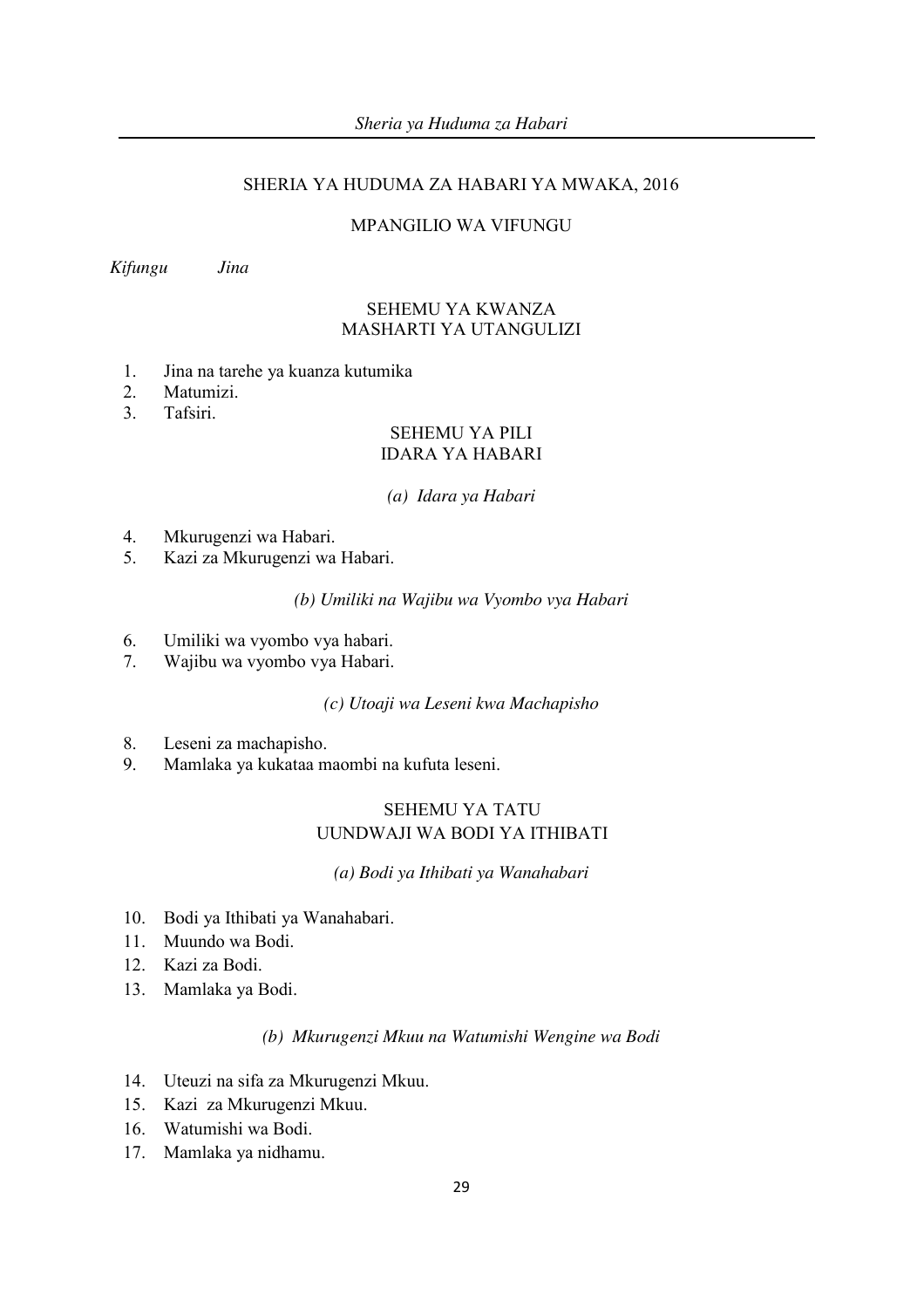*(c) Uthibitishwaji wa Wanahabari*

- 18. Ithibati ya Wanahabari.
- 19. Kitambulisho cha Wanahabari.
- 20. Orodha ya Wanahabari.

*(d) Mfuko wa Mafunzo ya Habari*

- 21. Kuundwa kwa Mfuko.
- 22. Vyanzo vya fedha za Mfuko.

# SEHEMU YA NNE BARAZA HURU LA HABARI

- 23. Uanzishaji wa Baraza.
- 24. Uanachama na uendeshaji wa Baraza.
- 25. Kazi za Baraza.
- 26. Kamati za Baraza.
- 27. Rufaa.
- 28. Mienendo na vikao vya Baraza.
- 29. Uteuzi wa Katibu wa Baraza.
- 30. Kazi za Katibu wa Baraza.
- 31. Uondolewaji wa Katibu.

# SEHEMU YA TANO KASHFA

- 32. Kashfa kwa maneno
- 33. Habari kwa njia ya chapisho.
- 34. Ufafanuzi wa utangazaji usio halali.
- 35. Utangazaji wa mambo yenye kasfa ambayo ni halali.
- 36. Utangazaji wa mambo yenye kashfa unaoruhusiwa.
- 37. Nia ya kufanya marekebisho.
- 38. Malalamiko dhidi ya kashfa.

# SEHEMU YA SITA MASHARTI KUHUSU FEDHA

- 39. Vyanzo vya mapato ya Bodi.
- 40. Mamlaka ya Bodi kutoza tozo.
- 41. Uwekezaji.
- 42. Mamlaka ya kukopa pesa.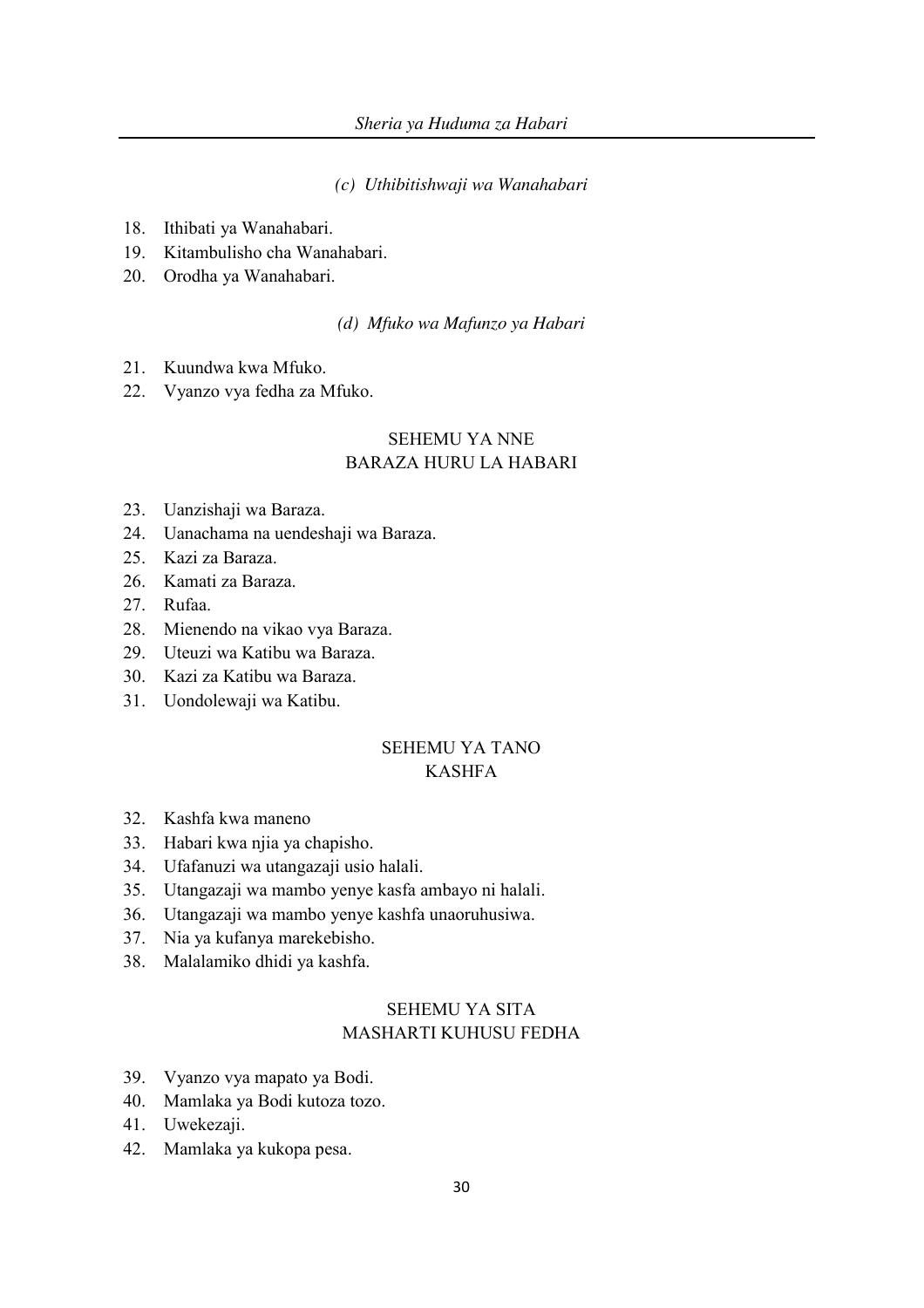- 43. Bajeti ya mwaka na bajeti ya nyongeza.
- 44. Hesabu na ukaguzi wa hesabu.
- 45. Taarifa ya mwaka.
- 46. Uwasilishaji wa taarifa za hesabu Bungeni.

# SEHEMU YA SABA MAKOSA MBALIMBALI

- 47. Makosa yanayohusu vyombo vya habari.
- 48. Makosa yanayohusu utangazaji.
- 49. Nia ya kuchochea uasi.
- 50. Makosa ya uchochezi.
- 51. Utangazaji wa habari zenye kutia hofu na woga kwa jamii.
- 52. Makosa yanayotendwa na mashirika ya vyama.
- 53. Dhima ya mwajiri au mtu anayemwakilisha.

# SEHEMU YA NANE MASHARTI YA JUMLA

- 54. Mamlaka ya kupiga marufuku uingizaji wa machapisho.
- 55. Mamlaka ya Waziri.
- 56. Mamlaka ya kutwaa.
- 57. Utoaji wa taarifa.
- 58. Bima na hifadhi ya jamii.
- 59. Kumzuia mjumbe wa Bodi.
- 60. Kanuni.
- 61. Kufutwa kwa Sheria.
- 62. Masharti ya mpito.

#### $\mathcal{L}$ **JEDWALI**  $\mathcal{L}$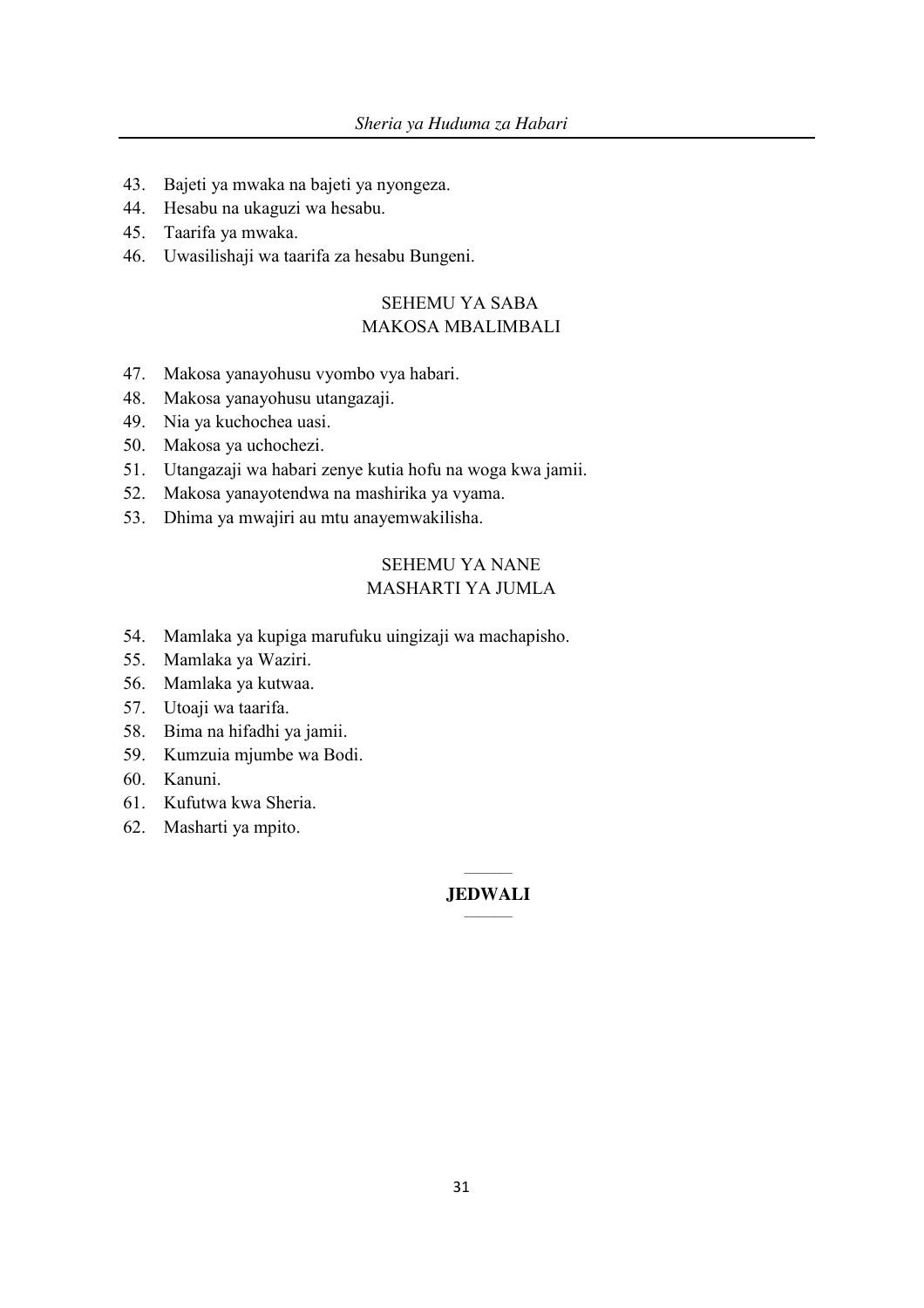#### **TAARIFA \_\_\_\_\_\_\_\_\_**

Muswada huu utakaowasilishwa Bungeni unachapishwa kwa ajili ya kutoa taarifa kwa umma ukiwa pamoja na maelezo yake ya madhumuni na sababu.

Dar es Salaam, **JOHN W.H KIJAZI** 

26 Agosti, 2016 *Katibu wa Baraza la Mawaziri*

### **MUSWADA**

*wa*

**Sheria kwa ajili ya kuweka masharti ya kukuza na kuimarisha taaluma na weledi katika tasnia ya habari, kuundwa kwa Bodi ya Ithibati ya Wanahabari, Baraza Huru la Habari, kuweka mfumo wa usimamizi wa huduma za habari; na masuala mengine yanayohusiana na hayo.**

**IMETUNGWA** na Bunge la Jamhuri ya Muungano wa Tanzania.

# SEHEMU YA KWANZA MASHARTI YA UTANGULIZI

| Jina na tarehe ya<br>kuanza kutumika | 1. Sheria hii itaitwa Sheria ya Huduma za Habari ya Mwaka, 2016 na<br>itaanza kutumika siku ambayo, Waziri kwa Tangazo litakalochapishwa<br>kwenye Gazeti, atateua.                                                                                                                                                                                                                                                                                                                                                                                                                                                                                                                                                                                                                                                                                                                                                                                                                                                                                           |
|--------------------------------------|---------------------------------------------------------------------------------------------------------------------------------------------------------------------------------------------------------------------------------------------------------------------------------------------------------------------------------------------------------------------------------------------------------------------------------------------------------------------------------------------------------------------------------------------------------------------------------------------------------------------------------------------------------------------------------------------------------------------------------------------------------------------------------------------------------------------------------------------------------------------------------------------------------------------------------------------------------------------------------------------------------------------------------------------------------------|
| Matumizi                             | 2. Sheria hii itatumika Tanzania Bara.                                                                                                                                                                                                                                                                                                                                                                                                                                                                                                                                                                                                                                                                                                                                                                                                                                                                                                                                                                                                                        |
| Tafsiri                              | 3. Katika Sheria hii, isipokuwa pale muktadha utahitaji vinginevyo:<br>"Bodi" maana yake ni Bodi ya Ithibati ya Wanahabari iliyoanzishwa chini ya<br>kifungu cha 10 cha Sheria hii;<br>"maudhui" maana yake ni taarifa zinazotokana na matamshi au aina nyingine<br>za sauti, data, maandishi au picha, michoro ikijumuisha vikaragosi na<br>vitu vingine vinavyoendana na hivyo iwe mnato au jongevu;<br>"Kamati ya Malalamiko" maana yake ni Kamati iliyoanzishwa chini ya<br>kifungu cha 13 cha Sheria hii;<br>"Baraza" maana yake ni Baraza Huru la Habari lililoanzishwa chini ya kifungu<br>cha 22 cha Sheria hii;<br>"mhariri" maana yake ni mwanahabari ambaye ni msimamizi wa uzalishaji wa<br>maudhui katika redio, televisehni, magazeti, majarida na inajumuisha<br>maudhui ya redio, televisheni na magazeti katika mitandao;<br>"chombo cha habari za kielektoroniki" maana yake ni aina ya mawasilisho ya<br>maudhui kwa umma kwa njia ya televisheni, redio, video, sinema,<br>magazeti yaliyotolewa mtandaoni au kwa njia nyingine yoyote ya |
|                                      | າາ                                                                                                                                                                                                                                                                                                                                                                                                                                                                                                                                                                                                                                                                                                                                                                                                                                                                                                                                                                                                                                                            |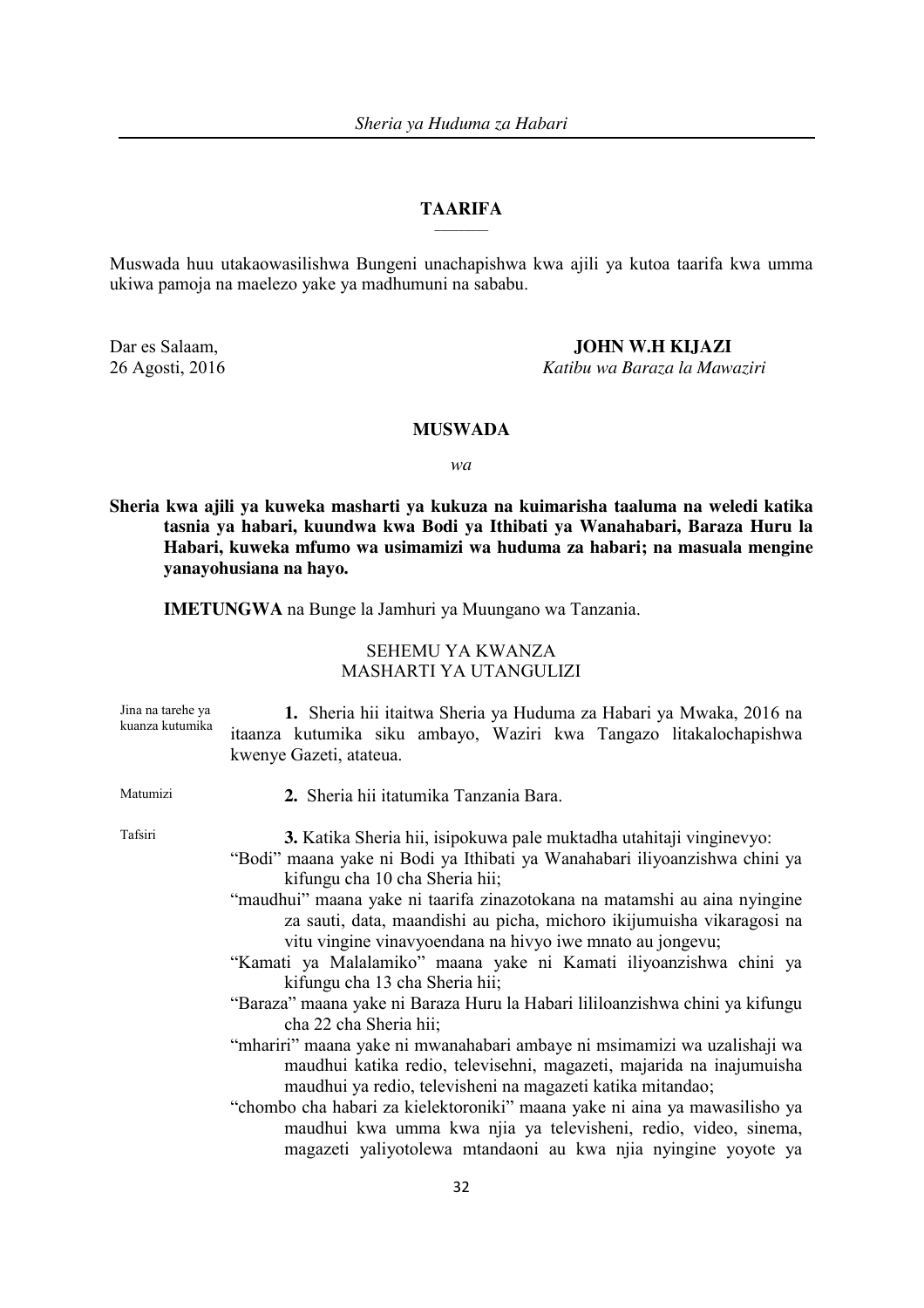kielektroniki na vifaa ikijumuisha mitandao ya kijamii na njia nyingine zinazoendana na hizo;

- "raia wa kigeni" maana yake ni mtu yeyote ambaye si raia wa Jamhuri ya Muungano;
- "kampuni ya kigeni" maana yake ni kampuni iliyosajiliwa nje ya Jamhuri ya Muungano au ambayo wanahisa wake wengi ni raia wa kigeni;
- "Mfuko" maana yake ni Mfuko ulioanzishwa katika kifungu cha 20;
- "mwandishi huru" maana yake ni mwandishi wa habari afanyaye kazi binafsi kwa ajili ya chombo cha habari;
- "mwandishi wa habari" maana yake ni mtu aliyesajiliwa kama mwandishi wa habari chini ya Sheria hii ambaye anayekusanya, anahariri, anaandaa na kutangaza habari, makala na taarifa awe ameajiriwa na chombo cha habari au mwandishi huru.
- "chombo cha habari cha umma" inajumuisha huduma yoyote, njia za utoaji wa habari zinazotumika katika usambazaji wa sauti, taarifa zinazoonekana, ujumbe wa kimaandishi kwa umma;
- "Sekta ya Habari" maana yake ni tasnia, shughuli au kazi ya ukusanyaji, uchambuzi na usambazaji wa maudhui kwa njia ya redio, televisheni au magazeti, na inajumuisha maudhui ya mitandaoni;
- "taasisi za habari" maana yake ni taasisi zinazojishughulisha na masuala ya habari zilizosajiliwa au zinazotambulika kwa mujibu wa Sheria;
- "chombo cha habari" maana yake ni mtu aliyepewa leseni ya kutoa huduma za habari;
- "huduma za habari" maana yake ni huduma zitolewazo kupitia Sekta ya Habari;
- "Waziri" maana yake ni waziri mwenye dhamana na maudhui;
- "mchapishaji" maana yake ni mtu anayechapisha maudhui;
- "Gazeti" maana yake ni kitu kilichochapwa au chapisho katika mfumo wa vijarida vya udaku, magazeti, majarida au mfumo wa kielektroniki unaojumuisha-
	- (a) habari;
	- (b) makala;
	- (c) matangazo;
	- (d) picha na vikaragosi;
	- (e) habari za matukio; au
	- (f) maoni au mitazamo inayochapishwa kwa ajili ya kusambazwa kwa umma kila siku au vipindi tofauti;
- "mitandao ya kijamii" maana yake ni mawasiliano miongoni mwa watu kwa njia ya mtandao ambayo yameanzishwa na watu hao kwa ajili ya kubadilisha habari na taarifa katika mitandao na majukwaa mengine ya teknolojia ya kisasa;
- "machapisho" maana yake ni mawasiliano yoyote ya maudhui kupitia vyombo vya habari;
- "kitambulisho cha mwanahabari" maana yake ni kitambulisho kilichotolewa chini ya Sheria hii kinachomtambulisha mtu anayekimiliki kuwa ni mwanahabari aliyethibitishwa;
- "chapisho" maana yake ni utoaji wa maneno au picha kwenye mfumo wa maandishi, picha, michoro au vikaragosi kwa chombo cha habari cha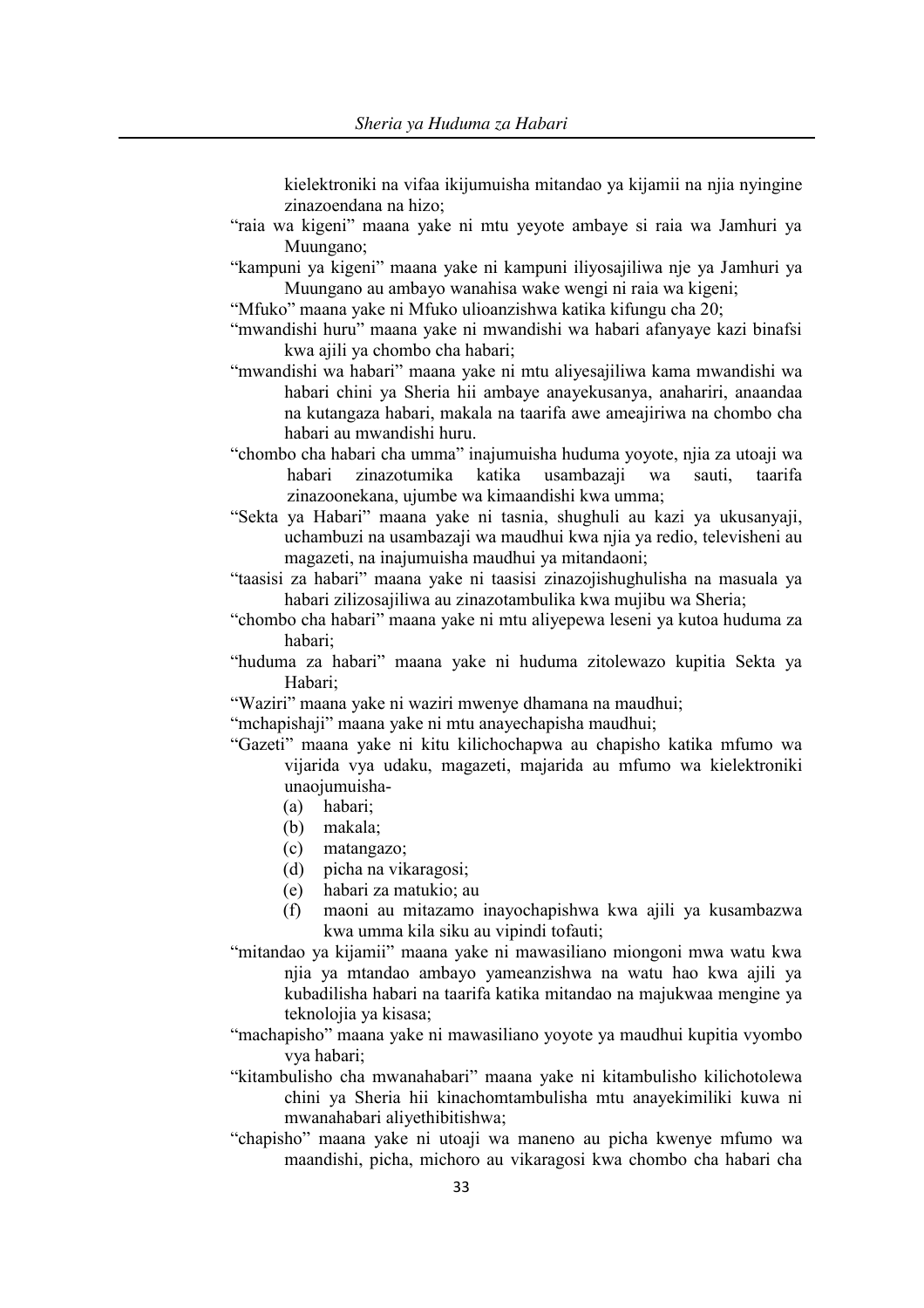umma;

- "habari kwa njia ya chapisho" maana yake ni gazeti, majarida na machapisho mengine yanayoendana na hayo yaliyokusudiwa kutolewa kwa umma;
- "chombo binafsi cha habari" maana yake ni chombo cha habari kinachomilikiwa na mtu binafsi;
- "chombo cha habari cha umma" maana yake ni chombo cha habari kinachomiikiwa na Serikali;

"kuchapisha" maana yake ni usambazaji wa maudhui kwa mtu au watu;

- "utangazaji" maana yake ni mawasiliano yoyote yenye maudhui kupitia sauti, picha jongefu, chapisho au kitabu cha kielektroniki;
- "mtangazaji" maana yake ni mtu ambaye amepewa leseni chini ya sheria hii kwa ajili ya kutoa huduma za utangazaji;
- "Orodha" maana yake ni Orodha ya Wanahabari waliothibitishwa kwa mujibu wa kifungu cha 19; na
- "shirika la habari" maana yake ni shirika linalokusanya, kuchambua na kusambaza habari na picha kwa ajili ya matumizi ya vyombo vya habari na umma.

# SEHEMU YA PILI HABARI MAELEZO

## *(a) Habari Maelezo*

**4**.-(1) Kutakuwa na Mkurugenzi wa Habari Maelezo atakayeteuliwa na Rais kutoka miongoni mwa watu waadilifu na wenye taaluma na ujuzi uliyothibitishwa kuhusiana na masuala ya habari, sheria au utawala.

- (2) Mkurugenzi wa Habari atakuwa-
- (a) atakuwa Msemaji Mkuu wa Serikali katika masuala yote yanayohusiana na sera na mipango ya Serikali;
- (b) kuishauri Serikali katika masuala yote yanayohusu mawasiliano ya kimkakati;
- **5**. Kazi za Mkurugenzi wa Habari Maelezo zitakuwa ni-
- (a) kuratibu vitengo vyote vya mawasiliano ya Serikali katika Wizara, Serikali za Mitaa, Idara Zinazojitegemea na Wakala;
- (b) kuendeleza na kufanya mapitio ya sera za habari na mawasiliano serikalini, kanuni, viwango na miongozo;
- (c) kufuatilia na kutathmini utekelezaji wa sera za habari na mawasiliano serikalini, kanuni, viwango na miongozo;
- (d) kutoa leseni kwa machapisho;
- (e) kuratibu mikutano ya habari inayofanywa na maofisa wa Serikali;
- (f) kuendeleza na kuratibu masuala ya kuwajengea uwezo maafisa habari wa Serikali kwa kushirikiana na waajiri wao;
- (g) kuratibu matangazo ya maadhimisho ya kitaifa na Ziara za Wakuu wa Nchi na masuala mengine muhimu kwa Taifa;
- (h) kuratibu masuala ya picha za Serikali;
- (i) kuandaa picha za Rais, Makamu wa Rais na Waziri Mkuu;

Kazi za Mkurugenzi wa Habari

Mkurugenzi wa Habari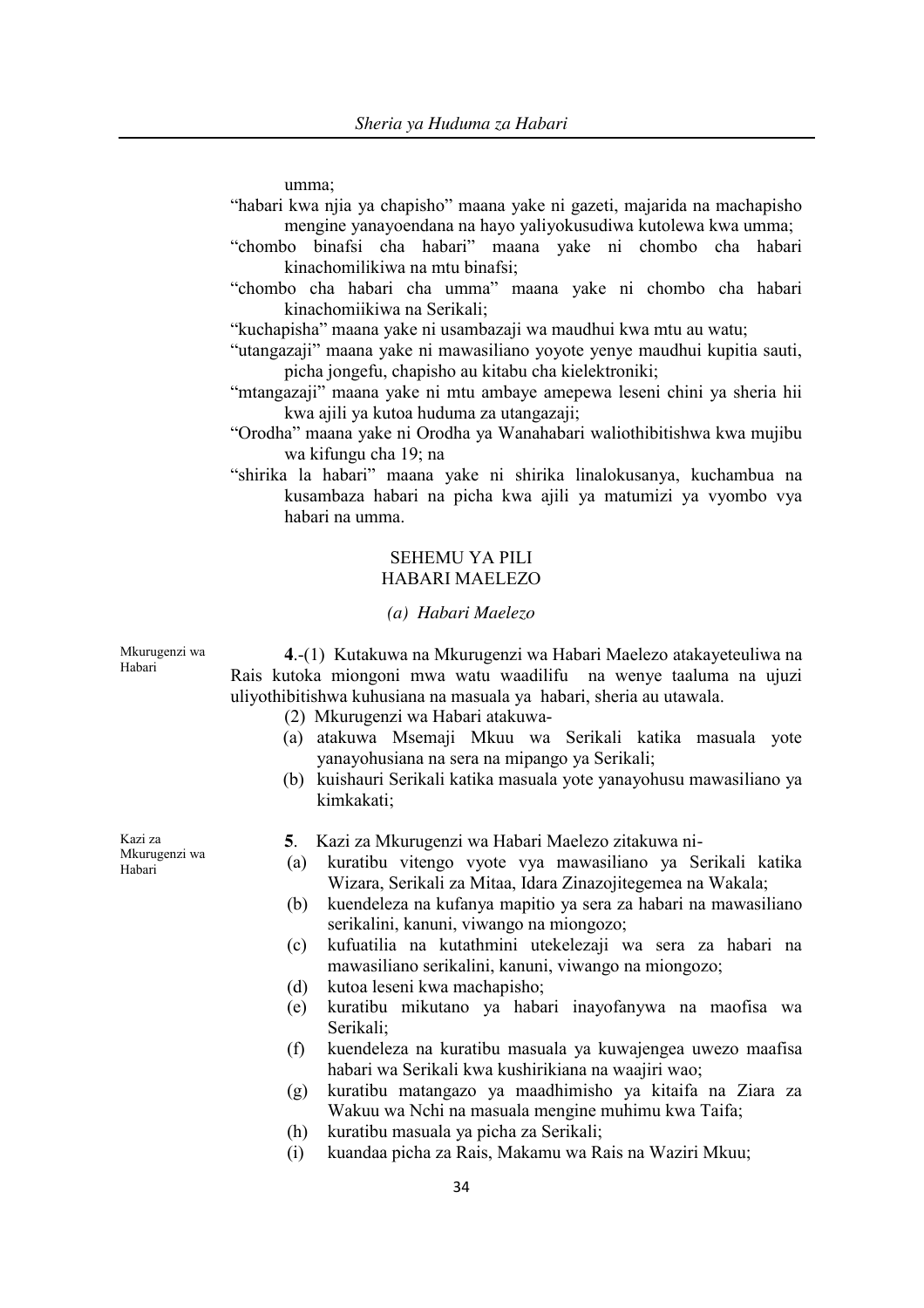- (j) kuendesha na kutunza tovuti ya wananchi na majukwaa mengine ya mawasiliano ya Serikali;
- (k) kukusanya, kuchakata, kufungasha na kusambaza taarifa, habari na picha kwa vyombo vya habari, magazeti, vituo vya televisheni, mashirika ya habari, jamii kwa ujumla na watu wengine kama wao au wawakilishi; na
- (l) kufanya kazi nyingine zinazohusiana na mawasiliano ya kimkakati, ukusanyaji, uchakataji, uhifadhi na usambazaji wa habari, na picha kama Serikali itakavyoelekeza.

# *(b) Umiliki na wajibu wa Vyombo vya Habari*

**6.-**(1) Kwa madhumuni ya utoaji leseni chini ya Sheria hii na Sheria ya Kielektroniki na Mawasiliano ya Posta kutakuwa na aina mbili za umiliki wa vyombo vya habari, ambazo ni-

(a) vyombo vya habari vinavyomilikiwa na umma; na

(b) vyombo vya habari vinavyomilikiwa na watu binafsi.

(2) Masharti ya umiliki wa vyombo vya habari yatakuwa kama itakavyoainishwa katika kanuni.

Wajibu wa Vyombo vya Habari

Umiliki wa vyombo vya habari Sura ya 306

> **7.**-(1) Chombo cha habari kilichosajiliwa chini ya Sheria hii au kilichopewa leseni chini ya sheria nyingine yoyote ya Bunge kitakuwa na wajibu wa kutekeleza yafuatayo:

- (a) kwa chombo cha habari cha umma:
	- (i) kutoa huduma ya habari kwa wote;
	- (ii) kutoa huduma za habari kwa umma na Serikali;
	- (iii) kuzingatia maadili na kanuni za kitaaluma;
	- (iv) kuimarisha mawasiliano ndani ya Serikali pamoja na mawasiliano baina ya Serikali na Umma;
	- (v) kuujulisha umma kuhusu masuala ya maendeleo yanayofanywa na Serikali pamoja na sekta za umma.
- (b) kwa chombo cha habari binafsi:
	- (i) kutoa huduma za habari kwa umma kwa kuzingatia masharti ya leseni kwa eneo husika;
	- (ii) kuzingatia maadili na kanuni za kitaaluma;
	- (iii) kukuza uelewa kwa umma katika masuala yenye manufaa kwa taifa kupitia usambazaji wa habari; na
	- (iv) kutangaza au kuchapisha habari au masuala ambayo ni muhimu kwa Taifa kwa kadri Serikali itakavyoelekeza.

(2) Katika kutekeleza majukumu yake, Chombo cha habari kitahakikisha taarifa inazozitoa-

- (a) hazidhoofishi-
	- (i) usalama wa Jamhuri ya Muungano;
	- (ii) upelelezi unaofanywa na vyombo vya uchunguzi;
- (b) hazikwamisha taratibu za sheria au unahatarisha usalama wa maisha ya mtu yeyote;

35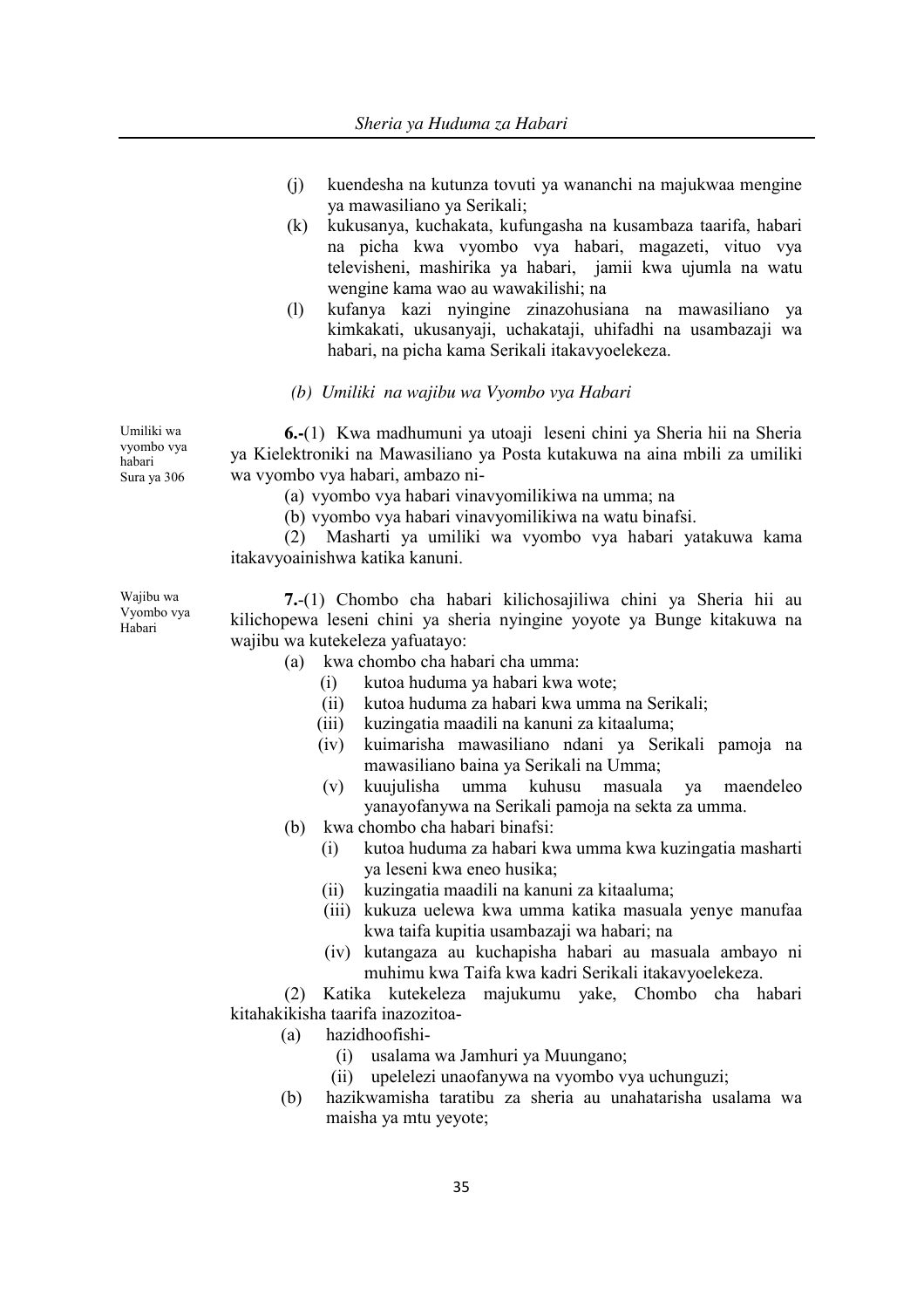- (c) hazihusu taarifa za vikao vya Baraza la Mawaziri;
- (d) haziwezeshi au kuhamasisha kufanya kosa;
- (e) haziingilii faragha ya mtu bila idhini, mbali na muombaji au mtu ambaye kwa niaba yake ombi limefanywa;
- (f) hazitishii maslahi ya kibiashara, ikijumuisha haki miliki ya mmiliki wa taarifa au mtu wa tatu ambaye taarifa zimepatikana kutoka kwake;
- (g) hazizuii au kusababisha madhara makubwa kwa Serikali katika kusimamia uchumi;
- (h) hazidhoofishi kwa kiasi kikubwa uwezo wa mmiliki wa taarifa kutoa angalizo stahiki kwa tatizo ambalo hakuna maamuzi ya mwisho ambayo yamechukuliwa na ambayo bado linahitaji kuzingatiwa kwa kutolewa uamuzi; au
- (i) haziathiri nafasi ya mmiliki wa taarifa katika hali halisi au inayoweza kutokea katika taratibu za kisheria au kuathiri hadhi ya taaluma.

(3) Kwa madhumuni ya kuondoa shaka, ikitokea kuna mgongano kati ya masharti ya Sehemu Ndogo hii na masharti ya sheria nyingine yoyote iliyotungwa na Bunge masharti chini ya Sehemu Ndogo hii yatazingatiwa.

#### *(c) Utoaji wa Leseni kwa Machapisho*

**8.-**(1) Mtu hataruhusiwa kuchapisha, kuuza, kutaka kuuza, kuingiza nchini, kusambaza au kuchapisha kwa namna yoyote ile isipokuwa mtu huyo amepewa leseni kwa mujibu wa Sheria hii.

- (2) Waziri atatunga Kanuni-
- (a) zitakazoainisha utaratibu wa maombi ya kutoa leseni kwa mtu mwenye nia ya kuchapisha, kuuza, kutaka kuuza, kuingiza nchini, kusambaza au kuchapisha chapisho; na
- (b) zitakazoainisha masharti ya umiliki wa hisa kwa kampuni inayomilikiwa na raia wa kigeni yenye lengo la kuendesha chombo cha habari.

**9.** Mkurugenzi wa Habari au mtu yeyote anayefanya kazi kwa niaba yake atakuwa na mamlaka ya-

- (a) kukataa maombi ya leseni ya chapisho ambayo hayakidhi vigezo vya utoaji wa leseni; au
- (b) kusitisha kwa muda au kufuta leseni endapo mwenye leseni atashindwa kuzingatia masharti ya leseni.

### SEHEMU YA TATU UUNDWAJI WA BODI YA ITHIBATI

*(a) Bodi ya Ithibati ya Wanahabari*

Bodi ya Ithibati ya Wanahabari **10.**-(1) Inaanzishwa Bodi itakayojulikana kama Bodi ya Ithibati ya Wanahabari.

(2) Bodi itakuwa ni chombo hodhi na-

Mamlaka ya kukataa maombi na kufuta leseni

Leseni za machapisho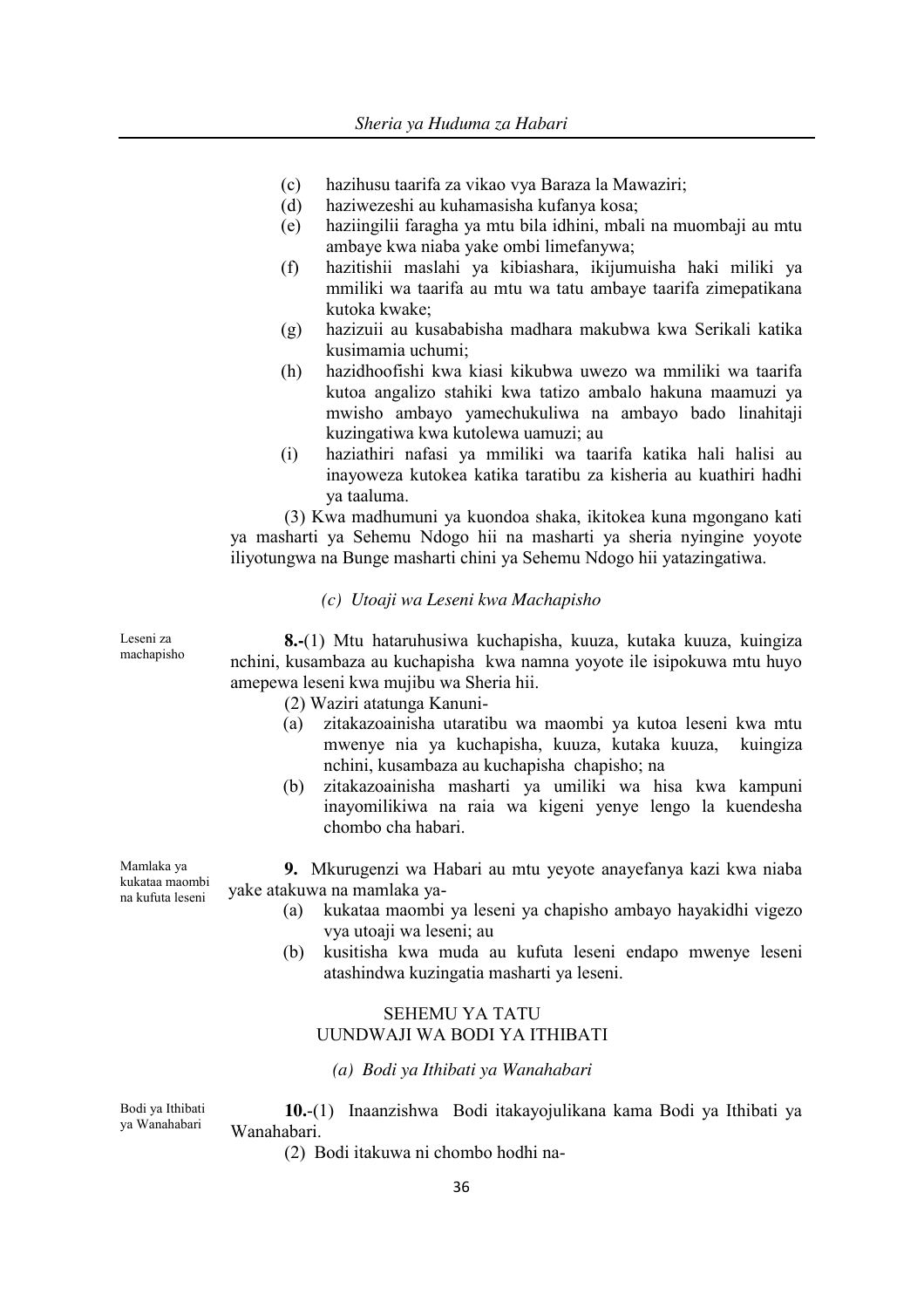- (a) uhai wa kudumu na lakiri yake;
- (b) kwa jina lake, itakuwa na mamlaka ya kushtaki na kushtakiwa; na
- (c) itakuwa na mamlaka ya kutwaa mali zinazohamishika na zisizohamishika.

(3) Bila kujali masharti ya kifungu kidogo cha (2), Mwanasheria Mkuu wa Serikali atakuwa na haki ya kuingilia kati katika kesi au shauri lolote lililofunguliwa na, au dhidi ya Bodi.

(4) Pale ambapo Mwanasheria Mkuu wa Serikali anaingilia kati kesi au shauri lolote, Masharti ya Sheria ya Mwenendo wa Mashauri Dhidi ya Serikali, yatatumika katika mwenendo wa shauri hilo, kama shauri hilo limefunguliwa na, au dhidi ya Serikali.

(5) Kwa madhumuni ya kifungu kidogo cha (3), Bodi itakuwa na wajibu wa kumtaarifu Mwanasheria Mkuu wa Seriakali kuhusu shauri lolote lililofunguliwa na, au dhidi ya Bodi.

**11.**-(1) Bodi itakuwa na wajumbe saba watakaoteulwia na Waziri kama ifuatavyo:

- (a) mwanahabari mwandamizi aliyethibitishwa ambaye ndiye atakuwa Mwenyekiti;
- (b) Mkurugenzi wa Idara ya Habari;
- (c) Katibu wa Baraza;
- (d) Afisa Sheria atakayependekezwa na Mwanasheria Mkuu wa Serikali;
- (e) mjumbe mmoja anayewakilisha taasisi za elimu ya juu zinazofundisha uandishi wa habari, mawasiliano ya umma au elimu inayohusiana na masuala ya habari; na
- (f) waandishi wa habari wawili wenye uzoefu katika masuala ya habari.

(2) Bodi inaweza, pale itakapoona inafaa, kumwalika mtu yeyote ambaye ana utaalam na ujuzi mahsusi kwa ajili ya jambo mahsusi, isipokuwa mwalikwa huyo hatakuwa na haki ya kupiga kura.

(3) Masharti ya Jedwali la Sheria hii yatahusu muda wa wajumbe kukaa madarakani, mienendo ya Bodi na masuala mengine yanayohusiana na Bodi.

Kazi za Bodi **12.** Kazi za Bodi zitakuwa-

- (a) kutoa ithibati na vitambulisho kwa wanahabari kwa mujibu wa Sheria hii;
- (b) kusimamia kanuni za maadili ya wanahabari zilizoidhinishwa;
- (c) kusimamia viwango na mienendo ya kitaaluma na kuendeleza vigezo bora vya maadili na nidhamu miongoni mwa wanahabari;
- (d) kuishauri Serikali katika mambo yanayohusiana na elimu na mafunzo ya wanahabari;
- (e) kwa kushauriana na taasisi za mafunzo husika, itaweka viwango vya taaluma na mafunzo kwa wanahabari;
- (f) kuanzisha mahusiano na taasisi nyingine zinazofanana na hii ndani na nje ya nchi;

Sura ya 5

Muundo wa Bodi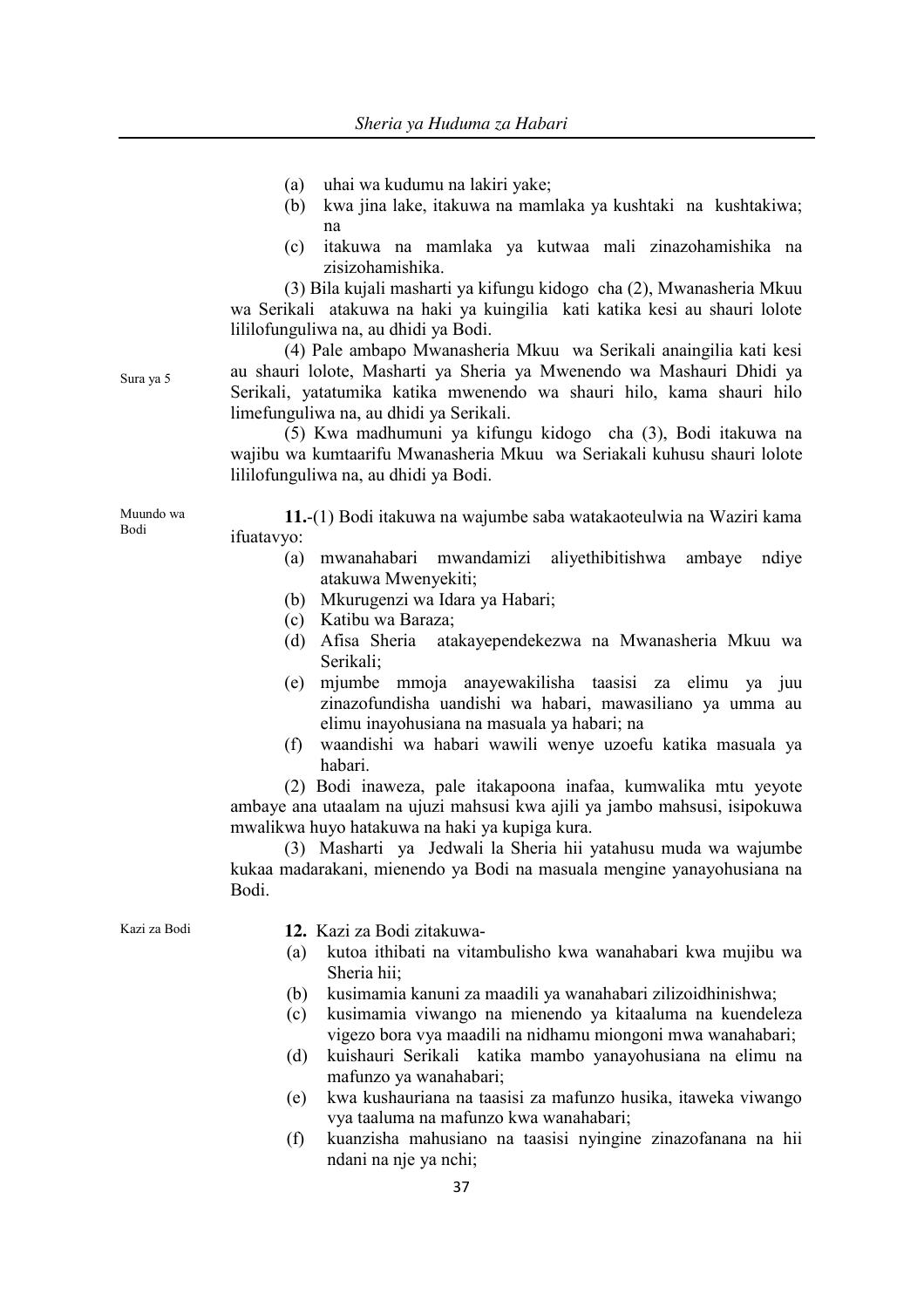- (g) kwa kushauriana na Baraza, kuandaa mafunzo kwa wanahabari; na
- (h) kutunza Orodha ya Wanahabari waliothibitishwa.

**13.** Katika kutekeleza kazi zake, Bodi itakuwa na mamlaka ya-

- (a) kuwasimamisha au kuwaondoa wanahabari waliothibitishwa katika Orodha;
- (b) kutoa adhabu kama zitakavyoainishwa katika kanuni; na
- (c) kuweka viwango vya ada na tozo kwa ajili ya uthibitishaji.
- *(b) Mkurugenzi Mkuu na Watumishi Wengine wa Bodi*

Uteuzi na sifa za Mkurugenzi **14.-**(1) Bodi itaajiri, kwa idhini ya Waziri, Mkurugenzi Mkuu ambaye atakuwa Mtendaji Mkuu wa Bodi.

> (2) Mtu hatakuwa na sifa za kuteuliwa kuwa Mkurugenzi Mkuu isipokuwa kama mtu huyo-

- (a) ni raia wa Tanzania;
- (b) angalau ana shahada ya uzamili kutoka taasisi ya elimu ya juu inayotambulika na kuwa kutokana na elimu na uzoefu wake ujuzi katika masuala ya habari, sheria, utawala au ujuzi mwingine unaohusiana na huo; na
- (c) ataihakikishia Bodi kuwa hana mgongano wa kimaslahi.

**15.**-(1) Mkurugenzi Mkuu aliyeajiriwa kwa mujibu wa Sheria hii atawajibika kutekeleza kazi za kila siku za Bodi na mahsusi-

- (a) atatekeleza majukumu na mamlaka ya Bodi yaliyoainishwa katika Sheria hii na kwa kadri atakavyokasimiwa na Bodi;
- (b) atasimamia bajeti, rasilimali watu na mali za Bodi;
- (c) atatunza kumbukumbu za mikutano na masuala mengine ya Bodi;
- (d) kutunza Orodha ya Wanahabari waliothibitishwa; na
- (e) atahakikisha utekelezaji wa uamuzi na maelekezo ya Bodi.

(2) Mkurugenzi Mkuu anaweza kukasimu madaraka yake kwa maafisa na waajiriwa wa Bodi isipokuwa hataweza kukasimu madaraka yaliyokasimiwa kwake na Bodi.

(3) Mkurugenzi Mkuu atashika madaraka kwa kipindi cha miaka mitano na anaweza kuteuliwa kwa kipindi kimoja tena endapo utendaji wake utakuwa ni wa kuridhisha.

Watumishi wa Bodi

**16.**-(1) Bodi itaajiri watumishi waandamizi katika ngazi ya utawala kwa kadri itakavyohitajika.

(2) Mkurugenzi Mkuu ataajiri, kwa idhini ya Bodi, watumishi wengine wa Bodi kwa kadri itakavyohitajika kwa ajili ya ufanisi wa utekelezaji wa majukumu ya Bodi kwa masharti yatakayoainishwa katika mikataba ya ajira.

(3) Watumishi wa Bodi chini ya kifungu hiki, watawajibika kwa Mkurugenzi Mkuu katika kutekeleza kazi zao.

Mamlaka ya Bodi

Mkuu

Kazi za Mkurugenzi Mkuu

38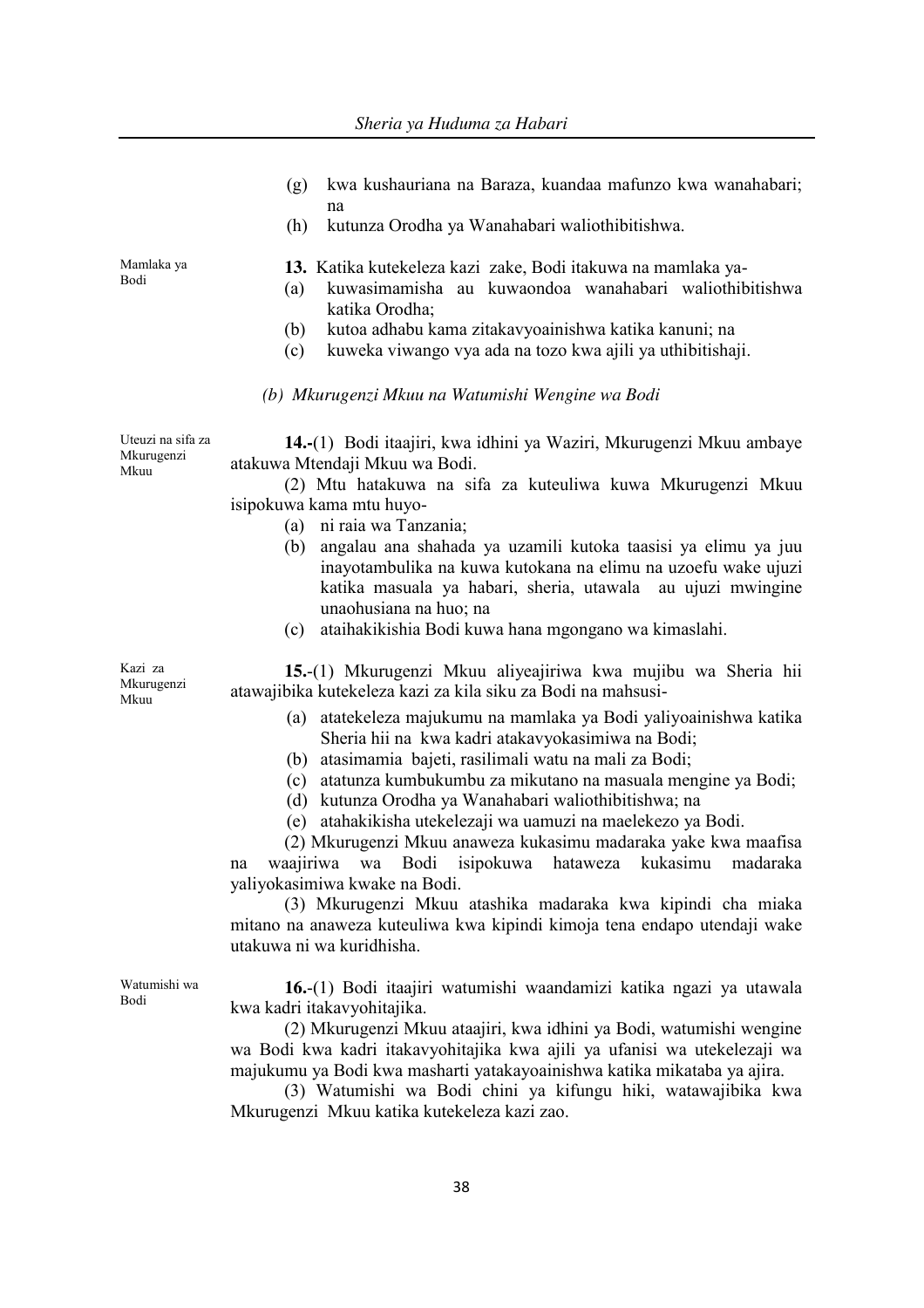Mamlaka ya nidhamu

**17.**-(1) Bodi itakuwa na mamlaka ya nidhamu, na Waziri atakuwa mamlaka ya mwisho ya rufaa kuhusiana na Mkurugenzi Mkuu na Wakurugenzi wengine.

(2) Mkurugenzi Mkuu atakuwa mamlaka ya nidhamu na Bodi itakuwa mamlaka ya mwisho ya rufaa kuhusiana na wafanyakazi wa Bodi.

*(c) Uthibitishwaji wa Wanahabari*

Ithibati ya Wanahabari

**18.-**(1) Mtu hataruhusiwa kufanya kazi za uandishi wa habari, isipokuwa kama mtu huyo amethibitishwa na Sheria hii.

(2) Mtu ambaye anakusudia kufanya kazi ya uandishi wa habari ataomba kuthibitishwa na Bodi kwa utaratibu wa maombi utakaoainishwa katika kanuni.

(3) Mwanahabari ambaye si raia wa Jamhuri ya Muungano au asiyetambuliwa kama mkazi wa kudumu kwa mujibu wa Sheria za Uhamiaji anaweza kuthibitishwa kwa sababu maalum kwa muda usiozidi siku sitini.

(4) Pale ambapo kipindi cha uthibitisho kilichotolewa chini ya kifungu kidogo cha (3) kimeisha muda wake na madhumuni ya uthibitisho husika hayajakamilika, mwanahabari husika anaweza kuomba kwa Bodi kuongezewa muda usiyozidi siku ishirini na moja.

(5) Bodi inaweza kufuta uthibitisho wa mwanahabari ikiwa itajiridhisha kwamba-

- (a) mwanahabari amekiuka kwa kiasi kikubwa maadili ya taaluma yaliyoainishwa katika kanuni za maadili ya taaluma ya habari; au
- (b) ikiwa mwanahabari si raia wa Tanzania, mwanahabari huyo hatekelezi lengo la uthibitisho wake.

Kitambulisho cha mwanahabari

**19.-**(1) Mwanahabari aliyethibitishwa kwa mujibu wa Sheria hii atapewa kitambulisho na Bodi.

(2) Kitambulisho kitakuwa ni uthibitisho kuwa mmiliki ni mwanahabari aliyethibitishwa, na muda wa kitambulisho utakuwa kama itakavyoainishwa katika kanuni.

(3) Mmiliki wa kitambulisho anaweza, baada ya kuisha muda wa kutumika wa kitambulisha na kulipa ada iliyoainishwa, atatuma maombi ya kupewa upya kitambulisho.

**20.-**(1) Bodi itatunza Orodha ya Wanahabari itakayojumuisha majina na maelezo ya wanahabari waliopo waliothibitishwa.

(2) Mtu aliyekoma kuwa mwanahabari kutokana na kuondolewa jina lake kwenye Orodha ya Wanahabari au kusimamishwa kufanya kazi ya uandishi wa habari hataruhusiwa kufanya kazi ya uandishi wa habari kwa namna yoyote ile.

(3) Mwanahabari aliyethibitishwa ambaye jina lake limeondolewa kwenye Orodha ya Wanahabari au amesimamishwa hataruhusiwa kuajiriwa au kushughulika kwa namna yoyote ile katika kazi au taaluma inayohusiana na habari.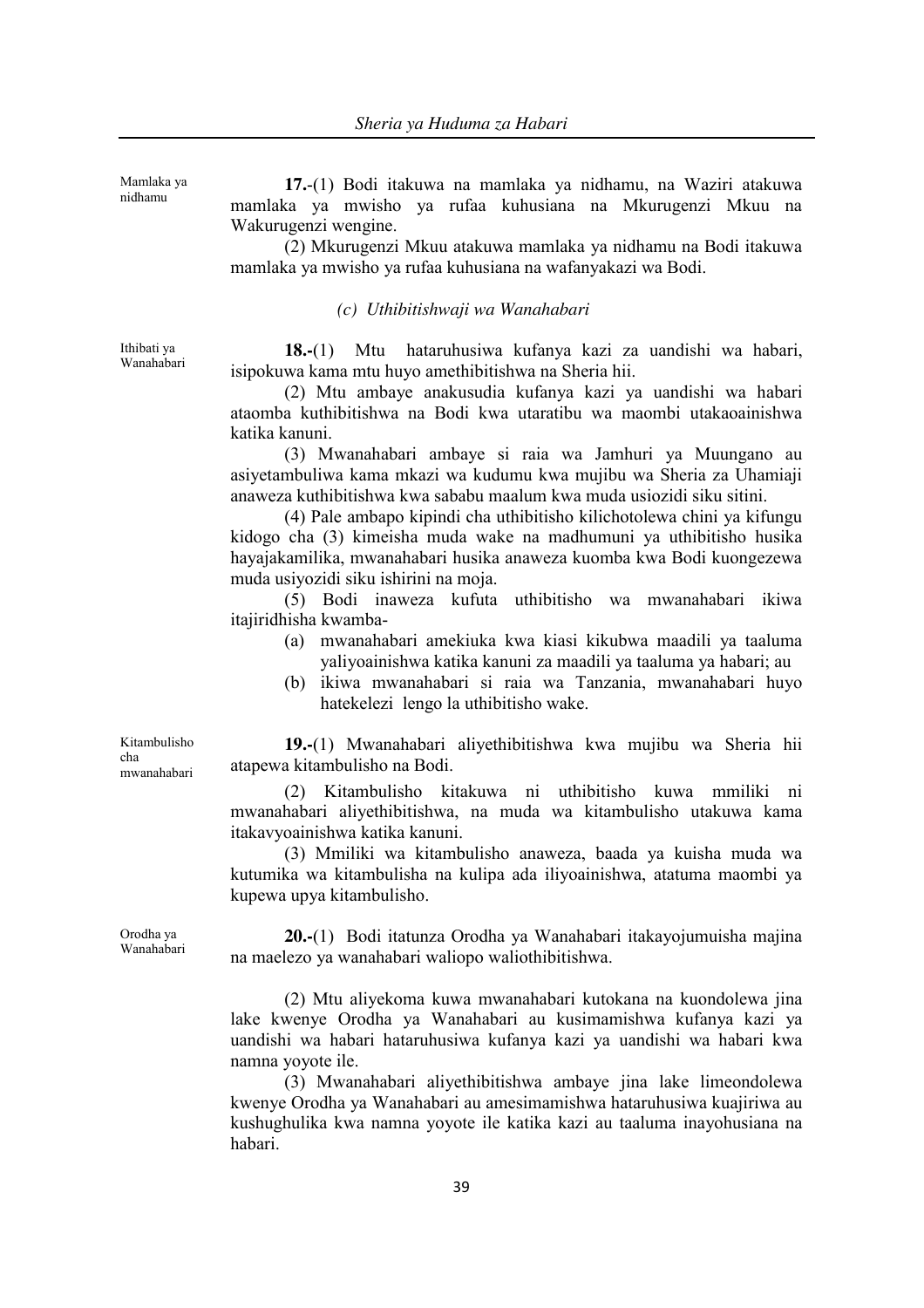|                                         | (4) Bila kujali masharti ya kifungu kidogo cha (2) na (3), endapo jina<br>la mwanahabari limeondolewa kwenye orodha ya wanahabari au uthibitisho<br>wa mwanahabari yeyote umesimamishwa kwa mujibu wa kifungu hiki, Bodi<br>inaweza, kwa uamuzi wake au kwa maombi ya mwanahabari husika kupitia<br>utarartibu utakaowekwa, na katika hali yoyote ile, baada ya kufanya uchunguzi<br>kwa kadri Bodi itakavyoona inafaa, itaelekeza kwamba-<br>(a) kuondolewa kwenye Orodha kumethibitishwa;<br>(b) jina la mwanahabari huyo lirudishwe kwenye Orodha; au<br>(c) kusimamishwa kwa mwanahabari aliyethibitishwa kuondolewe.<br>(5) Bodi itatangaza Orodha ya Wanahabari katika Gazeti la Serikali au<br>gazeti ambalo linasomwa na watu wengi. |
|-----------------------------------------|----------------------------------------------------------------------------------------------------------------------------------------------------------------------------------------------------------------------------------------------------------------------------------------------------------------------------------------------------------------------------------------------------------------------------------------------------------------------------------------------------------------------------------------------------------------------------------------------------------------------------------------------------------------------------------------------------------------------------------------------|
|                                         | (d) Mfuko wa Mafunzo wa Habari                                                                                                                                                                                                                                                                                                                                                                                                                                                                                                                                                                                                                                                                                                               |
| Kuundwa kwa<br>Mfuko                    | 21.-(1) Kunaundwa Mfuko utakaojulikana kama Mfuko wa Mafunzo<br>ya Habari utakaosimamiwa na Bodi.<br>(2) Malengo ya Mfuko yatakuwa ni-<br>kuwezesha mafunzo kwa wanataaluma ya habari;<br>(a)<br>kukuza programu za uendelezaji maudhui ya ndani ya nchi; na<br>(b)<br>kukuza na kuchangia utafiti na maendeleo katika nyanja za habari<br>(c)<br>na mawasiliano ya umma.                                                                                                                                                                                                                                                                                                                                                                    |
| Vyanzo vya<br>fedha za mfuko            | 22. Vyanzo vya Fedha za Mfuko vitatokana na-<br>fedha itakayoidhinishwa na Bunge;<br>(a)<br>misaada, zawadi na michango;<br>(b)<br>michango ya hiari kutoka kwenye vyombo vya habari; au<br>(c)<br>fedha ambayo kwa namna yoyote italipwa au kuwekwa kwenye<br>(d)<br>Mfuko kwa masharti ya Sheria hii, au kuhusiana<br>na<br>au<br>zinazoendana na utetekelezaji wa majukumu chini ya Sheria hii.<br><b>SEHEMU YA NNE</b><br>BARAZA HURU LA HABARI                                                                                                                                                                                                                                                                                          |
| Uanzishaji wa<br>Baraza                 | 23. Linaanzishwa Baraza litakalofahamika kama Baraza Huru la<br>Habari.                                                                                                                                                                                                                                                                                                                                                                                                                                                                                                                                                                                                                                                                      |
| Uanachama na<br>uendeshaji wa<br>Baraza | 24.-(1) Kila mwanahabari aliyethibitishwa atakuwa mwanachama wa<br>Baraza.<br>(2) Waziri, kwa Tangazo litakalotolewa katika Gazeti la Serikali<br>ataitisha mkutano wa kwanza wa Baraza kwa madhumuni ya kuchagua<br>viongozi wa Baraza.<br>(3) Viongozi wa Baraza watajumuisha-<br>Mwenyekiti wa Baraza;<br>(a)                                                                                                                                                                                                                                                                                                                                                                                                                             |

- (b) Makamu Mwenyekiti wa Baraza; na
- (c) wanahabari wengine wawili watakaopendekezwa na taasisi za habari.

40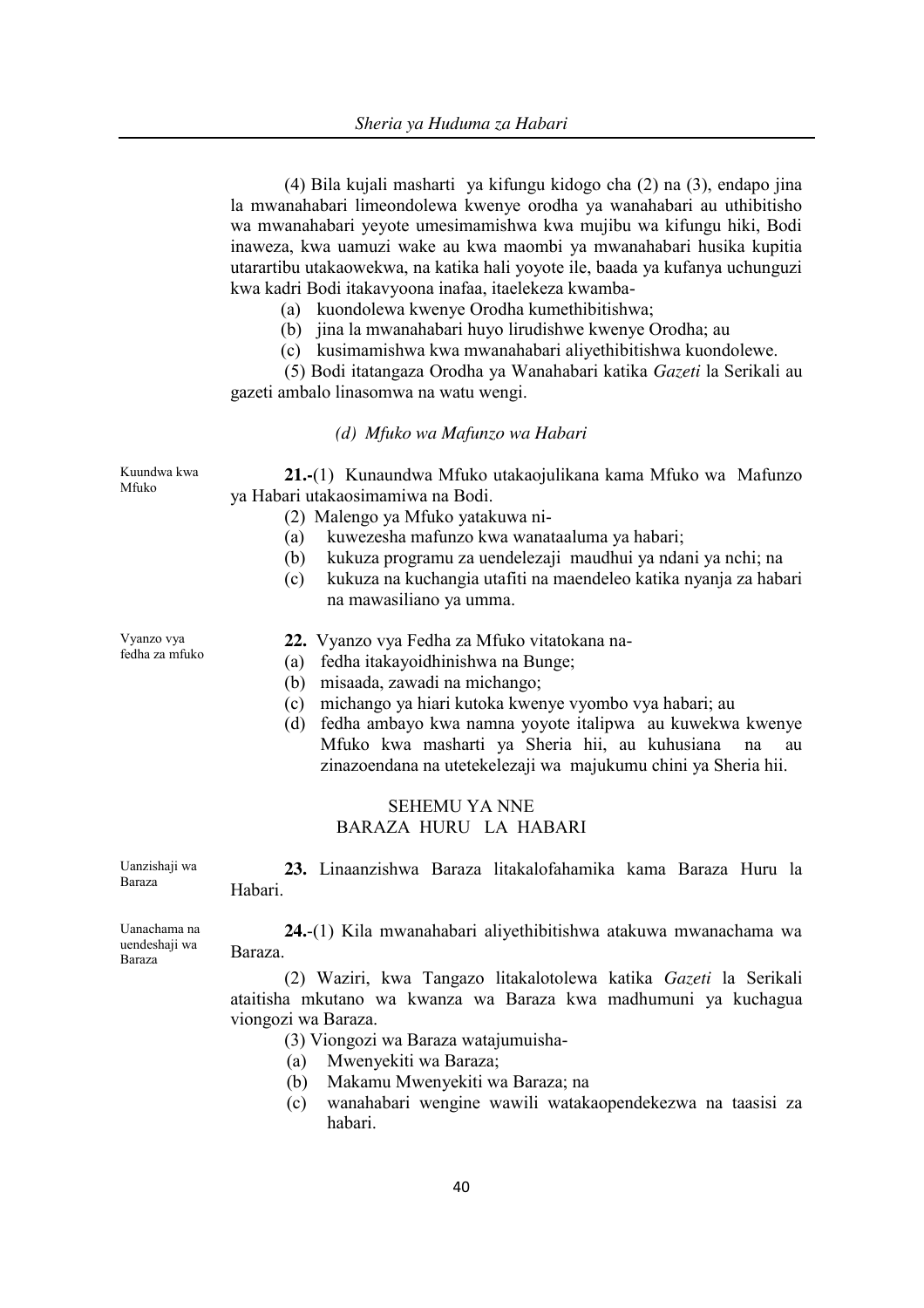Kazi za Baraza **25.**-(1) Kazi za Baraza zitakuwa- (a) kwa kushirikiana na Bodi:

- (i) kuandaa na kuidhinisha kanuni za maadili ya taaluma ya wanahabari;
- (ii) kukuza maadili na viwango vya taaluma baina ya wanahabari na kampuni za habari;
- (b) kufanya marejeo juu ya utendaji wa sekta ya habari;
- (c) kushirikiana na wadau katika kukuza wajibu wa vyombo vya habari; na
- (d) kufanya kazi nyingine za uhamasishaji kama Baraza, kwa azimio litakavyoamua;

(2) Baraza katika kutekeleza kazi zake itazingatia umoja wa kitaifa, usalama, uhuru wa nchi, uadilifu na maadili na maadili ya jamii kwa wajumbe wake.

**26**.-(1) Baraza, kwa madhumuni ya kuwezesha utekelezaji wa kazi zake chini ya Sheria hii, litaunda kamati kadhaa kwa ajili utekelezaji wa kazi maalum kama itakavyoamuliwa na Baraza.

(2) Kamati zitakazoundwa na Baraza zitajumuisha kamati ya malalamiko itakayoshughulikia malalamiko yanayohusu maudhui ya machapisho.

(3) Baraza linaweza, mzingoni mwa mambo mengine, kutengeneza kanuni zinazoainisha:

- (a) mienendo na taratibu zitakazosimamia malalamiko yanayohusu maudhui ya machapisho; na
- (b) tuzo zinazoweza kutolewa na kamati ya malalamiko.

Kamati za Baraza

Rufaa **27.**–(1) Isipokuwa kama ilivyoainishwa katika kifungu cha 38, mtu ambaye hakuridhishwa na tuzo iliyotolewa na Baraza, anaweza kukata rufaa Mahakama Kuu.

> (2) Malalamiko hayo yataambatanishwa na nakala ya maudhui ya chapisho linalolalamikiwa.

> (3) Mahakama Kuu, wakati wa kusikiliza rufaa, itapitia lalamiko husika, na kama itakuwa muhimu, kuwaita wahusika katika shauri hilo kutoa uthibitisho au utetezi wao.

Mienendo na vikao vya Baraza **28.**-(1) Kwa mujibu wa masharti ya Sheria hii, Baraza-

- (a) litaamua idadi ya vikao vitakavyoitishwa mara kwa mara; na
- (b) litakuwa na mamlaka ya kutengeneza utaratibu wake kuhusiana na vikao au shughuli zake.

(2) Baraza, mara kwa mara, litakubaliana juu ya:

- (a) muda na mahali pa kufanya vikao vya mwaka vya wadau na masuala mengine yanayohusiana na hayo;
- (b) utaratibu wa kusimamia na kugharamia kazi za Baraza;
- (c) muundo wa Baraza kwa ajili ya utekelezaji wa majukumu yake; na
- (d) taratibu au namna ya kutambua na kualika vyama vya habari au taasisi zinazojihusisha na habari.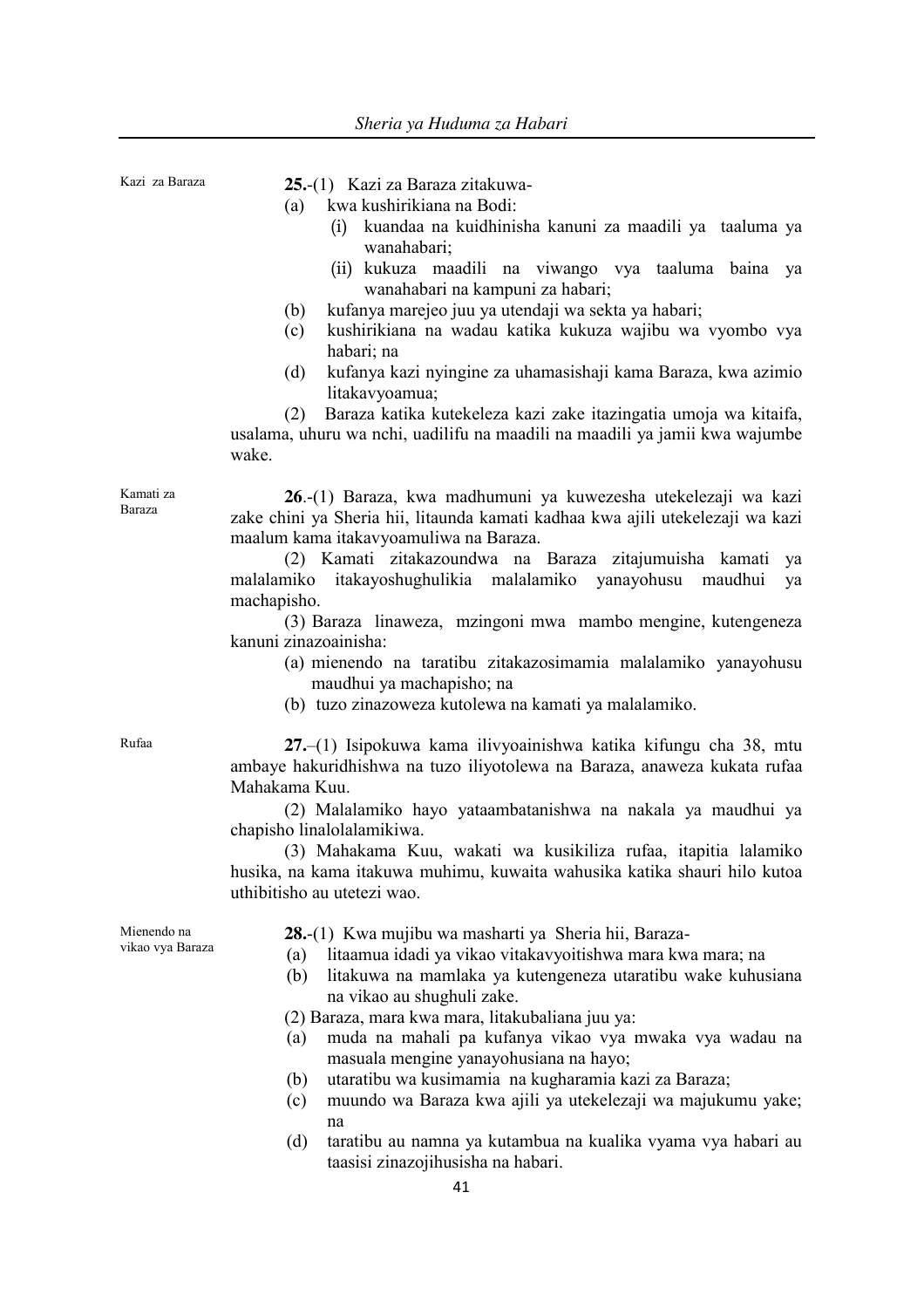| Uteuzi wa<br>Katibu wa<br>Baraza | 29.-(1) Kutakuwa na Katibu wa Baraza ambaye atateuliwa na Baraza<br>kwa kushindanishwa.<br>(2) Katibu atashika madaraka kwa kipindi cha muda wa miaka mitatu<br>na anaweza kuteuliwa tena kwa kipindi kingine.                                                                                                                                                                                                                                                                                                                                           |
|----------------------------------|----------------------------------------------------------------------------------------------------------------------------------------------------------------------------------------------------------------------------------------------------------------------------------------------------------------------------------------------------------------------------------------------------------------------------------------------------------------------------------------------------------------------------------------------------------|
| Kazi za Katibu<br>wa Baraza      | 30. Katibu wa Baraza atakayeteuliwa kwa mujibu wa Sheria hii<br>atakuwa Mtendaji Mkuu wa Baraza na atawajibika-<br>kutekeleza majukumu ya kila siku ya Baraza;<br>(a)<br>kuhakikisha kuwa fedha za Baraza zinatumika ipasavyo,<br>(b)<br>kutolewa taarifa za hesabu na kutumika kwa madhumuni husika;<br>kutunza kumbukumbu za shughuli za Baraza; na<br>(c)<br>kutekeleza majukumu mengine kama Baraza litakavyompangia.<br>(d)                                                                                                                         |
| Uondolewaji wa<br>Katibu         | 31. Bila kujali masharti ya kifungu cha 31, Katibu anaweza<br>kuondolewa madarakani na Baraza kwa mujibu wa vigezo na masharti ya kazi<br>ikiwa-<br>amepoteza uwezo wa kutekeleza majukumu yake kutokana na<br>(a)<br>sababu za kimaumbile au ugonjwa wa akili;<br>ataonyesha tabia au mwenendo usiokubalika;<br>(b)<br>atakosa uwezo au kushindwa kutekeleza majukumu yake;<br>(c)<br>(d)<br>atakiuka kanuni; au<br>kwa sababu nyingine yoyote ambayo itahalalisha kuondolewa<br>(e)<br>kazini kwa vigezo na masharti ya kazi.<br><b>SEHEMU YA TANO</b> |

# KASHFA

maneno **32.-**(1) Jambo lolote, kama likichapishwa, kutangazwa linaweza kuharibu sifa ya mtu yeyote kwa kumfanya achukiwe, adharauliwe au afanyiwe kejeli au linaloweza kumharibia mtu kazi yake kwa kuchafua jina lake au kumvunjia heshima yake, jambo hilo litahesabika kuwa ni kashfa.

> (2) Jambo linaloelezwa katika kifungu kidogo cha (1) litakuwa suala la kashfa hata kama limechapishwa au kutangazwa dhidi ya mtu aliyefariki dunia.

> (3) Mashtaka ya kashfa yanayomhusu mtu aliyefariki dunia hayawezi kufunguliwa isipokuwa kwa idhini ya maandishi ya Mkurugenzi wa Mashtaka.

> **33.-**(1) Mtu atahesabika kuwa amechapisha suala la kashfa, ikiwa mtu huyo amesababisha kuchapishwa, kuandikwa, kuchorwa, kutengenezwa karagosi au kwa namna nyingine yoyote ambayo suala la kashfa limewasilishwa, limeshughulikiwa, ama kwa maonesho, kusomwa, kunakiliwa, kuelezwa, kupokelewa au vinginevyo, kwa njia ambayo maana ya kashfa itajulikana au inaweza kujulikana kwa mtu aliyekashifiwa au mtu mwingine yeyote.

> (2) Haitakuwa lazima kwamba uchapishaji au utangazaji wa kashfa umetolewa kwa waziwazi au kikamilifu.

Kashfa kwa

Habari kwa njia ya chapisho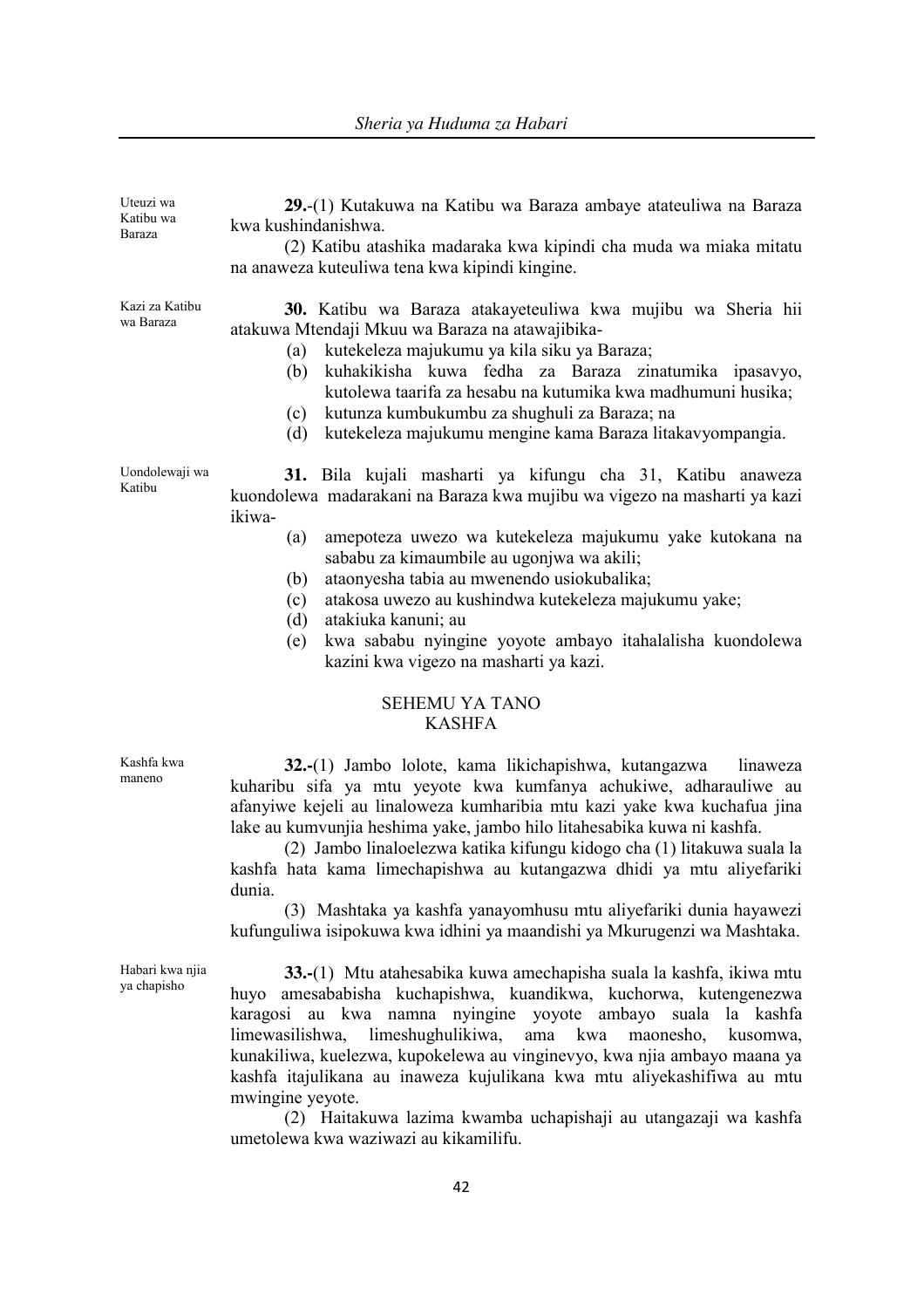(3) Kwa madhumuni ya kifungu kidogo cha (2), inatosha kama kashfa hiyo inaeleweka kuwa inamhusu huyo mtu aliyekashfiwa kutokana na maelezo ya kashfa yenyewe au kutokana na mambo mengine yasiyofungamana na maelezo hayo ya kashfa au kutokana na baadhi ya maelezo hayo na ya mambo hayo mengine.

Ufanunuzi wa utangazaji usio halali

**34.** Utangazaji wa mambo yenye kashfa utahesabika kuwa si halali kwa madhumuni ya Sehemu hii ya Sheria hii, isipokuwa kama-

- (a) mambo yenyewe ni ya kweli na yanatangazwa kwa manufaa ya umma; na
- (b) umeruhusiwa kama mojawapo ya sababu zilizoainishwa ndani ya Sheria hii.

**35.-**(1) Utangazaji wa mambo yenye kashfa utaruhusiwa na hapana mtu yeyote anayeweza kuadhibiwa kwa sababu hiyo, ikiwa-

- (a) mambo hayo yanatangazwa na Rais, Serikali au Bunge katika hati yoyote ya Serikali au shauri la mashtaka;
- (b) mambo hayo yanatangazwa katika Bunge na Rais, Serikali, Mbunge au Spika;
- (c) mambo hayo yanatangazwa kwa amri ya Rais au Serikali;
- (d) mambo hayo yanatangazwa kuhusu mtu yeyote ambaye anatakiwa kufuata sheria na kanuni za jeshi au jeshi la wanamaji na yametangazwa kuhusu tabia yake kama mtu wa kazi hizo na mtu aliye na mamlaka juu yake kuhusu tabia hiyo;
- (e) mambo hayo yanatangazwa wakati wa kusikilizwa kwa shauri lolote mahakamani na yanatangazwa na mtu anayeshiriki katika shauri hilo kama Jaji, hakimu, kamishna, wakili, mzee wa baraza, shaidi au muhusika katika shauri hilo;
- (f) mambo hayo yanayotangazwa ni taarifa ya kweli na sahihi ya jambo lolote lililosemwa, lililotendwa au lililotangazwa katika Bunge; au
- (g) mtu huyo anayetangaza mambo hayo anapaswa, kwa mujibu wa sheria, kutangaza mambo hayo.

(2) Pale ambapo utangazaji wa mambo yenye kashfa umeruhusiwa, basi kwa madhumuni ya Sehemu hii ya Sheria hii, si muhimu kama mambo hayo ni ya kweli au ya uongo, na kama inajulikana au haijajulikani au inasadikiwa kuwa ni ya uongo na kama yametangazwa ama kwa nia safi au la.

(3) Hakuna jambo lolote katika kifungu hiki litakalo msalimisha mtu yeyote na jukumu la kuadhibiwa kwa mujibu wa Sehemu yoyote ya Sheria hii au sheria nyingine yoyote kwa makosa ya madai au ya jinai, ikiwa utangazaji wa jambo ambalo limeruhusiwa umezuiliwa au nafuu ya mtu aliyeathirika imetolewa katika Katiba ya Jamhuri ya Muungano.

Utangazaji wa mambo yenye kashfa si halali ila kwa Masharti Maalum

**36.** Utangazaji wa mambo yenye kashfa utahesabika kuwa umeruhusiwa kwa masharti maalum ikiwa mambo hayo yanatangazwa kwa nia safi na ikiwa uhusiano baina ya mtu anayetangaza na mtu anayetangaziwa mambo hayo unamfanya mtu huyo mtangazaji kuwa na jukumu la kumtangazia huyo mtu mwingine ama kwa mujibu wa sheria au kufuatana na

Utangazaji wa mambo yenye kashfa ambayo ni halali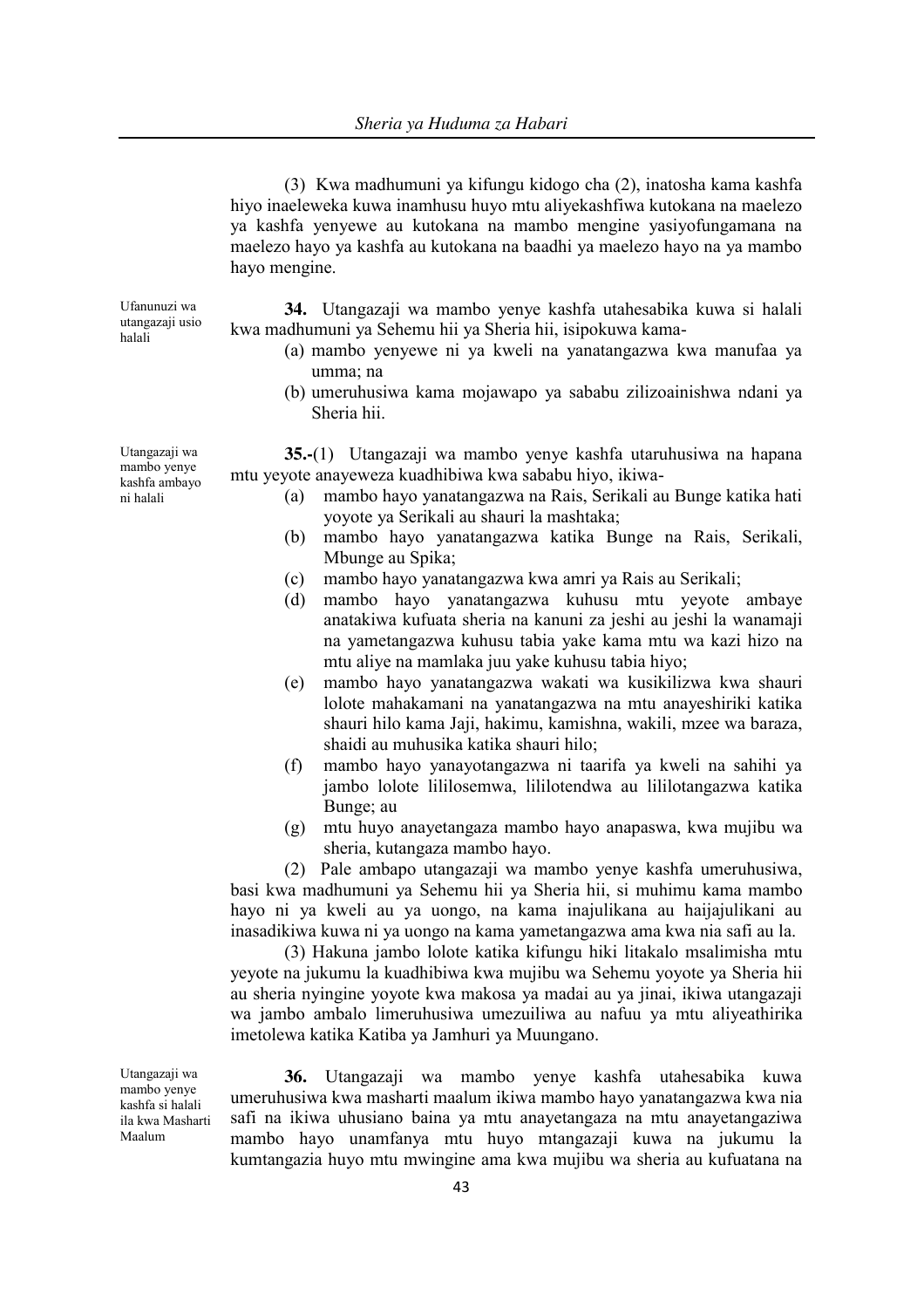mila au kanuni za mwenendo bora katika jamii kwa jumla au ikiwa mtangazaji huyo anatekeleza maslahi yake yaliyo halali kwa kutangaza mambo hayo, kwa sharti kwamba katika hali kama hiyo utangazaji huo hauzidi ama kwa ukubwa au kwa namna yake, na pia utangazaji utahesabika kuwa umeruhusiwa kwa masharti maalum kwa mujibu wa masharti yafuatayo, yaani ikiwa-

- (a) mambo yanayotangazwa ni taarifa ya kweli na sahihi ya jambo lolote lililosemwa, lililotendwa au lililoonekana katika shauri lolote la madai au la jinai linalosikilizwa mahakamani; isipokuwa kwamba iwapo mahakama itapiga marufuku utangazaji wa jambo lolote lililosemwa au lililoonekana katika mahakama hiyo kwa sababu kwamba jambo hilo huchochea uasi, ni ovu au ni la kukufuru basi utangazaji wa jambo kama hilo hautahesabika kuwa ni halali;
- (b) mambo yanayotangazwa yametokana na nakala au muhtasari halisi wa mambo yaliyopata kutangazwa wakati uliopita, na ikiwa utangazaji wa mambo hayo wakati uliopita ulikuwa halali, kwa mujibu wa Sehemu hii ya Sheria hii;
- (c) mambo hayo ni maoni yaliyotolewa kwa nia safi kuhusu vitendo vya kikazi vya mtu yeyote mwenye madaraka katika shughuli za Mahakama, kiofisi au majukumu ya umma, au tabia yake binafsi kwa kadri tabia hiyo inavyoonekana katika vitendo vya kikazi;
- (d) mambo hayo ni maoni yaliyotolewa kwa nia safi kuhusu vitendo vya mtu yeyote vinavyohusika na suala la jambo lolote linalohusu umma, au kuhusu tabia yake binafsi kwa kadri tabia hiyo inavyoonekana katika vitendo kama hivyo;
- (e) mambo hayo ni maoni yaliyotolewa kwa nia safi juu ya tabia ya mtu yeyote kama ilivyoonekana kwenye ushahidi uliotolewa katika shauri lolote la kisheria lililosikilizwa hadharani, kama ni shauri la madai au la jinai kuhusu tabia ya mtu yeyote ambaye katika shauri hilo anashiriki kama mshtaki au mshtakiwa, mdai au mdaiwa, shahidi au anashiriki kwa namna nyingine yoyote, au kuhusu tabia binafsi kwa kadri tabia hiyo inavyoonekana kwa jinsi ilivyoelezwa katika aya hii;
- (f) mambo hayo ni maoni yaliyotolewa kwa nia safi kuhusu ubora wa kitabu chochote, maandishi, picha au mchoro, hotuba au shughuli nyingineyo yoyote, maonesho au tendo lililotangazwa au kutendwa kwa hadhara au lililotendwa au kutolewa hadharani kwa ajili ya kutaka kupata maoni ya watu, au kuhusu tabia binafsi ya mtu yoyote anayehusika na lolote kati ya mambo hayo yaliyotajwa kwa kadri tabia hiyo inavyoonekana katika mambo hayo;
- (g) mambo hayo ni lawama iliyotolewa na mtu kwa nia safi kuhusu vitendo vya mtu mwingine katika jambo lolote ambalo huyo aliyetoa lawama ana mamlaka nalo, ama kwa mujibu wa mkataba au vinginevyo na kwa kadri anavyohusika huyo aliyelaumiwa au kuhusu tabia binafsi ya mtu huyo aliyalaumiwa kwa kadri tabia hiyo inavyoonekana katika vitendo hivyo;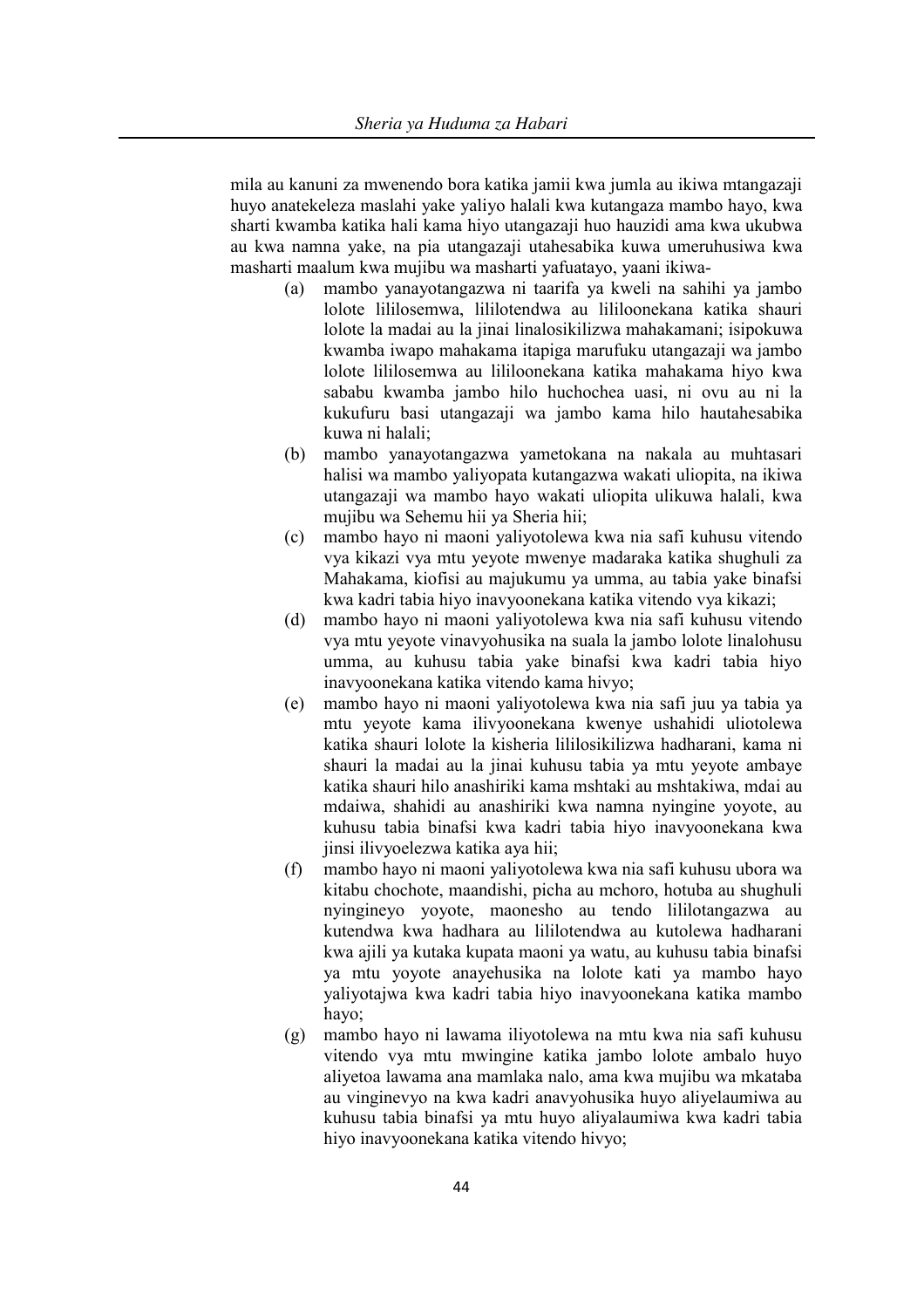- (h) mambo hayo ni malalamiko au mashtaka yaliyotolewa na mtu kwa nia safi dhidi ya mtu mwingine kuhusu vitendo vya mtu huyo mwingine katika jambo lolote, au kuhusu tabia yake binafsi kwa kadri tabia hiyo inavyoonekana katika vitendo hivyo, na ikiwa malalamiko au mashtaka hayo yametolewa mbele ya mtu ambaye ana mamlaka, ama kwa mujibu wa mkataba au vinginevyo juu ya mtu huyo aliyelaumiwa au kushtakiwa kuhusu vitendo vyake au tabia yake, au malalamiko au mashtaka hayo yametolewa mbele ya mtu ambaye kwa mujibu wa sheria ana mamlaka ya kuchunguza au kupokea malalamiko yanayohusika na vitendo au tabia kama hiyo; au
- (i) mambo hayo yanatangazwa kwa nia safi kwa ajili ya kulinda haki au maslahi ya mtu huyo anayetangaza mambo hayo, au haki au maslahi ya mtu anayetangaziwa mambo hayo.

**37.-**(1) Mtu atakayetangaza jambo linalodhaniwa ni la kashfa kwa mtu mwingine anaweza, kama atadai kuwa jambo hili alilitangaza kwa nia safi kuhusu mtu huyo, ataonesha nia ya kufanya marekebisho kuhusu kashfa husika na katika jambo hilo, kama-

- (a) marekebisho yatakubaliwa na mtu aliyeathirika na kurekebishwa kikamilifu hakutakuwa na mashtaka ya kashfa dhidi ya mtu aliyefanya marekebisho juu ya kashfa husika, lakini bila kuathiri hatua yoyote dhidi ya mtu mwingine anayewajibika kwa pamoja na utangazaji huo;
- (b) marekebisho hayatakubaliwa na aliyeathirika, isipokuwa imeelezwa vinginevyo na kijifungu hiki, itakuwa ni utetezi kwa mtu aliyefanya marekebisho husika katika shauri lolote la upande ulioathirika na kashfa dhidi ya mtu aliyefanya marekebisho kuhusu utangazaji wa kashfa husika kuthibitisha kwamba-
	- (i) jambo linalolalamikiwa lilitangazwa na upande wa utetezi kwa nia safi kuhusiana na mlalamikaji; au
	- (ii) marekebisho yalifanywa mara tu baada ya upande wa utetezi kupokea taarifa kuwa kunaweza kukawa na kashfa dhidi ya mlalamikaji; na haijaondolewa.

(2) Nia ya kufanya marekebisho iliyotolewa kwa mujibu wa kifungu hiki itaambatanishwa na hati ya kiapo ikielezea hoja kwamba jambo linalohesabika kuwa ni kashfa lilitangazwa kwa nia safi kuhusiana na mlalamikaji.

(3) Kwa madhumuni ya utetezi chini ya aya ya (b) ya kifungu kidogo cha (1), hakuna ushahidi zaidi ya hoja zilizotolewa katika hati ya kiapo, ambao utakubalika kwa niaba ya mtu aliyefanya marekebisho kuthibitisha kuwa jambo hilo lilitangazwa.

(4) Nia ya kufanya marekebisho inayoelezwa itatafsiriwa na kueleweka kuwa-

(a) kwa vyovyote vile, kutangaza au kuunganisha utangazaji wa usahihi wa maneno yanayolalamikiwa na kuomba radhi kikamilifu kwa mtu aliyeathirika na maneno husika; na

Nia ya kufanya Marekebisho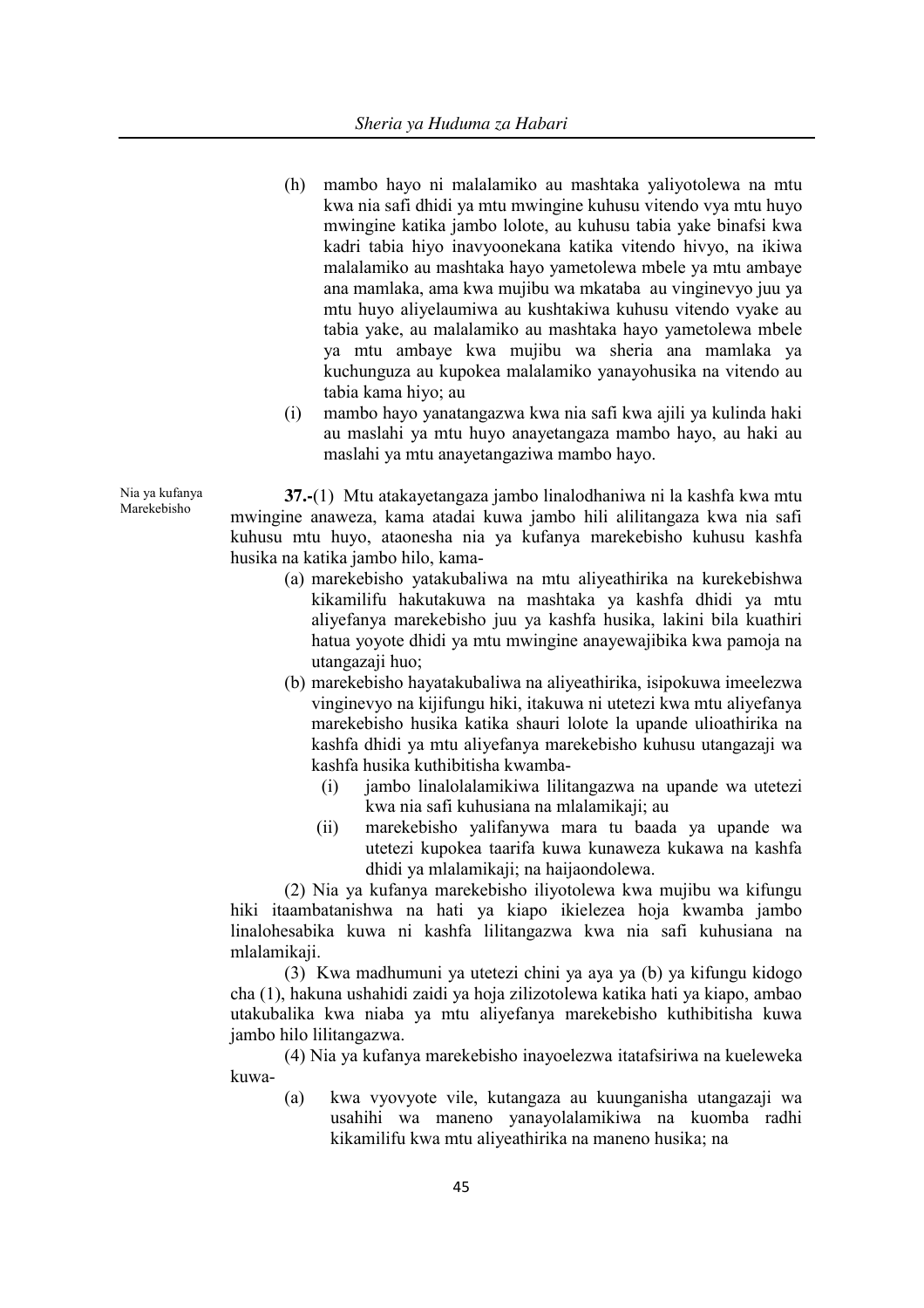(b) ambapo nakala ya nyaraka au kumbukumbu yenye maneno imesambazwa au kwa uelewa wa mtu wa anayefanya marekebisho, kuchukua hatua kwa namna ambayo inafaa kwa kuwajulisha watu ambao wamesambaziwa nakala zenye maneno yenye kashfa dhidi ya mlalamikaji.

(5) Pale ambapo nia ya kufanya marekebisho imekubaliwa na mlalamikaji-

- (a) jambo lolote katika kuchukua hatua zinazotakiwa katika kufanya marekebisho, kama zilivyokubaliwa na pande husika, ikitokea kutokubaliana na pande husika, jambo hili litaamuliwa na Mahakama; au
- (b) mamlaka ya Mahakama kuamuru kuhusu gharama za uendeshaji wa shauri dhidi ya upande wa aliyefanya marekebisho kuhusu utangazaji husika au uendeshaji wa shauri unaohusiana na nia inayoelezwa katika fasili (a) itajumuisha mamlaka ya kumuamuru anayefanya marekebisho kumlipa mlalamikaji fidia na gharama zilizohusika au zilizotumika na mhusika kuhusiana na utangazaji husika.

(6) Pale ambapo hakuna mashtaka yaliyofunguliwa kwa mujibu wa kifungu kidogo cha (1) Mahakama inaweza, kutokana na maombi ya mlalamikaji, kuamuru kulipa gharama kadri Mahakama itakavyoona kuwa ni halali na inafaa.

(7) Kwa madhumuni ya kifungu hiki, maneno yatachukuliwa kuwa yametangazwa na mtu, katika kijifungu hiki atajulikana kama mtangazaji, kwa nia safi kuhusiana na mtu mwingine ikiwa masharti yafuatayo yatazingatiwa:

- (a) mtangazaji hakuwa na nia ya kutangaza maneno kuhusiana na mtu mwingine, na hakujua mazingira ya namna ambayo ingeeleweka na mtu mwingine; na
- (b) maneno hayakuwa ya kashfa kwa kuyatazama na mtangazaji hakujua mazingira ya namna ambayo ingeeleweka na mtu mwingine kuwa ni kashfa na katika namna yoyote mtangazaji alichukua tahadhari kuhusiana na utangazaji husika.

(8) Marejeo yoyote katika kifungu kidogo cha (7) kwa mtangazaji yatafikiriwa kuhusisha mtumishi au mwakilishi wa mtangazaji aliyehusika na maudhui ya tangazo.

(9) Masharti ya aya ya (b) ya kifungu kidogo cha (1) hayatamhusu mtangazaji wa maneno ambaye siyo mwandishi mpaka pale atakapothibitisha kuwa maneno yaliyotangazwa yaliandikwa na mwandishi bila nia ovu.

Malalamiko dhidi ya kashfa

**38.-**(1) Pale ambapo mtu anadai kuwa maudhui ya chapisho au tangazo ni ya kashfa kwa maana ya Sheria hii, mtu huyo aweza kuwasilisha malalamiko yake mahakamani.

(2) Malalamiko yatakuwa na nakala ya chapisho au tangazo lenye maudhui yanayolalamikiwa au kama maudhui ya chapisho au tangazo hayawezi kupatikana kwa namna yoyote, maelezo ya kutopatikana kwa maudhui husika.

(3) Baada ya kupokea malalamiko, Mahakama itasikiliza malalamiko husika na pale itakapoona inafaa kuwaita wahusika kwa ajili kuthibitisha ua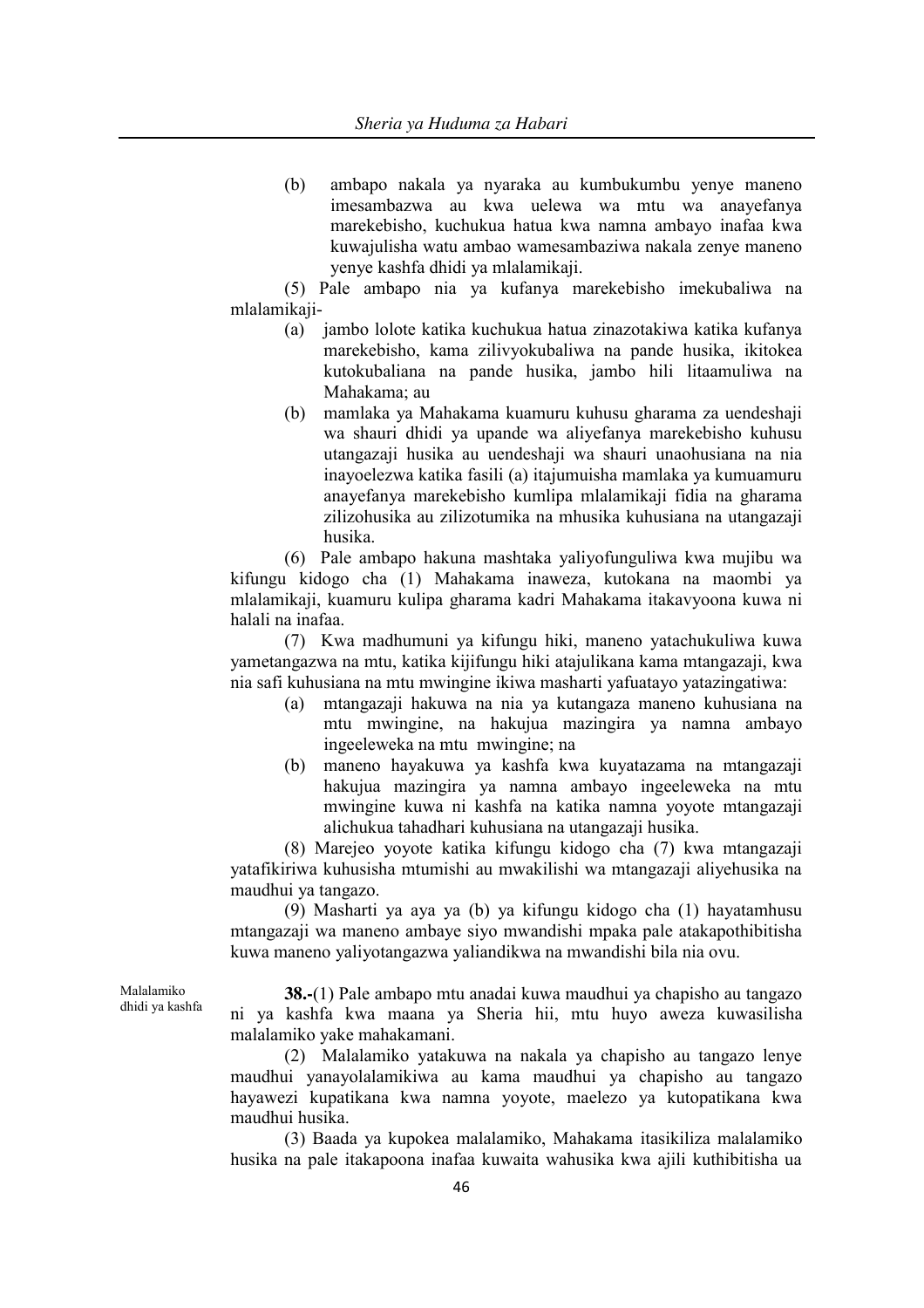kutokuthibitisha malalamiko hayo.

# SEHEMU YA SITA MASHARTI KUHUSU FEDHA

**39.** Vyanzo vya Mapato ya Bodi vitakuwa ni-

- (a) fedha itakayoidhinishwa na Bunge;
- (b) misaada, zawadi na michango;
- (c) ada inayolipwa kwa huduma zinazotolewa na Bodi; na
- (d) kiasi chochote cha fedha ambacho, kwa namna yoyote, kitalipwa au kuwekwa kwenye Bodi kwa mujibu wa masharti ya Sheria hii, au kuhusiana au kutokana na utekelezaji wa majukumu yake.

Mamlaka ya Bodi kutoza tozo **40**. Bodi inaweza, kwa utekelezaji bora wa kazi zake, kutoza tozo kwa huduma zozote au aina za huduma ambazo zimetolewa na Bodi kwa kuzingatia maelekezo ambayo Waziri anaweza kutoa kwa kushauriana na Waziri anayeshughulika na masuala ya fedha.

> **41**. Bodi inaweza, kwa ridhaa ya Waziri na baada ya kushauriana na Waziri mwenye dhamana na fedha, kuwekeza sehemu yoyote ya fedha zilizopo kwenye mfuko wowote wa Bodi katika uwekezaji kama itakavyoidhinishwa kuhusiana na uwekezaji wa fedha kwa mujibu wa Sheria ya Uwekezaji ya Wadhamini.

**42**. Kwa kuzingatia idhini ya Waziri na Waziri wa Fedha, Bodi inaweza kukopa fedha kwa madhumuni ya Bodi kwa njia ya mkopo au mkopo wa akiba, na kwa kutoa dhamana na kwa masharti yanayohusiana na urejeshwaji wa fedha na malipo ya riba, kwa kadri itakavyoelekezwa na Waziri.

**43.**-(1) Mwaka wa kwanza wa fedha wa Bodi utaanza kwenye tarehe ambayo Sheria hii itaanza kutumika na unaweza kuwa muda mrefu au mfupi kuliko miezi kumi na mbili.

(2) Bodi itakutana katika mkutano wake, itapitisha bajeti ya kiasi cha fedha-

- (a) kinachotegemewa kupokelewa; au
- (b) kinachotegemewa kutumiwa na Bodi katika mwaka huo wa fedha, na kwa kadri mazingira yatakavyoruhusu, Bodi inaweza kupitisha bajeti ya nyongeza katika mwaka wowote wa fedha.

(3) Bajeti ya mwaka na kila bajeti ya nyongeza itakuwa katika namna ambayo Waziri ataidhinisha.

(4) Baada ya kupitisha bajeti ya mwaka au bajeti ya nyongeza, Bodi itawasilisha bajeti ya mwaka au bajeti ya nyongeza kwa Waziri kwa kadri itakavyokuwa.

(5) Waziri, baada ya kupokea bajeti ya mwaka au bajeti ya nyongeza, ataidhinisha au ataikataa, au ataidhinisha kwa kuzingatia marekebisho yoyote ambayo anaweza kuona yanafaa kuwekwa.

Bajeti ya mwaka na bajeti ya nyongeza

Vyanzo vya mapato ya Bodi

Uwekezaji

Sura ya 53

Mamlaka ya kukopa pesa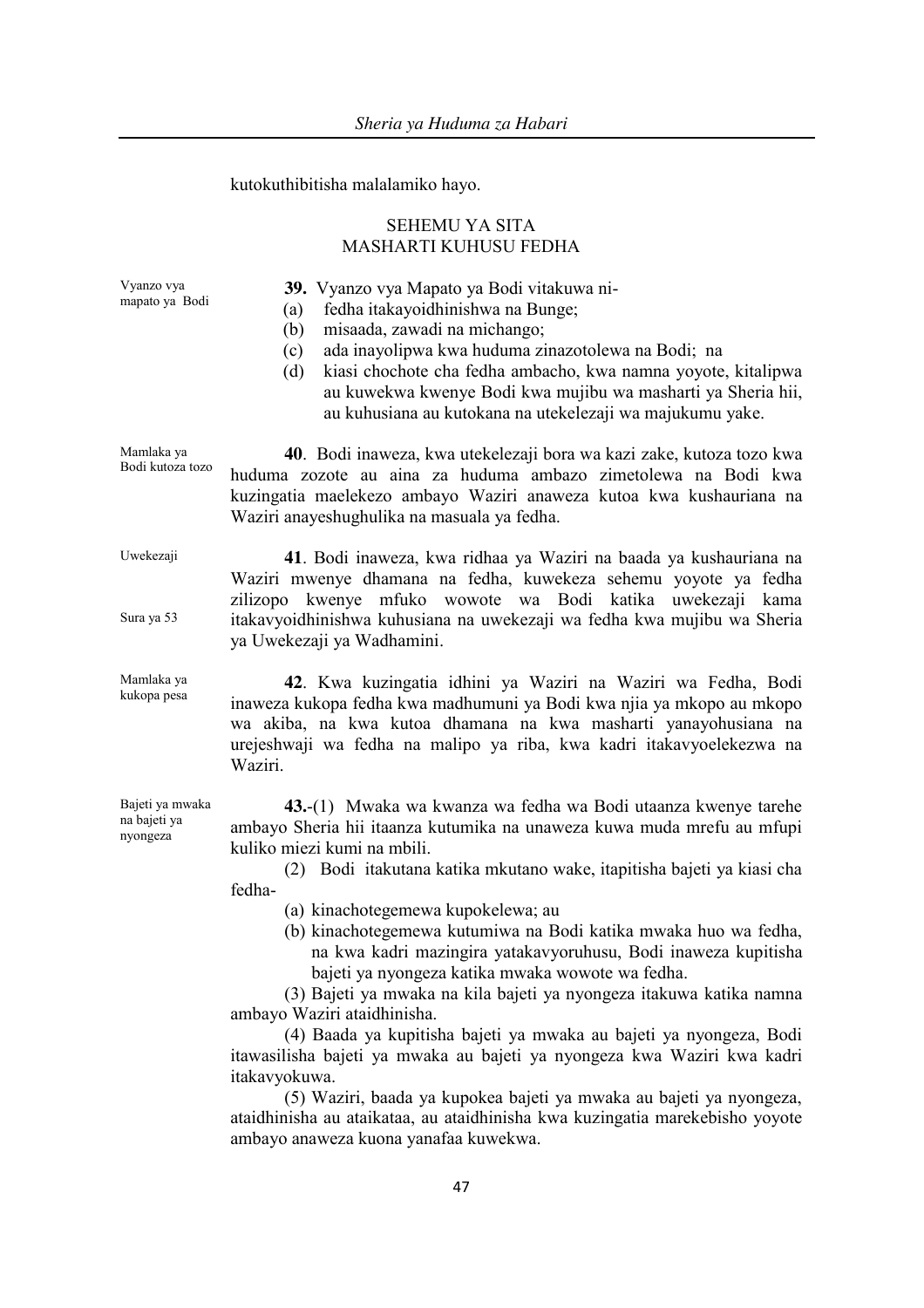(6) Pale ambapo Waziri ameidhinisha bajeti yoyote ya mwaka au bajeti ya nyongeza ikiwa na marekebisho au bila marekebisho, Bodi itazingatia matumizi yaliyomo katika mahitaji na kiasi kilichomo katika makadirio yaliyoidhinishwa na Waziri.

- (7) Bodi inaweza-
- (a) kwa idhini ya kimaandishi ya Waziri, kutumia fedha bila kujali kwamba matumizi hayo hayapo kwenye bajeti yoyote; na
- (b) kubadilisha ukomo wa kiwango cha matumizi ya fedha ili kujumuisha mambo ambayo hayakuweza kutarajiwa wakati wa uandaaji wa bajeti kwa masharti ya kuwasilisha bajeti hiyo ya nyongeza kwa Waziri ndani ya kipindi cha miezi miwili tangu kuonekana kwa hitaji la kubadili ukomo wa viwango vya matumizi ya fedha.

**44**.-(1) Bodi itahakikisha uwepo wa vitabu sahihi vya hesabu na kumbukumbu zinazohusu-

- (a) upokeaji na matumizi ya fedha na miamala mingine ya kifedha ya Bodi;
- (b) mali na madeni ya Bodi,

na itahakikisha kunatayarishwa, katika kila mwaka wa fedha, taarifa za hesabu inayoonyesha taarifa za mapato na matumizi ya Bodi.

(2) Hesabu za taasisi ikiwemo taarifa za hesabu za mwaka huo wa fedha, zitakaguliwa ndani ya miezi sita ya kufungwa mwaka wa fedha, kulingana na Sheria ya Ukaguzi wa Fedha za Umma.

(3) Kila hesabu zilizokaguliwa zitawasilishwa kwenye mkutano wa Bodi ambapo, kama zitakubaliwa zitaidhinishwa kwa cheti ambacho kitaonyesha zimekubaliwa.

(4) Mara baada ya hesabu za Bodi kukubaliwa, na kwa namna yoyote ile si chini ya miezi mitatu baada ya kufungwa kwa mwaka wa fedha husika, Bodi itawasilisha kwa Waziri nakala ya taarifa ya ukaguzi wa hesabu, pamoja na nakala ya taarifa iliyofanywa na wakaguzi wa hesabu kuhusu hesabu za Bodi.

**45**. Bodi itahakikisha, ndani ya miezi mitatu baada ya mwaka wa fedha kufungwa, inaandaliwa na kuwasilishwa kwa Waziri taarifa ya jumla kuhusu shughuli na utendaji wa Bodi katika mwaka huo wa fedha na taarifa hiyo itaambatishwa na-

- Sura ya 418 (a) nakala ya hesabu za Bodi zilizokaguliwa kwa mujibu wa Sheria ya Ukaguzi wa Fedha za Umma;
	- (b) nakala ya taarifa ya wakaguzi hesabu kuhusu hesabu za Bodi; na
	- (c) taarifa nyingine zozote ambazo Waziri anaweza kuelekeza.

**46**. Waziri, mapema iwezekanavyo baada ya kupokea taarifa iliyowasilishwa na Bodi, atawasilisha Bungeni hesabu za Bodi zilizokaguliwa pamoja na taarifa ya wakaguzi kuhusu hesabu na taarifa ya mwaka ya Bodi.

Hesabu na ukaguzi wa hesabu

Sura 418

Taarifa ya mwaka

Uwasilishaji wa taarifa za hesabu Bungeni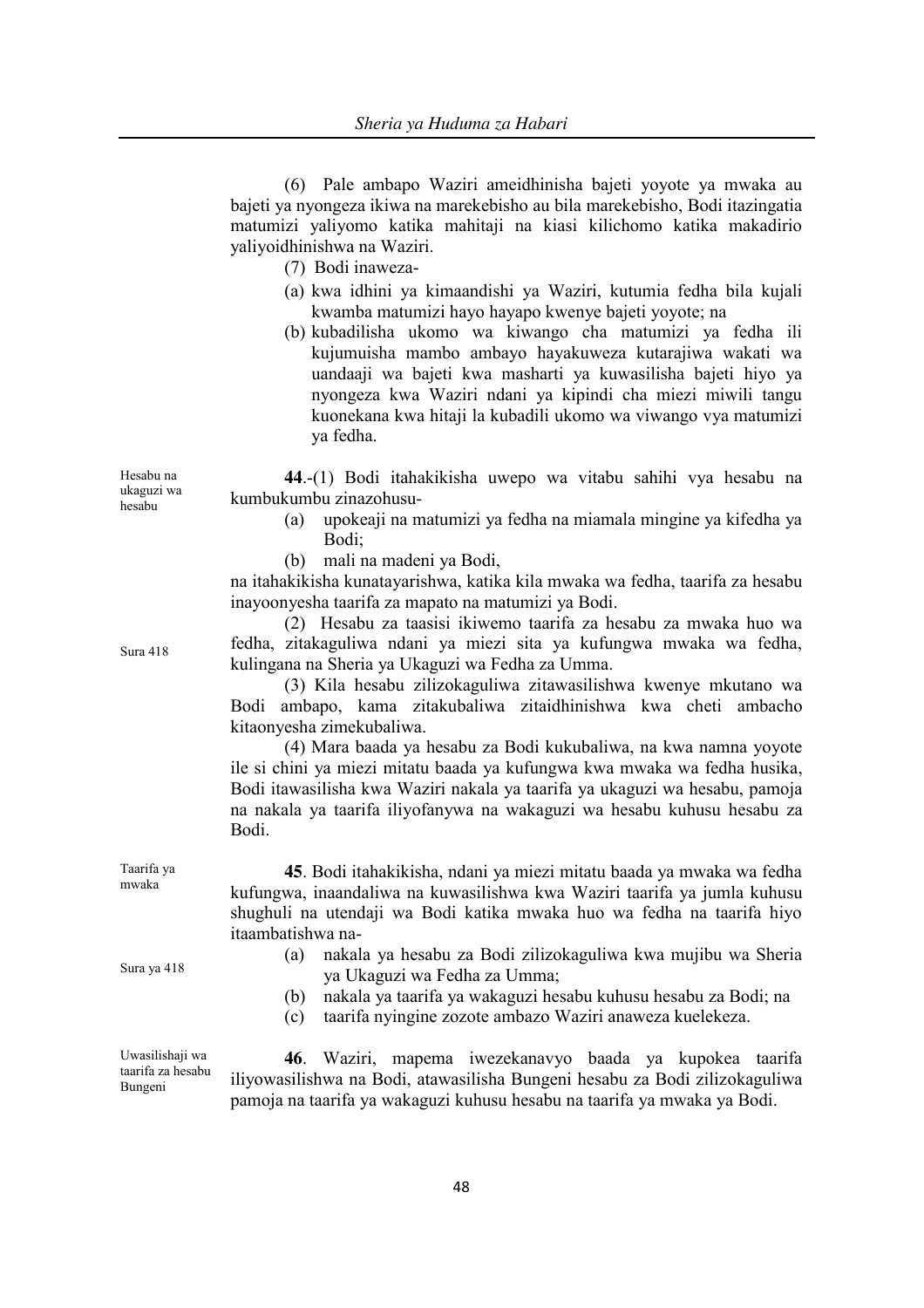# SEHEMU YA SABA MAKOSA MBALIMBALI

Makosa yanayohusu vyombo vya habari

**47.-**(1) Mtu yeyote atakayetumia kwa namna yoyote huduma ya habari kwa madhumuni ya kutangaza-

- (a) kwa makusudi au kwa uzembe habari za uongo kwa namna ambayo-
	- (i) zitahatarisha ulinzi, usalama, utulivu, amani na maslahi ya kiuchumi ya Jamhuri ya Muungano, maadili au afya ya jamii; au
	- (ii) itaharibu sifa, haki na uhuru wa watu wengine;
- (b) taarifa yenye nia ovu au ya kutungwa na ya uongo;
- (c) Tamko lolote lenye maudhui ambayo-
	- (i) yatahatarisha ulinzi, usalama, utulivu, amani na maslahi ya kiuchumi ya Jamhuri ya Muungano, maadili au masuala ya afya ya jamii; au
	- (ii) yataharibu sifa, haki na uhuru wa watu wengine;
- (d) kwa kujua kuwa tamko ni la uongo na bila sababu za kuamini kuwa ni kweli;
- (e) kwa uzembe au kwa nia ovu au uongo kuwasilisha tamko kama tamko la kweli; au
- (f) kwa kusambaza taarifa zilizokatazwa,

atakuwa ametenda kosa na akipatikana na hatia atatozwa faini isiyopungua kati ya shilingi milioni tano na isiyozidi milioni ishirini au kutumikia kifungo kwa muda usiopungua miaka mitatu na isiyozidi miaka mitano au vyote kwa pamoja.

- (2) Mtu yeyote ambaye-
- (a) ataendesha chombo cha habari bila leseni;
- (b) kufanya kazi ya uanahabari bila ya kuthibitishwa;
- (c) kusambaza taarifa za uongo bila ya kuwa na sababu maalum;
- (d) atadurufu, atachapisha, atauza, ataonyesha nia ya kuuza, atagawa au kutoa taarifa zenye uchochezi;

atakuwa ametenda kosa na akipatikana na hatia mbele ya Mahakama atapaswa kuadhibiwa kwa kutozwa faini isiyopungua shilingi milioni tano na isiyozidi milioni ishirini au kufungwa gerezani kwa muda sio chini ya miaka mitatu na isiyozidi miaka mitano au vyote kwa pamoja.

Makosa yanayohusu utangazaji

**48.-**(1) Mtu yeyote atakayeingiza nchini, atakayetangaza, atakayeuza, atakayegawa au atakayetengeneza tangazo lolote ambalo uingizaji wake umepigwa marufuku atakuwa ametenda kosa na akipatikana na hatia kwa kosa la kwanza atalipa faini isiyopungua shilingi milioni tano na isiyozidi milioni kumi au kifungo kisichopungua miaka mitatu na kisichozidi miaka mitano au vyote kwa pamoja na kwa kosa la pili shilingi zisizopungua milioni nane na isiyozidi million ishirini au kutumikia kifungo kwa muda usiopungua miaka mitano na isiyozidi kumi.

(2) Mahakama inaweza kuamuru kutaifishwa kwa chapisho au sehemu inayohusika na utendaji wa kosa.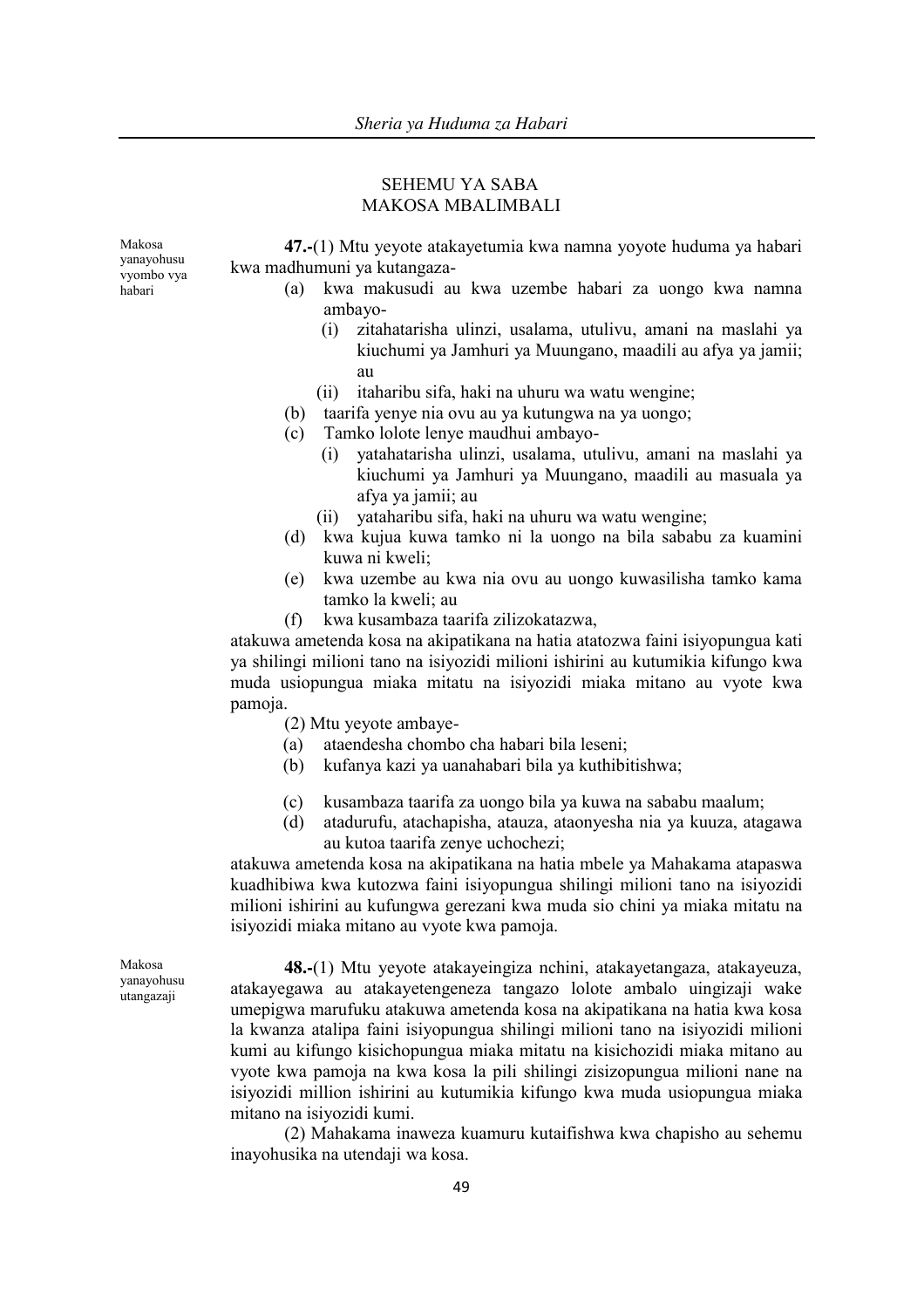kuchochea uasi **49.-**(1) Nia ya "kuchochea uasi" ni nia ya- (a) kuchochea chuki au ufidhuli au uasi dhidi ya Jamhuri ya Muungano au Serikali yake; (b) kuchochea mkazi yeyote wa Jamhuri ya Muungano kujaribu kuleta mabadiliko yoyote kwa njia zisizo za kisheria kwa jambo lolote katika Jamhuri ya Muungano liliowekwa kwa mujibu wa sheria; (c) kuchochea chuki au ufidhuli au uasi dhidi ya utawala wa haki

- katika Jamhuri ya Muungano;
- (d) kuchochea manung'uniko na kutoridhishwa miongoni mwa wakazi au kwa wakazi wote wa Jamhuri ya Muungano; au
- (e) kuchochea uhasama au kusababisha hali tete baina ya vikundi mbalimbali vya wakazi wa Jamhuri ya Muungano.

(2) Kitendo, tamko, hotuba au tangazo halitahesabika kuwa ni la kuchochea uasi ikiwa lengo lake ni-

- (a) kuonyesha kwamba Serikali imepotoshwa au imekosea katika shughuli yake yoyote; au
- (b) kuonyesha makosa au hitilafu katika Serikali au Katiba ya Jamhuri ya Muungano au katika sheria za nchi au utekelezaji wa haki, kwa madhumuni ya kusahihisha au kurekebisha makosa hayo au hitilafu hizo.

(3) Katika kuamua nia ya jambo lolote lililotendwa, maneno yoyote yaliyotamkwa au hati yoyote iliyochapishwa au kutangazwa kuwa nia hiyo ni ya kuchochea uasi, kila mtu atahesabika kuwa ana dhima kamili juu ya matokeo ya vitendo vyake kwa wakati na mazingira husika.

Makosa ya uchochezi

Nia ya

**50.-**(1) Mtu yeyote ambaye-

- (a) atatenda au kukusudia kutenda, au atajitayarisha kutenda, au atakula njama na mtu yeyote kutenda jambo lolote kwa nia ya kuchochea uasi;
- (b) atatamka maneno yoyote kwa nia ya kuchochea uasi;
- (c) atachapisha, atatangaza, atatoa, atauza, atasambaza au kutengeneza nakala ya chapisho linalochochea uasi; na
- (d) ataingiza nchini tangazo la uchochezi,

isipokuwa kama hana sababu ya kuamini kwamba chapisho hilo linachochea uasi, atakuwa ametenda kosa na akipatikana na hatia kwa kosa la kwanza atatozwa faini si chini ya shilingi milioni tano na isiyozidi milioni kumi au kutumikia kifungo kwa muda usiopungua miaka mitatu na usiozidi miaka mitano au vyote kwa pamoja, na kwa kosa la pili kutozwa faini isiyopungua shilingi milioni saba na isiyozidi milioni ishirini au kutumikia kifungo kwa muda usiopungua miaka mitano na isiyozidi kumi au adhabu zote kwa pamoja.

(2) Mtu yeyote bila kuwa na sababu inayokubalika kisheria, atakuwa na chapisho linalochochea uasi, atakuwa ametenda kosa na akipatikana na hatia kwa kosa la kwanza atalipa faini isiyopungua shilingi milioni mbili na isiyozidi million tano au kutumikia kifungo kwa muda wa miaka miwili na usiozidi mitano au vyote kwa pamoja, na kwa kosa la pili kwa kutozwa faini isiyopungua shilingi milioni tatu na isiyozidi milioni kumi au kutumikia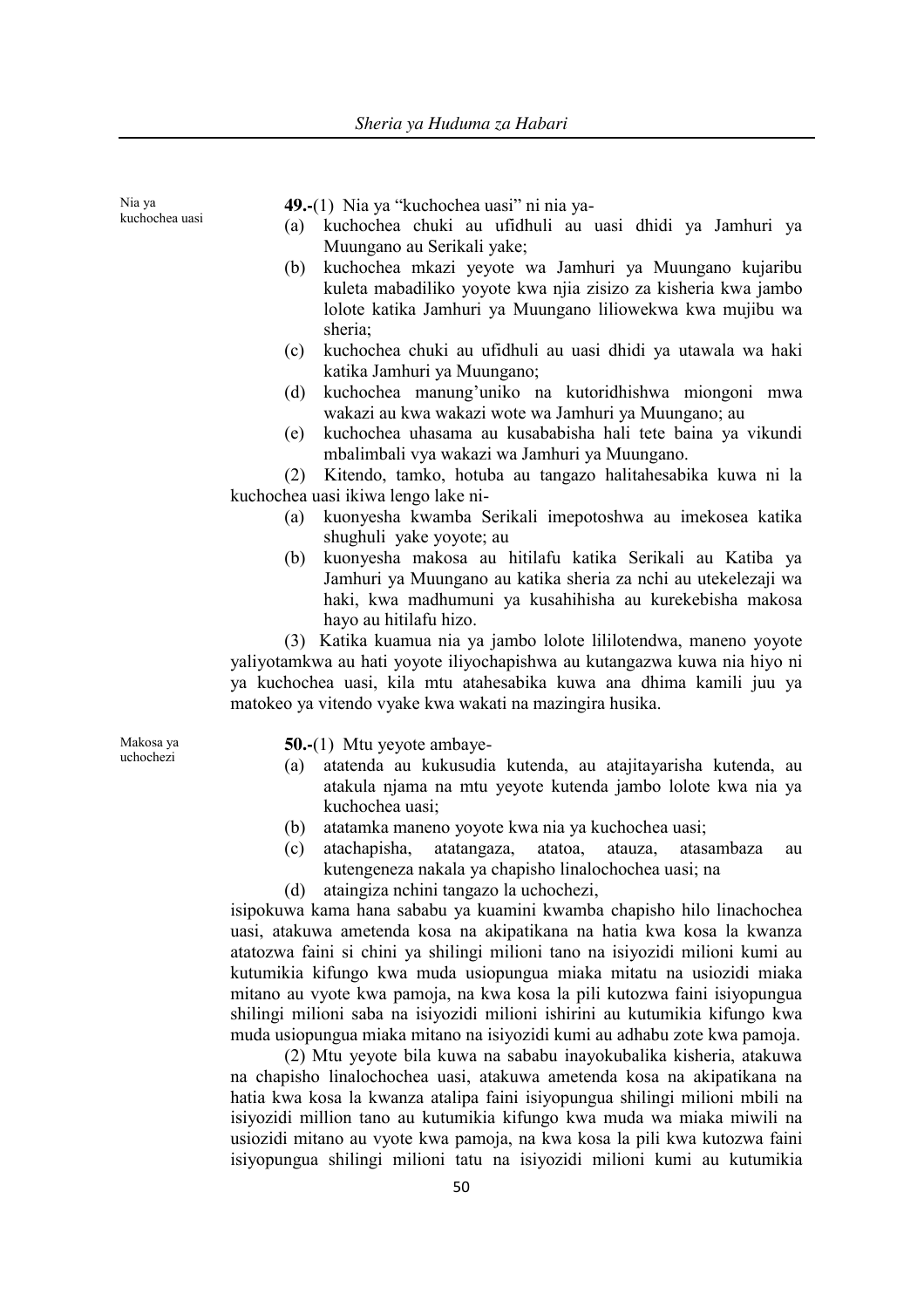kifungo kwa muda usiopungua miaka mitatu na isiyozidi miaka kumi au vyote kwa pamoja.

(3) Itakuwa ni utetezi chini ya kifungu kidogo cha (2), endapo mtu aliyeshtakiwa alikuwa hajui kwamba chapisho hilo lilichochea uasi na kwamba mara tu alipogundua yaliyokuwamo katika chapisho hilo alilipeleka kwa afisa utawala aliyekuwa karibu naye au kwa Mkuu wa Kituo cha Polisi kilicho karibu naye.

(4) Mashine ya kupigia chapa yoyote iliyotumiwa au inayotuhumiwa kutumika kwa ajili ya kupigia chapa au kutengeneza nakala ya chapisho linalochochea uasi yaweza kuchukuliwa au kuzuiliwa na afisa wa polisi wakati wa kungojea kusikilizwa shauri na kutolewa hukumu juu ya mtu yeyote aliyeshitakiwa kwa kosa la kuchapisha au kutengeneza nakala ya tangazo linalochochea uasi.

(5) Endapo mtu yeyote atapatikana na hatia ya kuchapisha au kutengeneza chapisho linalochochea uasi, mahakama yaweza, pamoja na adhabu nyingine yoyote inayoweza kumpa mshitakiwa, kuamuru kwamba mashine iliyotumika kwa ajili ya kupigia chapa au kutengenezea chapisho hilo linalochochea uasi, ama ichukuliwe na Serikali kwa muda usiozidi miezi kumi na mbili au ichukuliwe kabisa na Serikali na mahakama hiyo yaweza kutoa amri kama hiyo hata kama wakati wa uchapishaji wa chapisho hilo mashine iliyotumika haikuwa mali ya mshtakiwa huyo.

(6) Mashine ya kupigia chapa iliyochukuliwa na Serikali kwa mujibu wa kifungu kidogo cha (5) itauzwa na fedha itakayopatikana itapelekwa kwenye Mfuko wa Huduma za Habari.

(7) Endapo mmiliki, mtangazaji, mchapishaji, au mhariri wa gazeti atapatikana na hatia kwa kosa la kuchapisha gazeti au kutoa chapisho linalochochea uasi, mahakama yaweza pamoja na adhabu nyingine yoyote inayoweza kumpa mshitakiwa, kutoa amri, bila ya kujali kuwa imeshatoa amri chini ya kifungu kidogo cha (5), kutoa amri ya kupiga marufuku uchapishaji wa chapisho hilo kwa muda usiopungua miezi kumi na mbili na usiozidi miaka mitatu.

(8) Kabla mahakama haijatoa amri kwa mashine ya kupigia chapa au kutangazia kuchukuliwa na Serikali kwa mujibu wa kifungu hiki, itabidi iridhike kwamba mashine hiyo ndiyo iliyotumika kwa ajili ya kupigia chapa gazeti au kutoa chapisho hilo linalochochea uasi.

(9) Katika hali yoyote endapo mashine ya kupigia chapa au kutangazia imechukuliwa na Serikali, Inspekta Jenerali wa Jeshi la Polisi kwa ridhaa yake aweza-

- (a) kuagiza kwamba mashine yote au sehemu yoyote ya mashine hiyo iondolewe; na
- (b) kuagiza kwamba sehemu fulani ya mashine hiyo izibwe au ifungwe ili kuzuia isitumike.

(10) Inspekta Jenerali wa Jeshi la Polisi wakati akitekeleza madaraka yake kwa mujibu wa kifungu hiki hatakuwa na hatia kwa hasara yoyote itakayotokea kwenye mashine za kuchapisha ambazo ziko chini ya uangalizi wake.

(11) Mtu yeyote atakayetumia au kujaribu kutumia mashine ya kupigia chapa iliyochukuliwa na Serikali kwa mujibu wa kifungu cha (4) atakuwa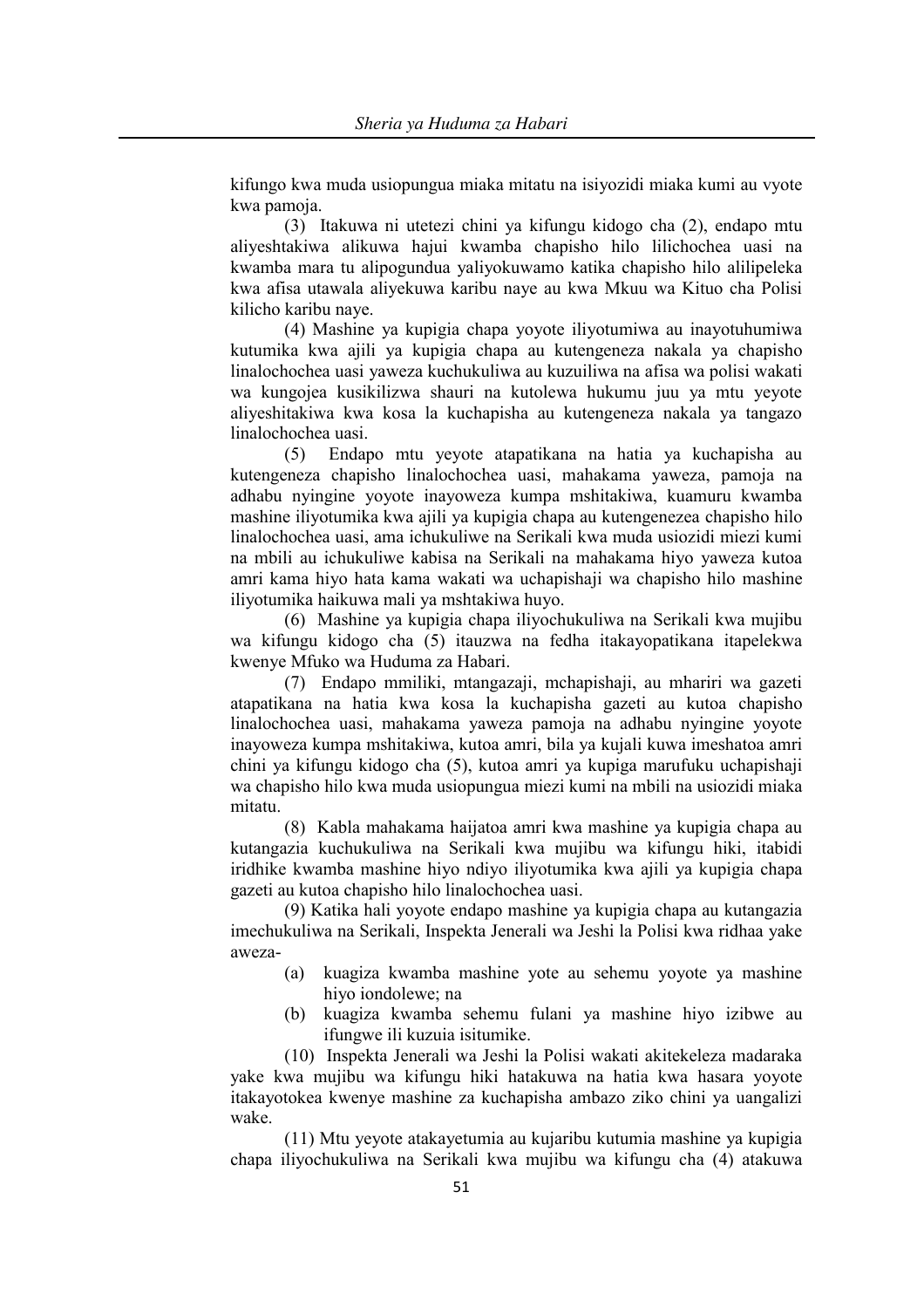ametenda kosa na akipatikana na hatia atatozwa faini isiyopungua shilingi milioni kumi na tano au kutumikia kifungo kwa muda usiopungua miaka mitatu au vyote kwa pamoja.

(12) Mtu yeyote anayechapisha gazeti kwa kukiuka amri iliyotolewa chini ya kifungu kidogo cha (6) anatenda kosa, na akitiwa hatiani atatozwa faini isiyopungua shilingi milioni tano na isiyozidi shilingi milioni kumi au kutumika kifungo kisichopungua miaka mitatu na kisichozidi miaka mitano au vyote kwa pamoja.

**51.-**(1) Mtu yeyote atakayetengeneza au kueneza habari yoyote ya uongo, uzushi au taarifa ambayo yaweza kuwatia watu woga na wasiwasi au kuchafua amani katika nchi atakuwa ametenda kosa na akipatikana na hatia atatozwa faini isiyopungua shilingi milioni kumi na isiyozidi shilingi milioni ishirini au kutumikia kifungo kwa muda usiopungua miaka minne na isiyozidi miaka sita au vyote kwa pamoja.

(2) Itakuwa ni utetezi kwa kosa lililoanzishwa chini ya kifungu kidogo cha (1), endapo mshtakiwa atathibitisha kwamba kabla ya kutangaza au kueneza habari au taarifa ya aina iliyoelezwa katika kifungu kidogo cha (1) alichukua hatua madhubuti za kuhakikisha ukweli wa jambo hilo na kwamba matokeo yake yalimfanya asadiki kwamba habari au taarifa hiyo ilikuwa ya kweli.

**52.-**(1) Pale ambapo kosa lolote chini ya Sheria hii litatendwa na kampuni, au shirika hodhi au na chama, umoja au kikundi cha watu basi kampuni hiyo au shirika hilo hodhi, au chama, umoja au kikundi hicho cha watu kila mtu ambaye wakati wa kosa hilo lilipotendeka alishiriki au kuhusika, kama Mkurugenzi au afisa katika uongozi au uendeshaji wa kazi na shughuli za kampuni hiyo au shirika hilo hodhi au chama, umoja au kikundi hicho cha watu, atakuwa ametenda kosa na akitiwa hatiani atatozwa faini isiyopungua shilingi milioni kumi na tano na isiyozidi shilingi milioni ishirini na tano.

(2) Itakuwa utetezi kwa mtu huyo, Mkurugenzi au afisa mwingine kuthibitisha kwa kuidhihirishia mahakama kuwa hakujua na wala asingeweza kwa njia nyingine yoyote kujua kwamba kosa limetendeka.

**53.** Pale ambapo kosa lolote chini ya Sheria hii litatendwa na mtu yeyote ambaye ni mwakilishi au mtumishi wa mtu mwingine, basi pamoja na mwakilishi huyo au mtumishi huyo au mtu aliyewakilisha madaraka yake au huyo mwajiri atakuwa vilevile ametenda kosa hilo na akipatikana na hatia kutozwa faini isiyopungua shilingi milioni kumi na tano na isiyozidi ishirini na tano isipokuwa kama ataithibitishia mahakama kwamba asingeweza kwa njia nyingine yoyote kumwezesha kutambua utendaji wa kosa hilo.

### SEHEMU YA NANE MASHARTI YA JUMLA

Mamlaka kupiga marufuku uingizaji wa machapisho

**54.** Pale ambapo Waziri ataona kwamba uingizaji nchini wa chapisho lolote ni kinyume na maslahi ya umma, anaweza kwa ridhaa yake, kutoa amri ya kupiga marufuku uingizaji nchini wa chapisho hilo na kutangaza katika

Utangazaji wa habari zenye kutia hofu na woga kwa jamii

#### Makosa yanayotendwa na Mashirika ya Vyama

Dhima ya Mwajiri au mtu anayemwakilisha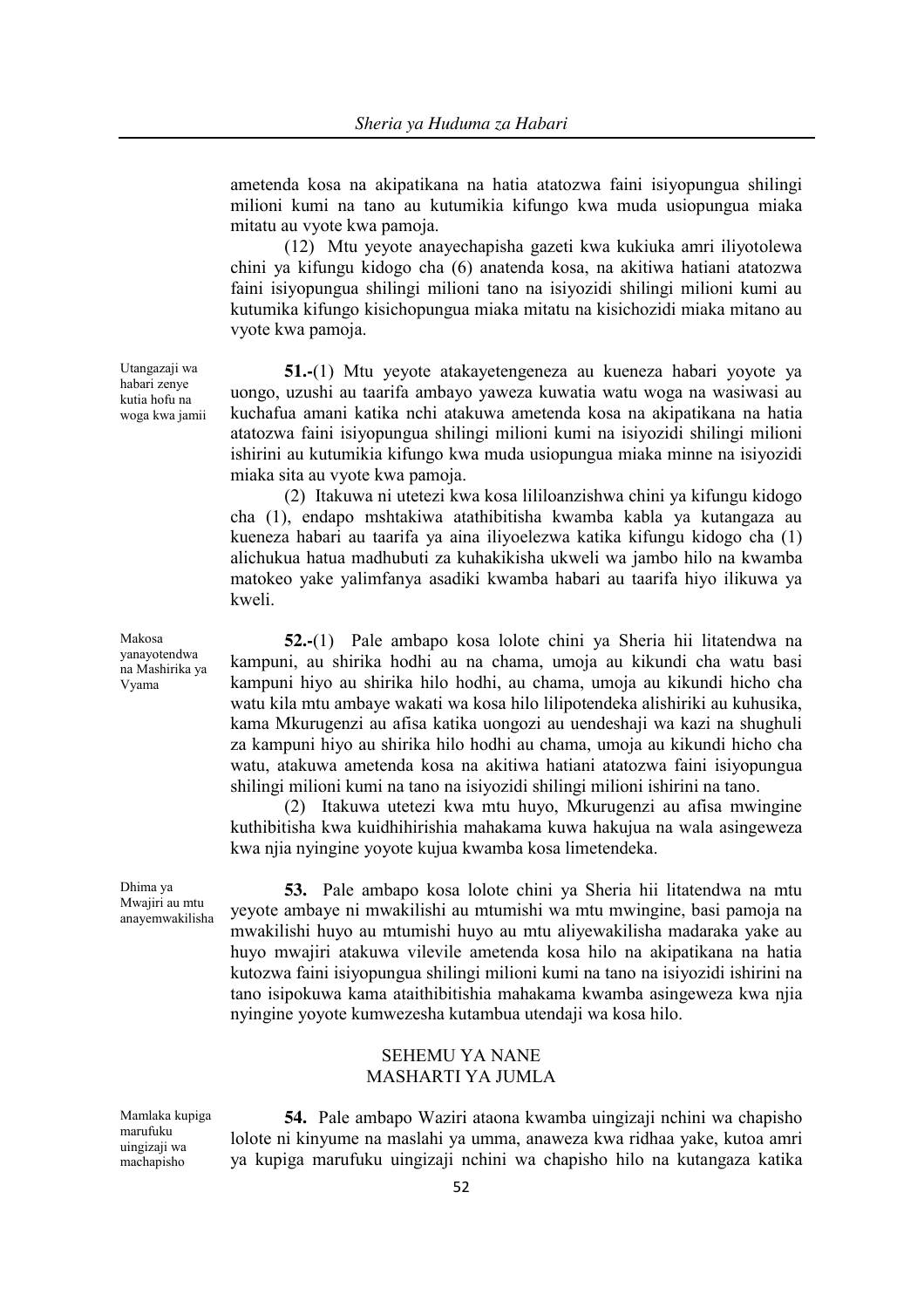*Gazeti* la Serikali.

| Mamlaka ya<br>Waziri        | 55. Waziri atakuwa na mamlaka ya kuzuia uchapishaji au utangazaji<br>wa maudhui yanayohatarisha usalama wa Taifa au afya ya jami.                                                                                                                                                                                                                                                                                                                                                                                                                                                                                                                                                                                                                                                                                                                       |
|-----------------------------|---------------------------------------------------------------------------------------------------------------------------------------------------------------------------------------------------------------------------------------------------------------------------------------------------------------------------------------------------------------------------------------------------------------------------------------------------------------------------------------------------------------------------------------------------------------------------------------------------------------------------------------------------------------------------------------------------------------------------------------------------------------------------------------------------------------------------------------------------------|
| Mamlaka ya<br>kutwaa        | 56. Mkurugenzi wa Habari, afisa wa polisi au afisa yeyote muidhiniwa<br>anaweza, ikiwa ana sababu za msingi na kuamini kuwa chombo cha habari<br>kimeanzishwa au kinaendeshwa kinyume na sharti ya Sheria hii, kutwaa kifaa<br>chochote ambacho kimetumika au kitatumika kwa madhumuni hayo.                                                                                                                                                                                                                                                                                                                                                                                                                                                                                                                                                            |
| Utoaji wa taarifa           | 57.-(1) Pale ambapo amri au maelekezo yatatolewa na Bodi au Idara ya<br>Huduma za Habari chini ya Sheria hii hayalazimiki kutangazwa katika Gazeti<br>la Serikali, amri au maelekezo hayo yatawasilishwa kwa wahusika<br>au maelekezo hayo kwa<br>watakaoathirika na<br>amri<br>namna<br>yoyote<br>itakayoamriwa.<br>(2) Kama amri au maelekezo hayo yatatangazwa katika Gazeti la<br>Serikali, watu wote wanaohusika watahesabiwa kuwa wana taarifa husika.                                                                                                                                                                                                                                                                                                                                                                                            |
| Bima na hifadhi<br>ya jamii | <b>58.-</b> (1) Kila mwajiri atatakiwa kuweka bima na hifadhi ya jamii kwa<br>kila mtu aliyeajiriwa katika chombo cha habari husika.<br>(2) Kila mwanahabari wa kujitegemea atapaswa kujiwekea kinga ya<br>bima kwa mujibu wa Sheria hii.                                                                                                                                                                                                                                                                                                                                                                                                                                                                                                                                                                                                               |
| Kumzuia<br>mjumbe wa Bodi   | $59.-(1)$ Mtu ambaye-<br>bila ya kuwa na sababu zinazokubalika kisheria atashindwa au<br>(a)<br>kukataa kutekeleza maelekezo halali ya Bodi;<br>ataizuia Bodi kutekeleza mamlaka yake chini ya Sheria hii;<br>(b)<br>atatoa taarifa au tamko kwa Bodi huku akijua kuwa taarifa hizo ni<br>(c)<br>za uongo au ni za kupotosha kwa namna yoyote ile; au<br>akiitwa mbele ya Bodi kwa mahojiano na akatoa taarifa huku<br>(d)<br>akijua kuwa taarifa hizo ni za uongo au kupotosha kwa namna<br>yoyote ile,<br>atakuwa anatenda kosa na akitiwa hatiani chini ya kifungu hiki atatozwa faini<br>ya shilingi milioni tano au kifungo cha mwaka mmoja au vyote kwa pamoja.<br>(2) Mtu atakayekutwa na hatia chini ya kifungu hiki kwa kosa jingine<br>linalojirudia atatozwa faini isiyopungua shilingi milioni kumi au kutumikia<br>kifungo cha miaka saba. |
| Kanuni                      | 60.-(1) Waziri aweza kutunga kanuni kwa ajili ya utekelezaji bora wa<br>masharti ya Sheria hii.<br>Bila ya kuathiri kifungu kidogo cha (1), Waziri anaweza<br>(2)<br>kutengeneza kanuni kwa -<br>(a) vigezo na masharti ya leseni ya vyombo vya habari;                                                                                                                                                                                                                                                                                                                                                                                                                                                                                                                                                                                                 |

- (b) utoaji leseni wa machapisho;
- (c) uainishaji wa masharti ya umiliki wa hisa kwa vyombo vya habari vya kigeni;
- (d) utoaji wa adhabu;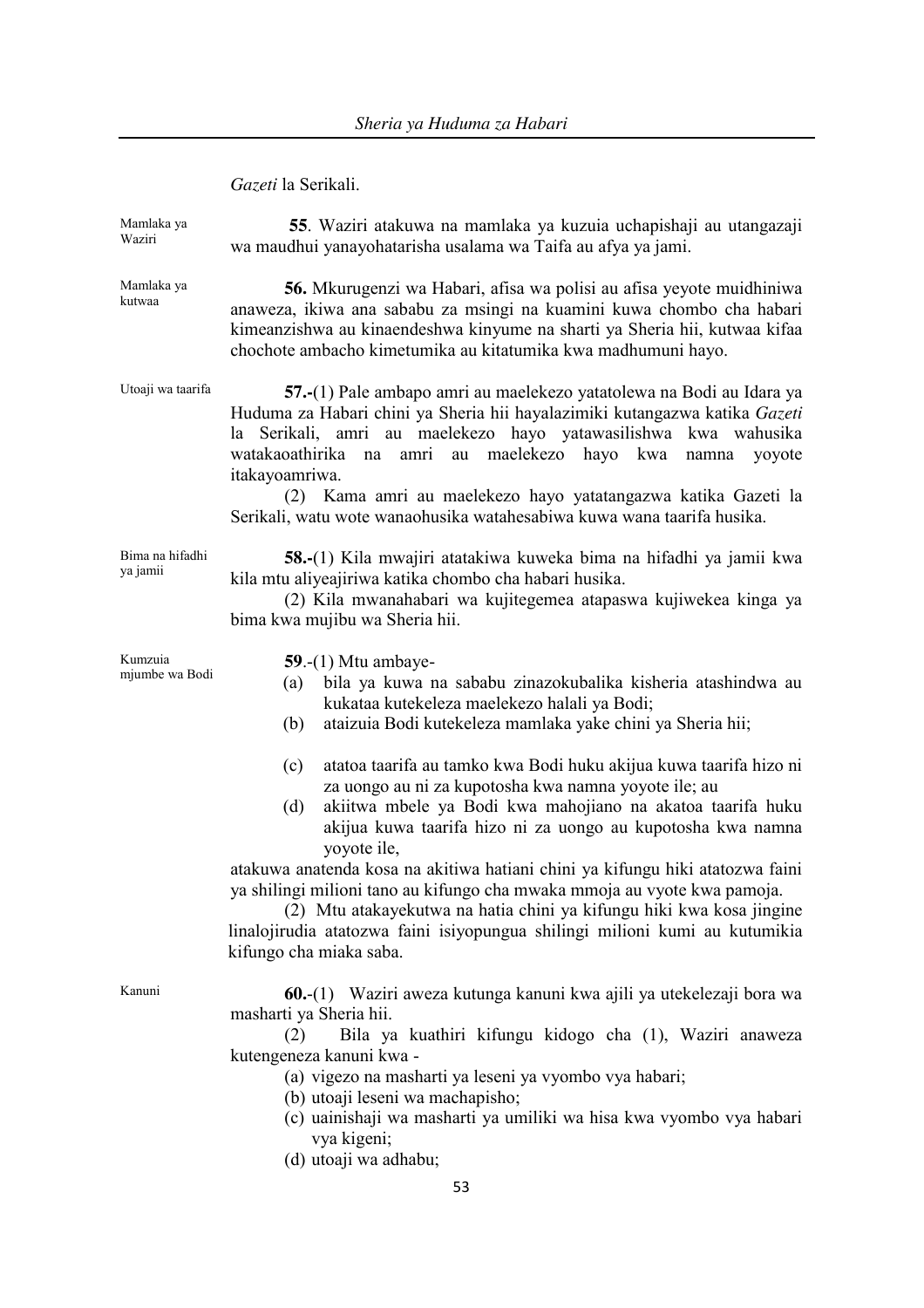- (e) utayarishaji wa taratibu za uthibitishaji wa waandishi wa habari;
- (f) utayarishaji wa taratibu za utoaji wa kitambulisho cha uandahabari; na
- (g) utoaji wa taarifa za vyanzo vya mapato kwa vyombo vya habari na vyama vya wanahabari.

Kufutwa kwa Sheria Sura ya 229 na149 **61.** Sheria ya Magazeti na Sheria ya Kufuta Shirika la Habari Tanzania zimefutwa.

Masharti ya mpito Sura ya 229 na 149

**62.** Bila ya kujali kufutwa kwa Sheria ya Magazeti na Sheria ya Shirika la Habari Tanzania:

- (a) kitambulisho chochote au cheti kilichotolewa, au leseni iliyotolewa kabla ya kuanza kutumika kwa Sheria hii kuhusiana na uzalishaji, usambazaji au utoaji wa huduma za habari, zitaendelea kutumika mpaka zitakapofutwa, zitakapobatilishwa au kubadilishwa;
- (b) watu wote wanaofanya kazi za Wanahabari bila sifa zilizoelezwa katika Sheria hii, watatakiwa ndani ya miaka mitano kukidhi masharti yaliyotolewa chini ya Sheria hii; na
- (c) amri, mwongozo na kanuni zote zilizotangazwa chini ya Sheria iliyofutwa zitaendelea kutumika mpaka hapo zitakapofutwa kwa mujibu wa kanuni zitakazotungwa chini ya Sheria hii.

# **\_\_\_\_\_\_\_ JEDWALI \_\_\_\_\_\_\_\_**

*(Limetengenezwa chini ya kifungu cha 14(3))*  $\mathcal{L}_\text{max}$ 

#### MUDA WA KUKAA MADARAKANI, MIENENDO NA MASUALA MENGINE YANAYOHUSIANA NA BODI

Makamu Mwenyekiti

**1.** Wajumbe wa Bodi watamchagua mjumbe mmoja miongoni mwao kuwa Makamu Mwenyekiti ambaye, kwa kuzingatia kuendelea kwa kipindi cha ujumbe wake, atakuwa makamu Mwenyekiti kwa kipindi kimoja cha mwaka mmoja na anaweza kushagulwia tena kwa kipindi kimoja.

Muda wa uteuzi

**2.**-(1) Mjumbe wa Bodi atakuwa Ofisi kwa kipindi kingine kisichozidi miaka mitatu kuanzia siku aliyoteuliwa na anaweza kuteuliwa kwa kipindi kimoja.

(2) Kwa mjumbe ambaye ni mjumbe wake unatokana na ofisi, mjumbe huyo hatakuwa mjube pale ambapo atakoma kuwa mfanyakazi kwenye ofisi husika.

(3) Mjumbe yeyote anaweza, kujiuzuru wakati wowote kwa kuandikia mamlaka ya uteuzi.

(4) Bila kujali vifungu vya hapo juu, mamlaka ya uteuzi, wakati wowote inaweza kutengua uteuzi wa mjumbe.

(5) Pale ambapo mjumbe wa Bodi ambaye ni mjumbe kutokana na ofisi yake awezi kuudhuria vikao vya Bodi kwa sababu yoyote ili, mjumbe huyo anaweza, kumteua kwa maandishi mtu mwingine kutoka ofisini kwake kuudhuria, vikao vya Bodi kwa niaba yake.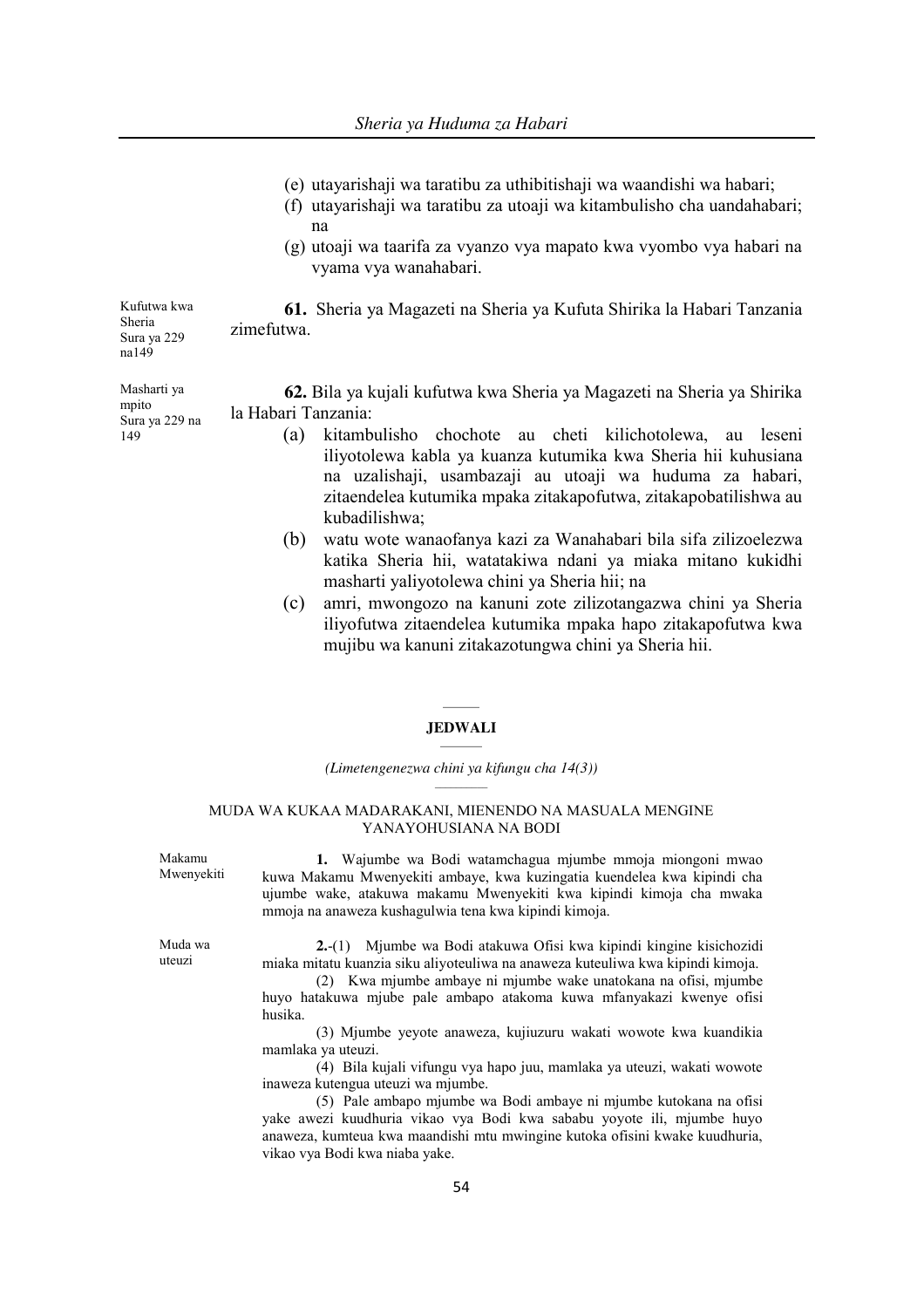(6) Pale ambapo kuna nafasi wazi ya mjumbe kwa sababu yoyote ili,

|                                                | Mamlaka ya uteuzi inaweza kumteua mtu mwingine kujaza nafasi hiyo na mtu<br>huyo aliyeteuliwa atakaa ofisini kwa kipindi kilichobaki cha mjumbe aliyechukua<br>nafasi yake.                                                                                                                                                                                                                                                                                                                     |
|------------------------------------------------|-------------------------------------------------------------------------------------------------------------------------------------------------------------------------------------------------------------------------------------------------------------------------------------------------------------------------------------------------------------------------------------------------------------------------------------------------------------------------------------------------|
| Miutano ya<br>Bodi                             | 3.-(1) Bodi itakutana kwa ajili ya masuala yake katika muda na sehemu<br>ambayo Bodi itaamua, ila italazimika kukutana walau mara moja kila baada ya<br>miezi mitatu.<br>Mwenyekiti au asipokuwe, Makamu Mwenyekiti, ataongoza kila<br>(2)<br>kikao cha Bodi na pale ambapo Mwenyekiti na Makamu Mwenyekiti hawapo,<br>wajumbe waliopo watamteua mmoja wao kuongoza kikao.<br>Mjumbe ambaye atashindwa kuudhuria vikao vitatu vya Bodi bila<br>(3)<br>ruksa ya Mwenyekiti, atakoma kuwa mjumbe. |
| Taarifa ya<br>kikao                            | 4. Katibu wa Bodi atatoa taarifa kwa kila mjumbe ya muda na mahali<br>kikao kitafanyiwa na atatunza kumbukumbu za kila kikao cha Bodi.                                                                                                                                                                                                                                                                                                                                                          |
| Akidi                                          | 5. Akidi ya kila kikao cha bodi itakuwa robo tatu ya wajumbe wote.                                                                                                                                                                                                                                                                                                                                                                                                                              |
| Maamuzi ya<br>Bodi                             | 6.-(1) Kila jambo lililojadiliwa kwenye Kikao cha Bodi litaamuliwa kwa<br>wingi wa kura za wajubme walioudhuria na kupiga kura na pale ambapo kura<br>zimelingana, mtu anayeongoza kikao atakuwa na kura ya veto tofauti na kura yake<br>ya kawaida.<br>Bila kujali haya ya (1), uamuzi unaweza kufikiwa na Bodi bila ya<br>(2)<br>Kikao kwa njia ya kuzungusha karatasi husika kwa wajumbe.                                                                                                    |
| Bodi<br>kuidhinisha<br>kumbukumbu<br>za vikao  | 7.-(1) Bodi itawezesha kuandaliwa na kutunzwa kumbukumbu zote za<br>vikao vyake na kila kumbukumbu vya kikao itasoma na kuidhinishwa kwenye<br>kikao kinachofuata na kusainiwa na mtu aliyeongoza kikao.                                                                                                                                                                                                                                                                                        |
| Nafasi wazi<br>haiwezi<br>kubatilisha<br>vikao | 8.<br>Tendo au kikao chochote cha Bodi hakitabatilishwa kwa sababu tu<br>kulikuwa na nafasi wazi ya mjumbe.                                                                                                                                                                                                                                                                                                                                                                                     |
| Amri,<br>maelekezo n.k                         | 9.<br>Maelekezo, amri, taarifa na nyaraka zingine zilizoandaliwa au<br>kutolewa kwa niaba ya Bodi zitasainiwa na-<br>(a) Mwenyekiti;<br>(b) Mkurugenzi wa habari au afisa yeyote aliyeteuliw na Bodi kwa ajili<br>hiyo.                                                                                                                                                                                                                                                                         |
| Bodi<br>kusimamia<br>vikao vyake               | Kwa kuzingatia vifungu vya jedwali hili, Bodi itasimamia vikao<br>10.<br>vyake yenyewe.                                                                                                                                                                                                                                                                                                                                                                                                         |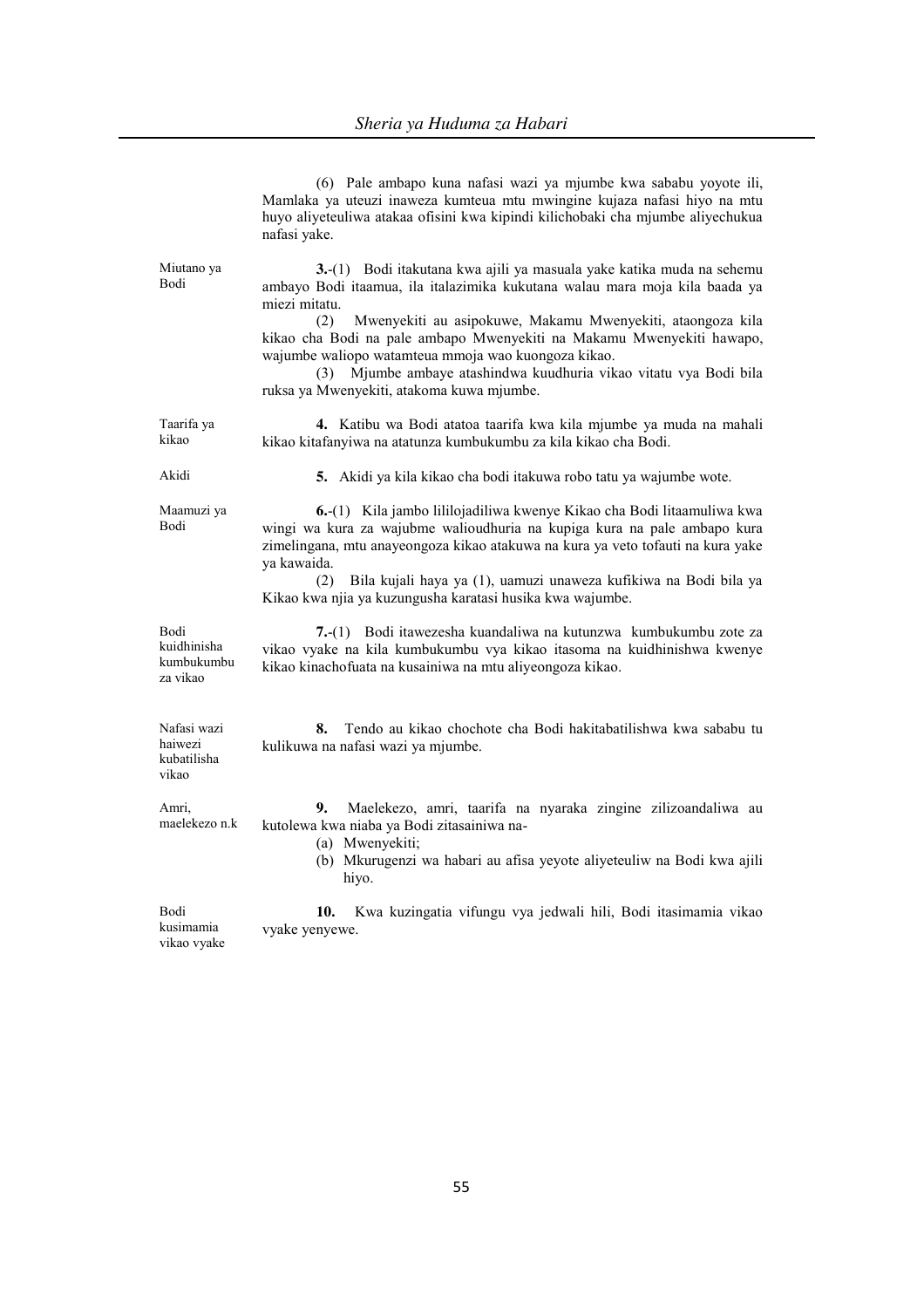# $\mathcal{L}=\mathcal{L}^{\mathcal{L}}$  , where  $\mathcal{L}^{\mathcal{L}}$ **MADHUMUNI NA SABABU**  $\mathcal{L}_\text{max}$

Muswada huu unapendekeza kutunga Sheria ya Huduma za Habari kwa madhumuni ya kuweka utaratibu wa kisheria katika tasnia ya habari, kuunda Bodi ya Ithibati ya Wanahabari, kuunda Baraza Huru la Habari, kushughulikia masuala ya kashfa, makosa yanayohusiana na utangazaji na masuala yanayohusiana na hayo.

Muswada huu umegawanyika katika Sehemu Nane.

Sehemu ya Kwanza inahusika na masharti ya ambayo ni jina la Sheria, tarehe ya kuanza kutumika, matumizi na tafsiri ya misamiati na maneno yaliyotumika.

Sehemu ya Pili, inahusika na Idara ya Habari kuwa Masemaji Mkuu wa Serikali, majukumu ya Mkurugenzi wa Idara ya Habari, aina za umiliki wa vyombo vya habari, inatoa wajibu kwa vyombo vya habari kutoa habari kwa Umma na Serikali na pia inaainisha wajibu wa vyombo vya habari binafsi kutoa habari na kulinda maadili ya kitaaluma ya vyombo vya habari, utoaji leseni kwa magazeti, ufutwaji wa leseni na utaratibu wa kutoa malalamiko.

Sehemu ya Tatu, inamaanisha masharti yanayohusu uanzishwaji wa Bodi ya Ithibati ya Wanahabari, muundo wa Bodi ya Ithibati, majukumu ya Bodi, mamlaka ya Bodi, Mkurugenzi Mkuu wa Bodi, majukumu ya Mkurugenzi Mkuu, watumishi wa Bodi, uthibitishaji wa wanahabari, Kitambulisho cha Wanahabari, Mfuko wa Mafunzo ya Wanahabari, na vyanzo vya fedha za Mfuko.

Sehemu ya Nne ina masharti yanayohusu uanzishwaji wa Baraza Huru la Habari, uanachama wa Baraza, majukumu ya Baraza, mwenendo na mikutano ya Baraza, mamlaka ya Baraza, majukumu ya Katibu wa Baraza na kuondolewa kwa Katibu wa Baraza.

Vile vile, Sehemu hii inaipa Baraza mamlaka ya kushughulikia malalamiko dhidi ya machapisho. Mtu asiyeridhika na uamuzi wa Baraza anaweza kukata rufaa Mahakama Kuu.

Sehemu ya Tano, inahusika na masuala ya kashfa Sehemu hii inatoa ufafanuzi endapo jambo lolote litachapishwa na kutangazwa na mtu na kusababisha kuharibu sifa ya mtu au kuchafua jina lake; mtu huyo atakuwa ametenda kosa kwa mujibu wa Sheria. Aidha, Sehemu hii imeanisha utangazaji wa mambo yenye kashfa ambayo yanaruhusiwa ikiwa mambo hayo yatatangazwa na Rais, Serikali au Bunge au jambo lolote litakalotangazwa mahakamani wakati wa kusikilizwa shauri au kutangaza jambo lolote kwa mujibu wa Sheria.

Sehemu ya Sita, inaainisha masharti yanayohusu masuala ya fedha za Bodi na vyanzo vya mapato ya Bodi. Aidha, makadirio ya bajeti ya Bodi, utoaji wa taarifa za fedha, vitabu vya fedha vya Bodi pamoja na ukaguzi wake vimewekewa masharti.